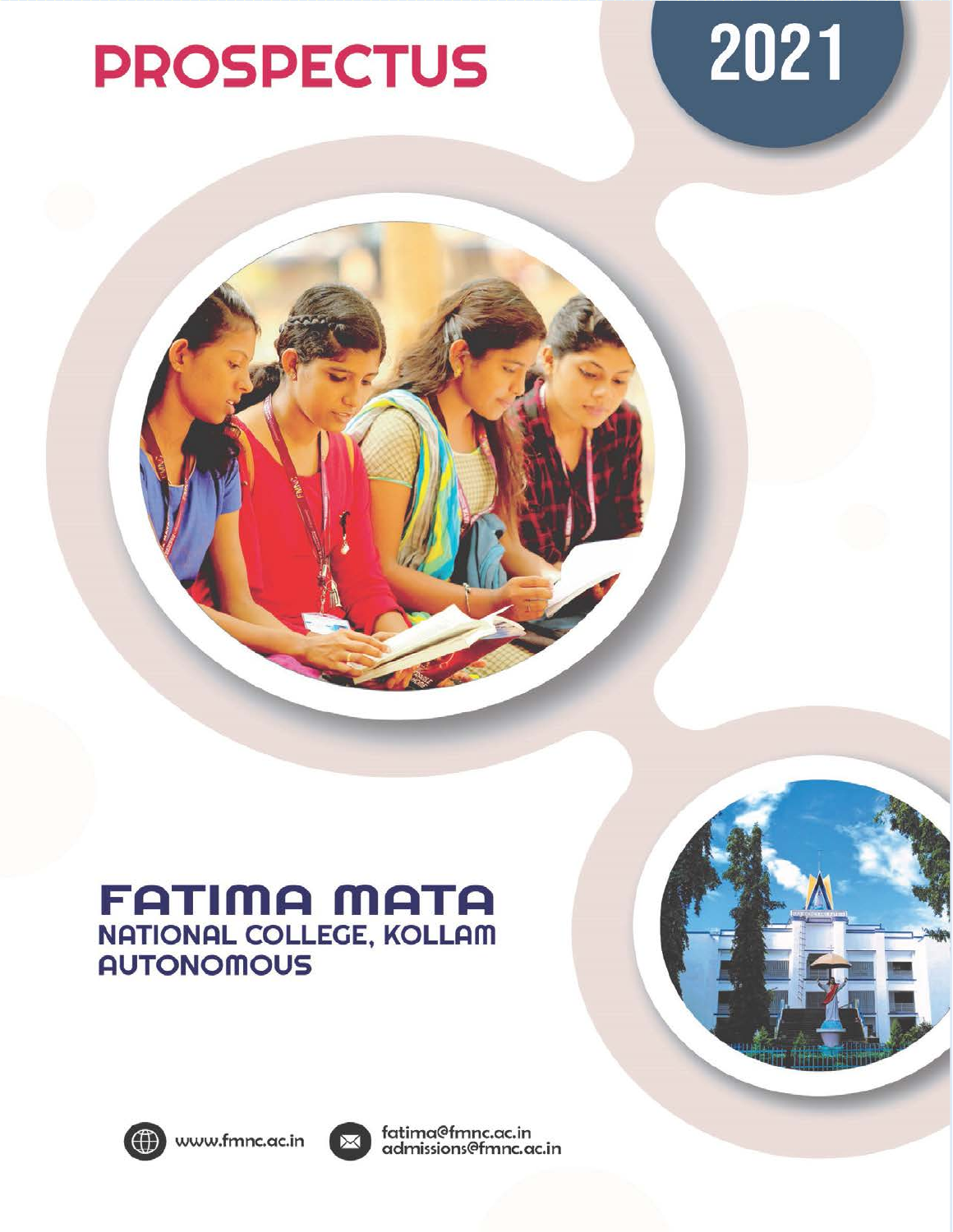# PROSPECTUS **2021-2022**

*Kindly read this document carefully before starting the application process.*

Section I: **General Introduction with details of the Programmes offered** Section II: **Admission Regulations; Instructions for Online Application** Section III: **A Special Notice on Ragging as a Crime.**

## **PER MATREM PRO PATRIA**

## **VISION** *of* **FMNC**

The college strives to achieve excellence in Higher Education, and foster love of motherland in all its students, helping them develop integrity of character and promote in all its members a belief in the Dignity of Labour. The institutional endeavour is to encourage a spirit of Selfless Service in all its members and cultivate respect for all fellow creatures.

## **MISSION** *of* **FMNC**

- Acting as a Catalyst of Change and Enlightenment
- Serving as an instrument of Social Justice.
- Providing education to all, especially the less fortunate.



**Fatima Mata National College (Autonomous) Kollam – 691001** Office Contact: 0474 – 2743387 Helpdesk: 9048121811 | Technical Support: 9048121411 www.fmnc.ac.in | Email: fatima@fmnc.ac.in, admissions@fmnc.ac.in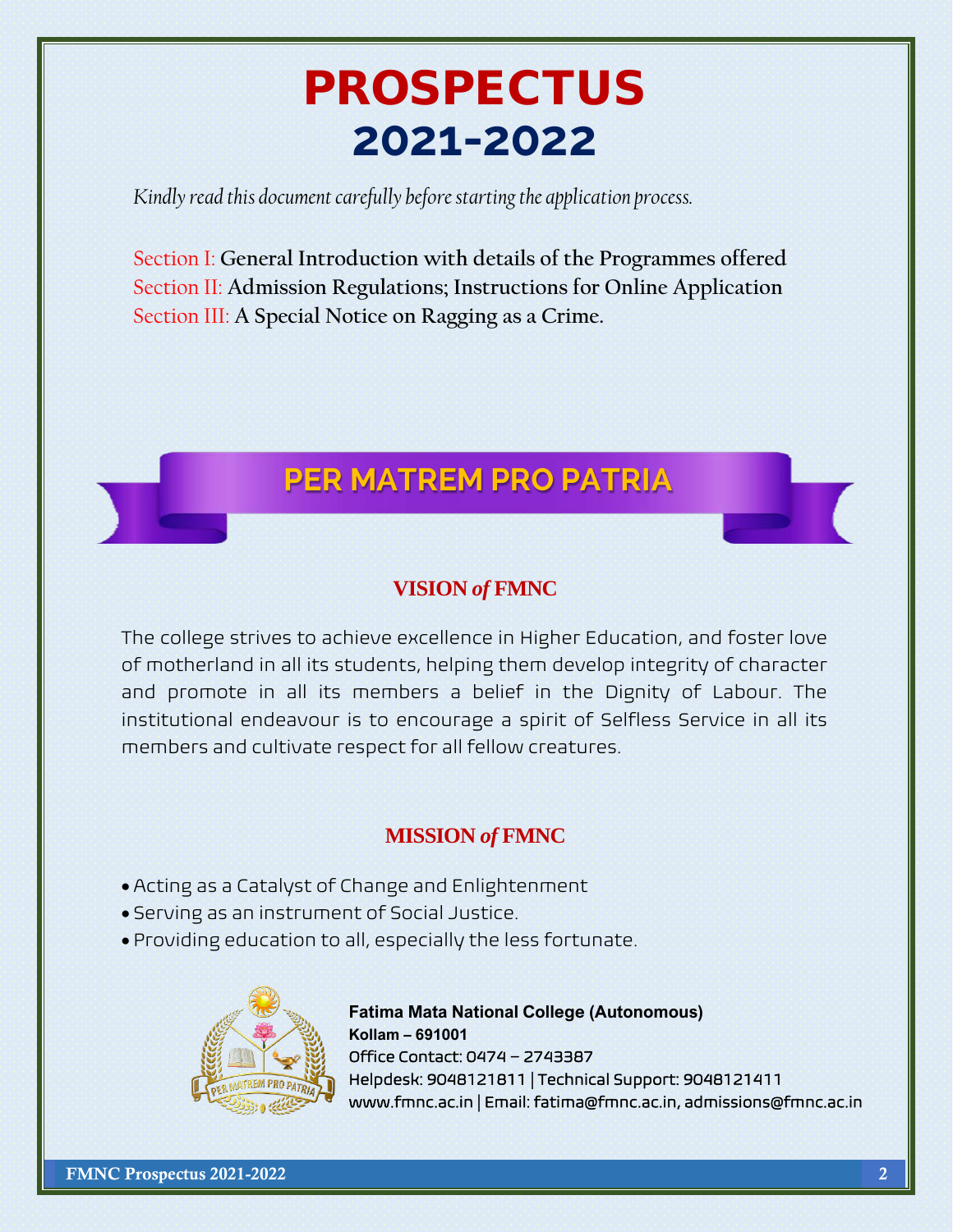## **GENERALINFORMATION**

## **PROGRAMMES OFFERED FOR STUDY**

Applications are invited for candidates to be admitted to the Degree Programmes and Post Graduate Programmes in the Faculties of Arts, Science and Commerce in Fatima Mata National College. The Degree Programme leads to a *Bachelor's Degree* in the relevant subject, while the Post Graduate Programme leads to a *Master's Degree* in the relevant subject. Each Programme extends for a period of three years/ six semesters for the Degree Programmes and a period of two years/ four semesters for the Post Graduate Programmes. The Programme of study shall be by regular attendance for the requisite number of lectures, practical training, and other means.

#### **DEGREE PROGRAMMES (AIDED)**

DurationoftheProgramme: 3Years/6 Semesters

| N <sub>o</sub>  | <b>DEGREE</b> | <b>PROGRAMME</b>                            | <b>Seats</b> |
|-----------------|---------------|---------------------------------------------|--------------|
| 1               | B.A.          | English Language and Literature             | 65           |
| $\overline{2}$  | B.A.          | Malayalam Language and Literature           | 65           |
| $\overline{3}$  | B.A.          | Economics                                   | 140          |
| $\overline{4}$  | B.A.          | History                                     | 40           |
| $5\overline{)}$ | B.Sc.         | <b>Mathematics</b>                          | 60           |
| 6               | B.Sc.         | Physics                                     | 55           |
| $\overline{7}$  | B.Sc.         | Chemistry                                   | 55           |
| 8               | B.Sc.         | <b>Polymer Chemistry</b>                    | 24           |
| 9               | B.Sc.         | <b>Botany</b>                               | 55           |
| 10              | B.Sc.         | Zoology                                     | 55           |
| 11              | B.Sc.         | Psychology                                  | 38           |
| 12              | B.Sc.         | Geology and Digital Surveying (Double Main) | 30           |
| 13              | B.Com.        | Finance                                     | 70           |

#### **DEGREE PROGRAMMES (UNAIDED)**

DurationoftheProgramme: 3Years/6 Semesters

| N <sub>O</sub> | <b>DEGREE</b> | <b>PROGRAMME</b>                                | <b>Seats</b> |
|----------------|---------------|-------------------------------------------------|--------------|
|                | B.A.          | English Language and Literature & Communication | 60           |
|                | B.Com.        | Co-operation (with optional ACCA/CMA)           | 60           |
|                | B.Com.        | Computer Application (with optional ACCA/CMA)   | 50           |
|                | <b>BCA</b>    | <b>Bachelor of Computer Applications</b>        | 35           |

The unaided (Self Financing) programmes are conducted in the annexure campus of Fatima Mata National College (BISHOP CATALANI CAMPUS).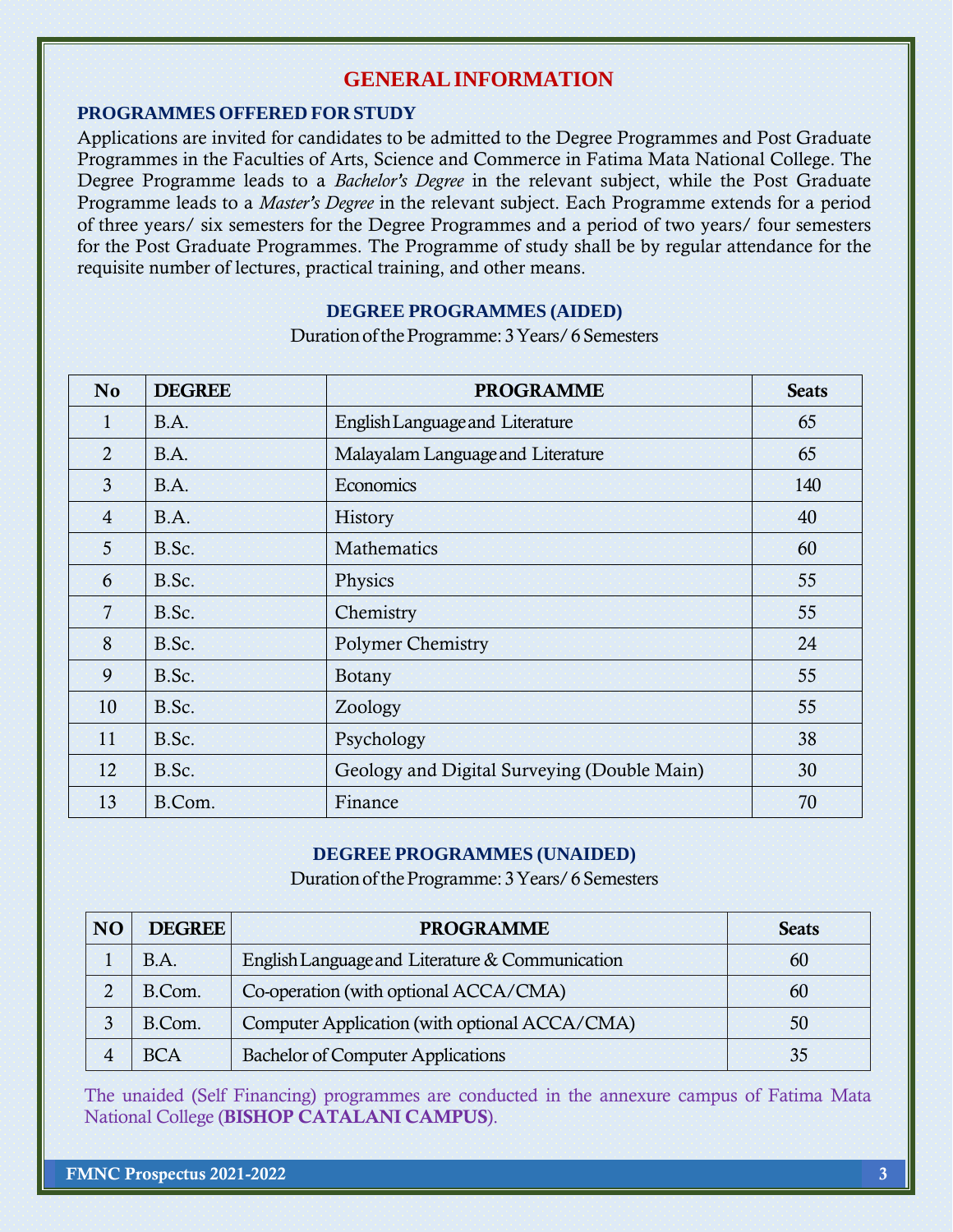The Degree Programmes shall include 1) Language Courses 2) Foundation Courses 3) Core Courses in the major subjects related to Degree Programmes 4) Complementary Courses on allied subjects 5) Open Course 6) Elective Courses and 7) Project/Dissertation. The minimum number of Courses required for the completion of a Degree Programme may vary from  $30 - 38$  depending on the Credits assigned to different Courses.

The minimum number of Courses required for the completion of a Degree Programme may vary from 30 to 38 depending on the Credits assigned to different Courses; students shall be required to earn a minimum of 120 Credits from all the Courses to complete the Bachelor's Degree.

## **POST-GRADUATE PROGRAMMES (AIDED)**

DurationoftheProgramme: 2Years/4 Semesters

| <b>NO</b>      | <b>DEGREE</b> | <b>PROGRAMME</b>                  | <b>Seats</b> |
|----------------|---------------|-----------------------------------|--------------|
| $\mathbf{1}$   | M.A.          | English Language and Literature   | 26           |
| $\overline{2}$ | MA.           | Malayalam Language and Literature | 20           |
| $\overline{3}$ | M.A.          | Economics                         | 26           |
| $\overline{4}$ | M.Sc.         | Mathematics                       | 16           |
| $\overline{5}$ | M.Sc.         | Physics                           | 16           |
| 6              | M.Sc.         | Chemistry                         | 13           |
| $\overline{7}$ | M.Sc.         | Zoology                           | 16           |
| 8              | M.Sc.         | <b>Botany</b>                     | 16           |
| 9              | M.Sc.         | Psychology                        | 15           |
| 10             | M.Com.        | Commerce                          | 26           |

## **STUDENT SUPPORT SERVICES**

Students admitted to the College can opt to join any of the special add-on Courses below:

UGC Funded Special Schemes for students belonging to SC/ST/ Minority Communities/OBC (Non-CreamyLayer)

- 1. RemedialCoaching
- 2. Coachingfor JRF/NET/SET

## Coaching for Civil Service Examinations (FATIMA CIVIL SERVICE ACADEMY)

This is being offered in joint venture with Study Quotient.edu. Classes are held on weekends and other holidays. Classes are handled by dedicated faculty including Civil Service officers and other eminent resource persons. This coaching will also help students to prepare for UPSC and KAS (Kerala Administrative Services) examinations.

#### Coaching in Foreign Languages (FATIMA SCHOOL OF FOREIGN LANGUAGES)

Special coaching in Foreign Languages by eminent teachers in languages such as English, French, Spanish, German, Italian is conducted in the college during evening hours on weekdays and weekends. The teachers also help the students to prepare for Certificate Level Examinations in the respective languages.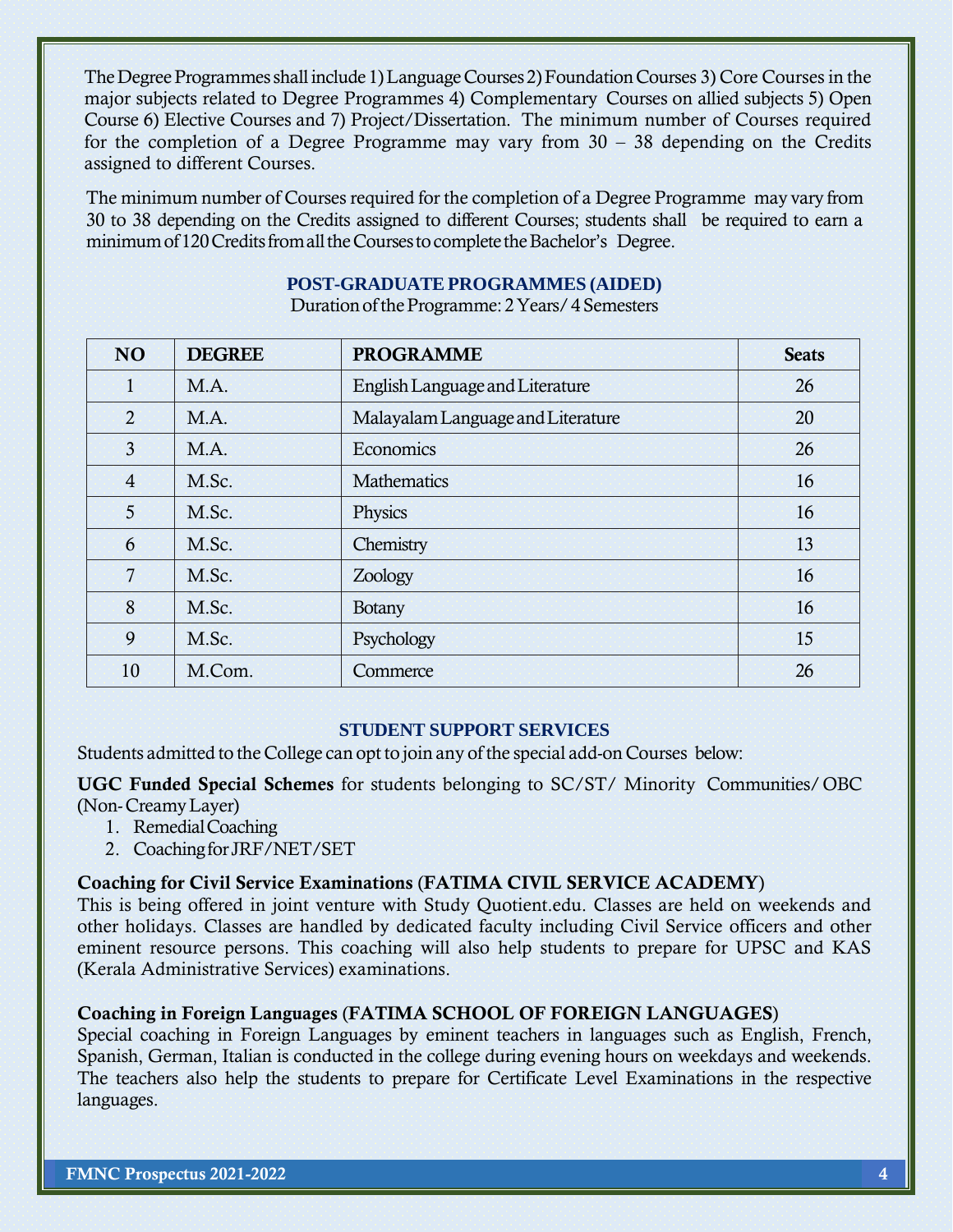## BEC/TKT Courses of Cambridge University (Open to all Students)

Fatima Mata National College Business English Certificate (BEC), Teaching Knowledge Test (TKT), Training-Examination Centre is an accredited training centre of Cambridge University ESOL for the conduct of the Cambridge Business English Certificate (BEC) exams. The BEC suite of examinations focus on the use of English in real world business situations. Many employers in India and abroad officially recognize BEC; it has been made a requirement for many recruitments. The certificates are issued by Cambridge University ESOL.

## Tally with GST (For Commerce students)

Duration: 40 hours. The certificate course by National Council of Vocational and Research Training (NCVRT), recognized by Govt of India is handled by Tax Study Centre in College Campus.

## Diploma in Practical Accounting and Tax Practicing (For Commerce students)

Duration: 90 hours. The certificate course by National Council of Vocational and Research Training (NCVRT), recognized by Govt of India is handled by Tax Study Centre in College Campus.

## Logistics & Supply Chain Management

Duration: 50 hours. Certification by World Human Resources Development Education. The course includes Lectures and Industrial visits.

## B.Com. ACCA/CMA

We offer Advanced Diploma in Accounting and Business from ACCA (UK), is an international certification and is a perfect holistic ground for upcoming accountants. The classes are run on campus itself through professional trainers from ISDC, which is the Approved Learning Partner of ACCA in the Country. For the students FMNC the course costs are subsidised and affordable. Course duration: 240 hours over the period of 3 years. Certified Management Accountant (CMA) (US) is an accounting designation that signifies expertise in financial accounting and strategic management. Miles Education is the leading training provider for CMA globally.

## New Initiatives of the Dept of Higher Education, Govt of Kerala

The following New Initiatives of the Department of Higher Education, Govt. of Kerala, are available on campus:

- 1. Scholar Support Programme (SSP)
- 2. Walk with a Scholar Programme (WWS)

## VIJNANA VIHAR IELTS

Vijnana Vihar, annexe of our college offers specialized coaching for IELTS as well as Foreign language courses.

## ADD-ON Courses offered by the Departments

Every UG student must choose at least one add-on course and complete it during the 3 years of UG programme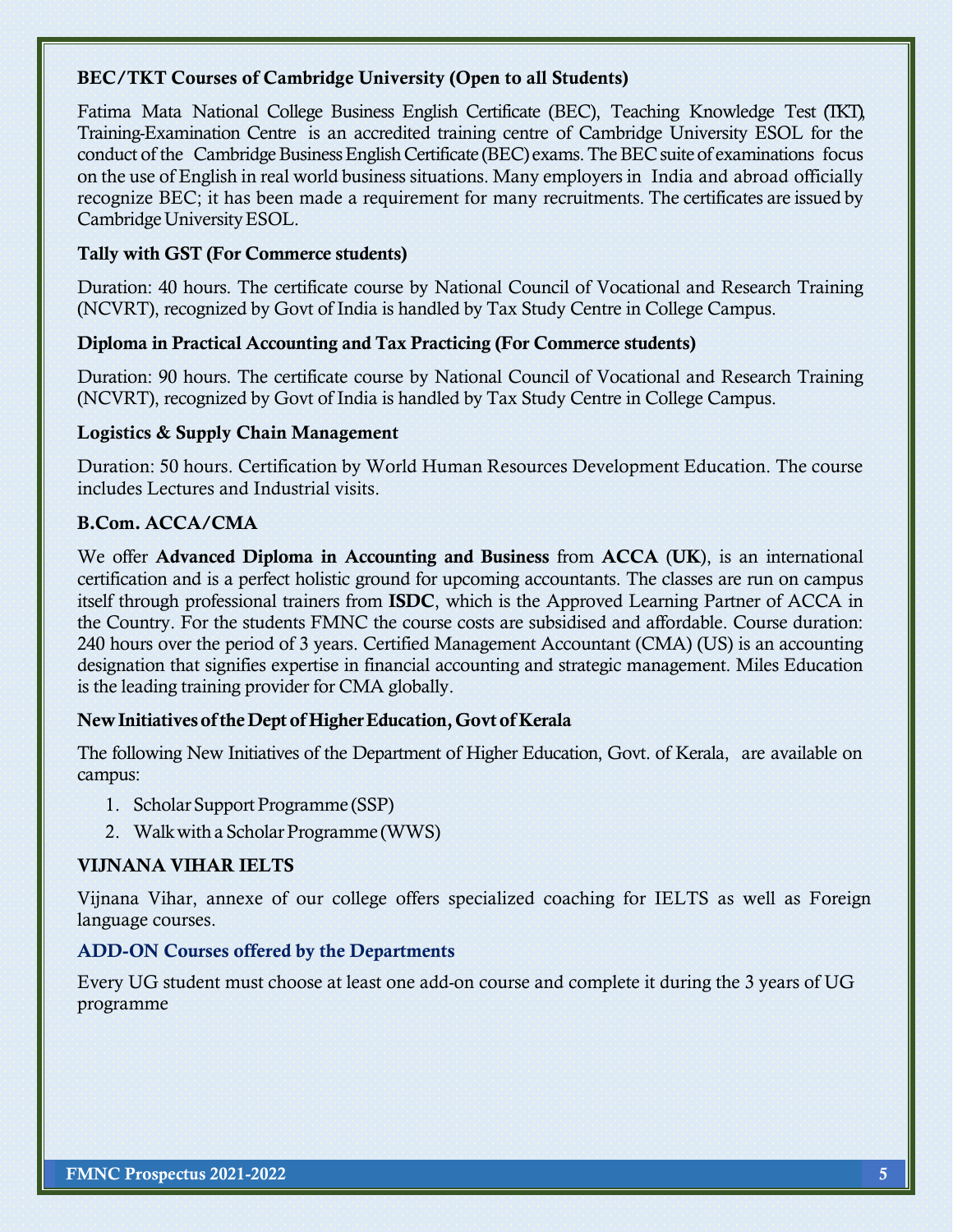| <b>Add-on Courses</b>                        | <b>Offering Department</b> | Fees           |
|----------------------------------------------|----------------------------|----------------|
| <b>Aided Stream</b>                          |                            |                |
| <b>Mushroom Cultivation</b>                  | <b>Botany</b>              | Rs. 1000       |
| <b>Aquarium Construction and Maintenance</b> | Zoology                    | Rs. 1000       |
| <b>Certificate Course in Counselling</b>     | Psychology                 | Rs. 1000       |
| <b>Radiation Physics</b>                     | Physics                    | Rs. 1000       |
| Drinking Water Quality Analysis              | Chemistry                  | Rs. 1000       |
| Mathematics Software Latex                   | Mathematics                | Rs. 1000       |
| Data Analysis                                | Economics                  | Rs. 1000       |
| <b>Applied Business Accounting</b>           | Commerce                   | Rs. 1000       |
| Pathrapravarthanam: Padanavum Prayogavum     | Malayalam                  | Rs. 1000       |
| Communicative Hindi                          | Hindi                      | Rs. 1000       |
| Proficiency in English & Soft Skills         | English                    | Rs. 1000       |
| <b>Self-financing Stream</b>                 |                            |                |
| Radio Broadcasting                           | English -SF                | <b>Rs</b> 1500 |

## **HOSTELS**

Hostel facilities are available for students

- 1. St. Thomas Hostel for Men *Contact* Rev. Rev Fr George Rebeiro 9895363707
- 2. Goretti Hostel for Women *Contact* Rev Sr. Densi Sebastian MSST 0474-2749672, 9188253511
- 3. Carmel Hostel for Women *Contact* Rev Sr. Selma Mary FIH 0474-2745223, 9747955193

Applications for admission to the above hostels are to be submitted to the respective wardens. College does not guarantee hostel admission.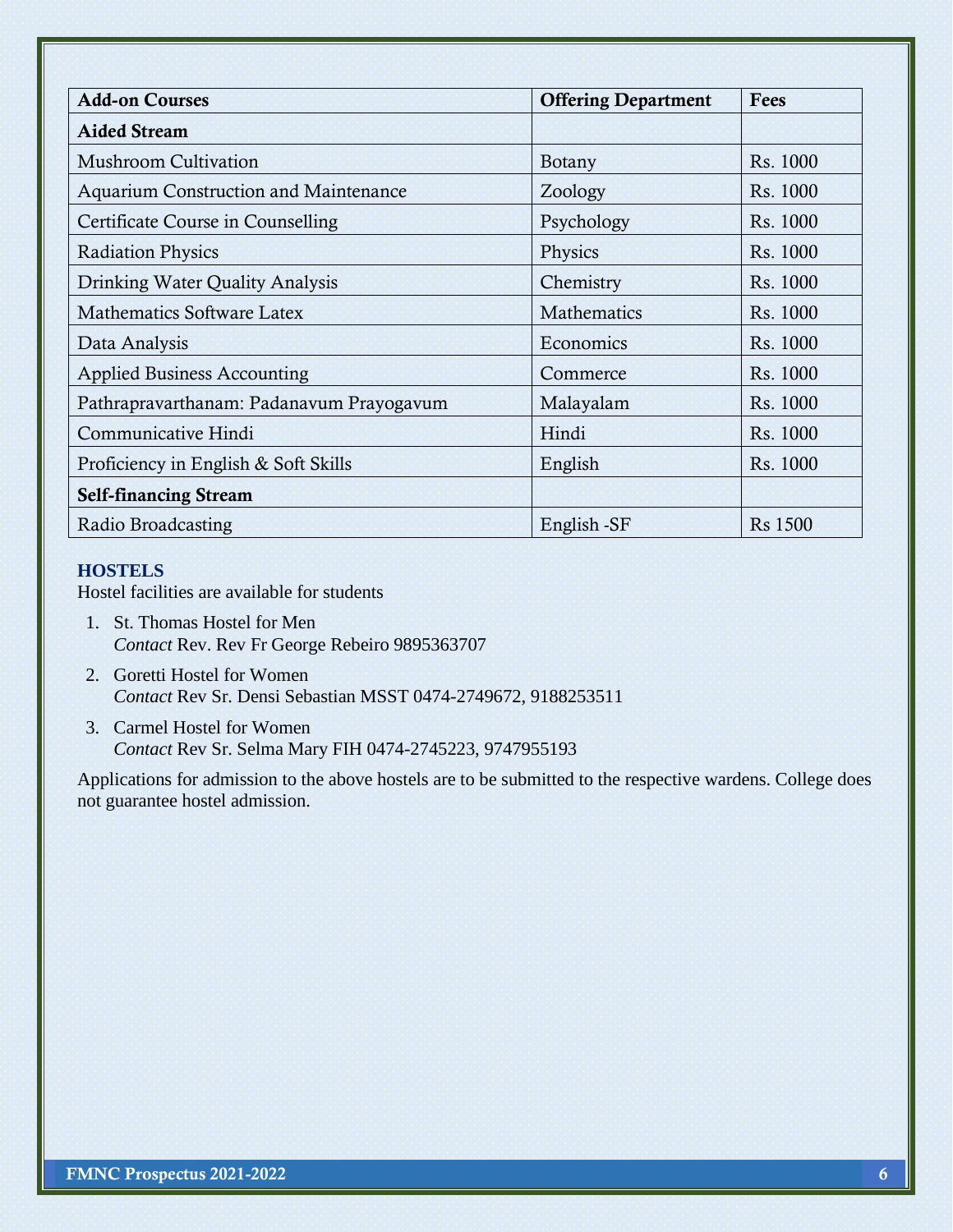| <b>FEES AND FEE CONCESSIONS</b>                                                   |                               |                                     |                                      |                                |                             |                             |                                |
|-----------------------------------------------------------------------------------|-------------------------------|-------------------------------------|--------------------------------------|--------------------------------|-----------------------------|-----------------------------|--------------------------------|
| SCHEDULE OF FEES 2021-2022 (Aided Programmes) to be paid at the time of admission |                               |                                     |                                      |                                |                             |                             |                                |
| PROGRAMME                                                                         |                               | (One-time payment)<br>Admission Fee | One-time payment)<br>Caution Deposit | Laboratory Fee<br>(Every Year) | (Every Year)<br>Special Fee | (Every Year)<br>Tuition Fee | University Fee<br>(First Year) |
|                                                                                   | Economics                     | Rs.75                               | Rs.360                               | <b>NA</b>                      | Rs.420                      | Rs.1050                     | Rs. 1850                       |
| B.A.                                                                              | English Language & Literature | Rs.75                               | Rs.360                               | <b>NA</b>                      | Rs.420                      | Rs.1050                     | Rs. 1850                       |
|                                                                                   | Malayalam                     | Rs.75                               | Rs.360                               | <b>NA</b>                      | Rs.420                      | Rs.1050                     | Rs. 1850                       |
|                                                                                   | History                       | Rs.75                               | Rs.360                               | <b>NA</b>                      | Rs.420                      | Rs.1050                     | Rs. 1850                       |
|                                                                                   | Mathematics                   | Rs.75                               | Rs.360                               | Rs.150                         | Rs.420                      | Rs.1050                     | Rs. 1850                       |
|                                                                                   | Physics                       | Rs.75                               | Rs.360                               | Rs. 400                        | Rs.420                      | Rs.1050                     | Rs. 1850                       |
|                                                                                   | Chemistry                     | Rs.75                               | Rs.360                               | Rs. 400                        | Rs.420                      | Rs.1050                     | Rs. 1850                       |
| B.Sc.                                                                             | <b>Polymer Chemistry</b>      | Rs.75                               | Rs.360                               | Rs. 400                        | Rs.420                      | Rs.1050                     | Rs. 1850                       |
|                                                                                   | Botany                        | Rs.75                               | Rs.360                               | Rs.550                         | Rs.420                      | Rs.1050                     | Rs. 1850                       |
|                                                                                   | Zoology                       | Rs.75                               | Rs.360                               | Rs.550                         | Rs.420                      | Rs.1050                     | Rs. 1850                       |
|                                                                                   | Psychology                    | Rs.75                               | Rs.360                               | Rs.350                         | Rs.420                      | Rs.1050                     | Rs. 1850                       |
|                                                                                   | Geology and Digital Surveying | Rs.75                               | Rs.360                               | Rs. 400                        | Rs.420                      | Rs.1050                     | Rs. 1850                       |
| B.Com.                                                                            | Commerce                      | Rs.75                               | Rs.360                               | <b>NA</b>                      | Rs.420                      | Rs.1050                     | Rs. 1850                       |
|                                                                                   | English Language & Literature | Rs.150                              | Rs. 600                              | <b>NA</b>                      | Rs.420                      | Rs.1890                     | Rs.1030                        |
| M.A.                                                                              | Malayalam with Media Studies  | Rs.150                              | Rs. 600                              | <b>NA</b>                      | Rs.420                      | Rs.1890                     | Rs.1030                        |
|                                                                                   | Economics                     | Rs.150                              | Rs. 600                              | <b>NA</b>                      | Rs.420                      | Rs.1890                     | Rs.1030                        |
|                                                                                   | Mathematics                   | Rs.150                              | Rs. 600                              | <b>NA</b>                      | Rs.420                      | Rs.1890                     | Rs.1030                        |
| M.Sc.                                                                             | Physics                       | Rs.150                              | Rs. 600                              | Rs.1200                        | Rs.420                      | Rs.1890                     | Rs.1030                        |
|                                                                                   | Chemistry                     | Rs.150                              | Rs. 600                              | Rs.1200                        | Rs.420                      | Rs.1890                     | Rs.1030                        |
|                                                                                   | Botany                        | Rs.150                              | Rs. 600                              | Rs.1200                        | Rs.420                      | Rs.1890                     | Rs.1030                        |
|                                                                                   | Zoology                       | Rs.150                              | Rs. 600                              | Rs.1200                        | Rs.420                      | Rs.1890                     | Rs.1030                        |
|                                                                                   | Psychology                    | Rs.150                              | Rs. 600                              | Rs.1200                        | Rs.420                      | Rs.1890                     | Rs.1030                        |
| M.Com.                                                                            | Commerce                      | Rs.150                              | Rs. 600                              | <b>NA</b>                      | Rs.420                      | Rs.1890                     | Rs.1030                        |

• *Parents of the students are asked to join the PTA (Parent Teachers Association) and pay miscellaneous and IT facilities charges during admission.*

• *Fine for late payment of Semester fees – If a student fails to pay the fee on the due date, he/she shall be liable to pay a fine of Rs 5/- along with the fee on or before the 10<sup>th</sup> day after the due date. If the 10<sup>th</sup> day happens to be a holiday, the next working day will be counted as the 10<sup>th</sup> day.* 

• *Subject to change according to University/ College norms.*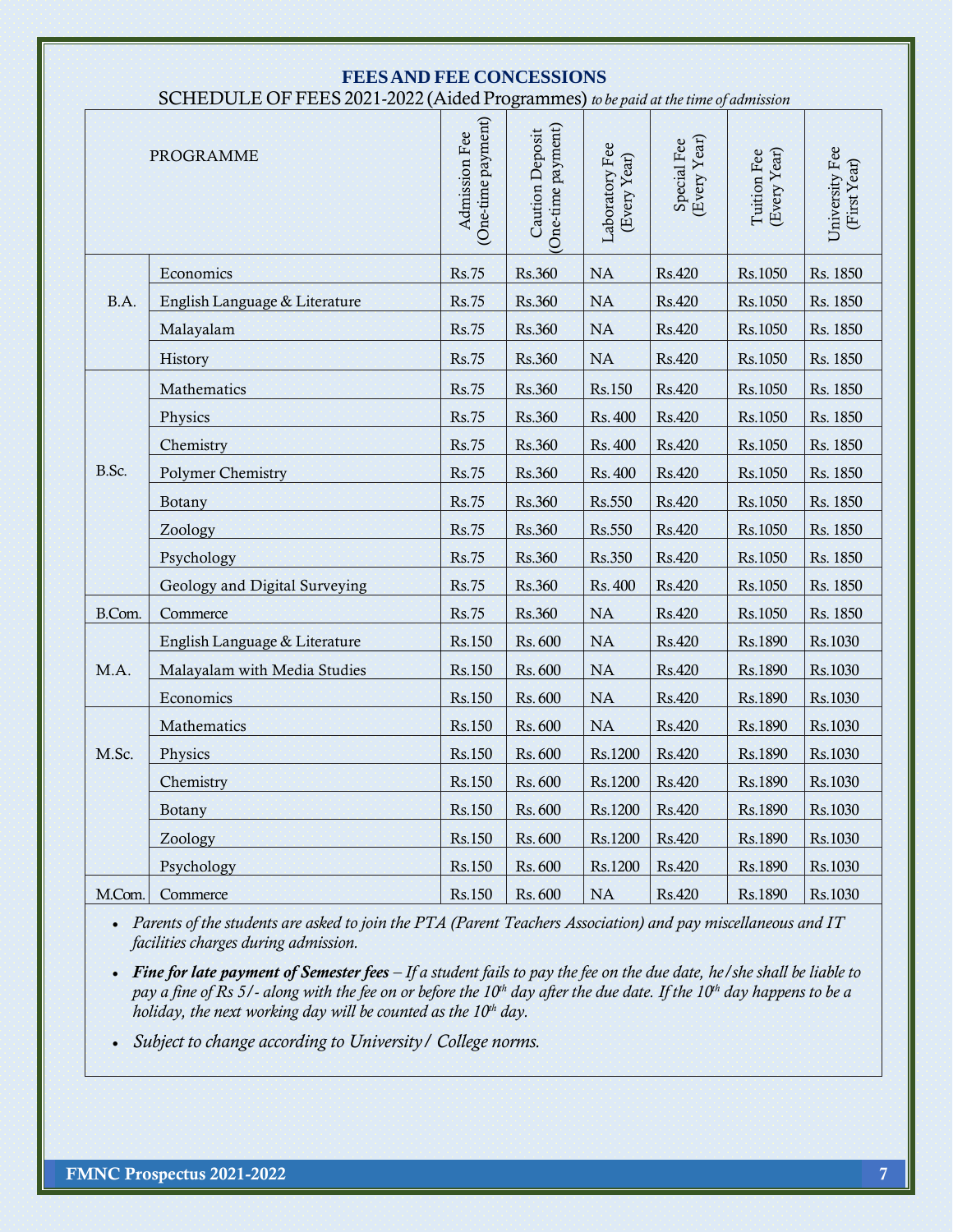## SCHEDULE OF FEES 2021-2022 (Unaided Programmes)

| PROGRAMME                          | <b>TUITION FEES (Every Semester)</b>                       |  |
|------------------------------------|------------------------------------------------------------|--|
| B.A. English                       | Rs. 9000/- (semester) + University fees & Caution Deposit  |  |
| B.Com. Co-operation                |                                                            |  |
| <b>B.Com. Computer Application</b> | Rs. 11250/- (semester) + University fees & Caution Deposit |  |
| BCA                                | Rs. 18500/- (semester) + University fees & Caution Deposit |  |

\* Subject to change according to University/ College norms; to be paid in lump sum at the beginning of the *year or in instalments at the beginning of each semester*

- *\* Parents of the Students are asked to join the PTA (Parents Teachers Association) and pay Miscellaneous and IT Facilities charges during admission.*
- *\* Fine for late payment of Semester fees – Fine for late payment of Semester fees – If a student fails to pay the fee on the due date, he/she shall be liable to pay a fine of Rs 50/- along with the fee on or before the*  10<sup>th</sup> day after the due date. If the 10<sup>th</sup> day happens to be a holiday, the next working day will be counted as *the*  $10^{th}$  *day.*

## **FEE CONCESSION**

SC/ST/OEC students are eligible for tuition fee, special fee, exam fee, monthly stipend, hostel fee (for accommodation in approved hostels only); they may also apply for study tour allowance in the final year.

Applicants belonging to SC/ST/OEC/OBC or any other eligible categories should produce caste and income certificates from the Tahsildar concerned at the time of admission.

General category students are eligible for concession for Tuition fee, Special fee, Exam fee as per provisions of the Kumara Pillai Commission Report (income limited to Rs. One Lakh)

All students eligible for fee concession should submit applications online (Govt. e-grants online portal) and submit the printout along with supporting documents to the college office within 15 days of their admission.

## **REFUND OF FEES**

The percentage of tuition fees and other charges refundable to a student in the institution shall be in accordance with the provision of University Grants Commission and Ministry of Human Resource Development notification on Refund of Fees dated 10-October-2018

| Sl No.         | Percentage of<br>Refund of fees* | Point of time when notice of withdrawal of admission is received   |
|----------------|----------------------------------|--------------------------------------------------------------------|
|                | 100%                             | 15 days before the closure of admission                            |
|                | 90%                              | Less than 15 days before the closure of admission                  |
|                | 80%                              | 15 days or less after the formally notified last date of admission |
| $\overline{4}$ | 50%                              | 30 days or less, but more than 15 days, after closure of admission |
|                | NIL.                             | More than 30 days after the closure of admission                   |

The institution will refund the fees in the following manner:

*Note: Fees shall be refunded by the institution to an eligible student within 15 days from the date of receiving a written application from him/her in this regard endorsed by the parent.*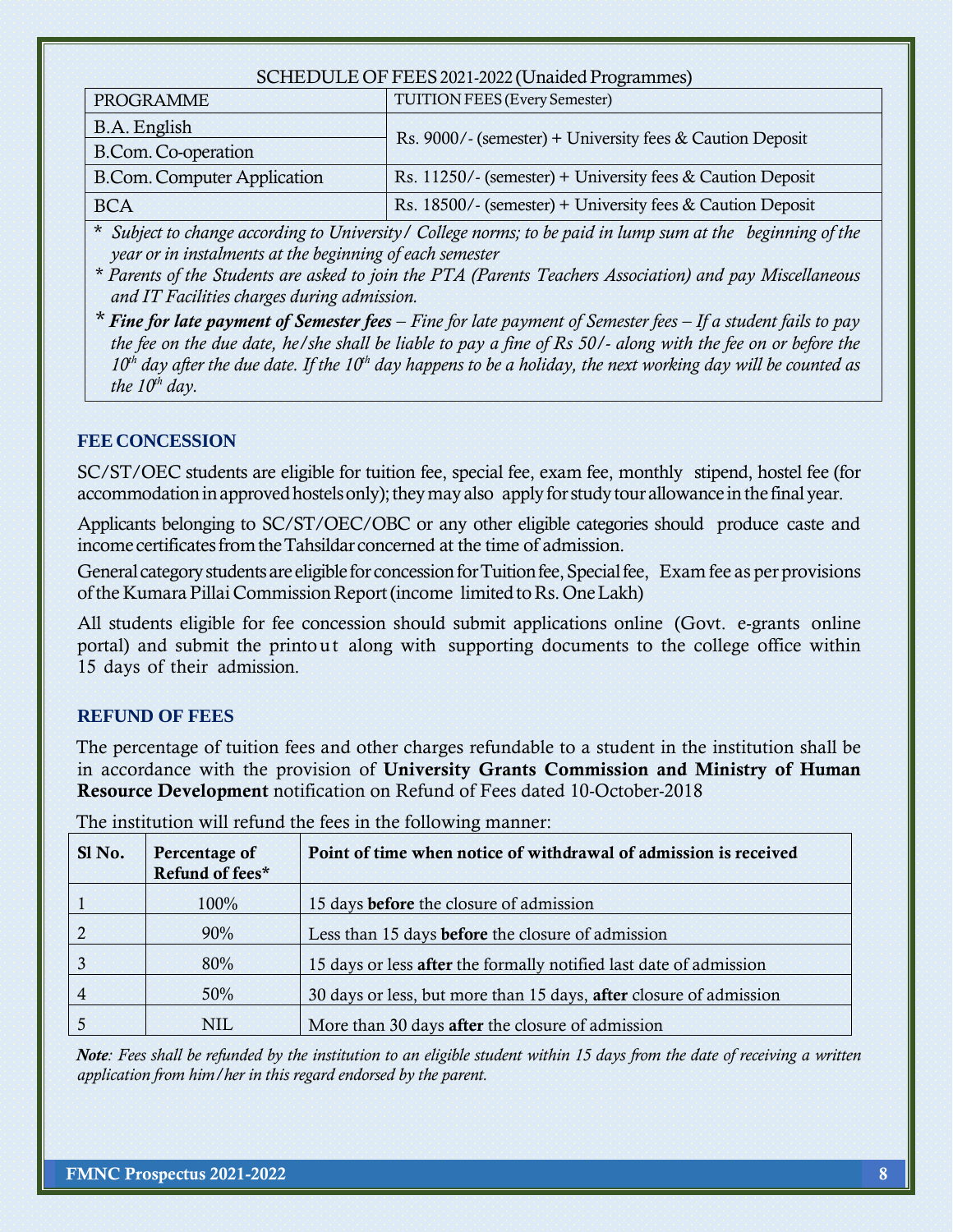## **GENERALRULESOFTHECOLLEGE**

For all UG and PG programmes the academic year consists of two semesters. The duration of the First-Degree programme shall be six semesters and PG programme four semesters. There shall be at least 90 working days and a minimum of 450 hours of instruction in a semester. For UG Programmes, odd semester (June-Oct) commences in June and even Semester (Dec-April) commences in December every year.

## 1. Admission and Withdrawal

Students are ordinarily admitted at the beginning of the first semester to the different programmes of study.

1.1 Applicants for the Undergraduate programme should have passed the Plus-Two Examination or its equivalent and those for the Postgraduate programme should have passed the Undergraduate Examination approved by the University.

1.2 Application shall be submitted online.

1.3 At the time of admission all students should present Transfer and Good Conduct Certificates from the institution they last attended. Students who have obtained their qualifying certificates from Universities or Boards of Examinations other than those of Kerala should produce the following documents: 1) Migration Certificate from the University in which they were educated, 2) University Diploma qualifying them for admission to the programme which they wish to undergo and 3) Eligibility certificate from the University of Kerala (declaring them eligible for admission)

1.4 Qualifying certificates submitted by the students at the time of admission will be returned only on completion of the programme of study. Certificates and mark sheets of qualifying examinations should be claimed at least within three months after the completion of the programme of study. The college office will not be responsible for the loss or damage of the certificates and mark sheets left unclaimed after the above-mentioned period.

1.5 Any candidate who is found to have obtained admission by false representation will be dismissed and will forfeit whatever fees s/he may have paid.

1.6 No candidate will be enrolled or allowed to attend any class until the first instalment of fees is paid.

1.7 The Principal reserves the right to refuse admission to any applicant without assigning reasons.

1.8 Students applying for Transfer Certificate or Conduct Certificate should apply in the prescribed form after clearing all dues. They should surrender their identity cards to the library before taking the Transfer Certificate.

1.9 Students, applying for any certificate or corresponding with the principal, should furnish all particulars required for identification such as full name with initials, class last attended, admission number, course to which they belonged and the year in which they left the college. When a reply by post is desired, a self-addressed stamped envelope should be enclosed.

1.10 Any student who leaves the college before completing the programme without written permission of the Principal or without paying all arrears of fees or dues, will not receive any certificate.

1.11 Students shall forward correct information regarding their residence to the college in the prescribed form. Subsequent changes, if any, should be reported to the Principal.

1.12 Identity cards will be issued to students at the time of admission.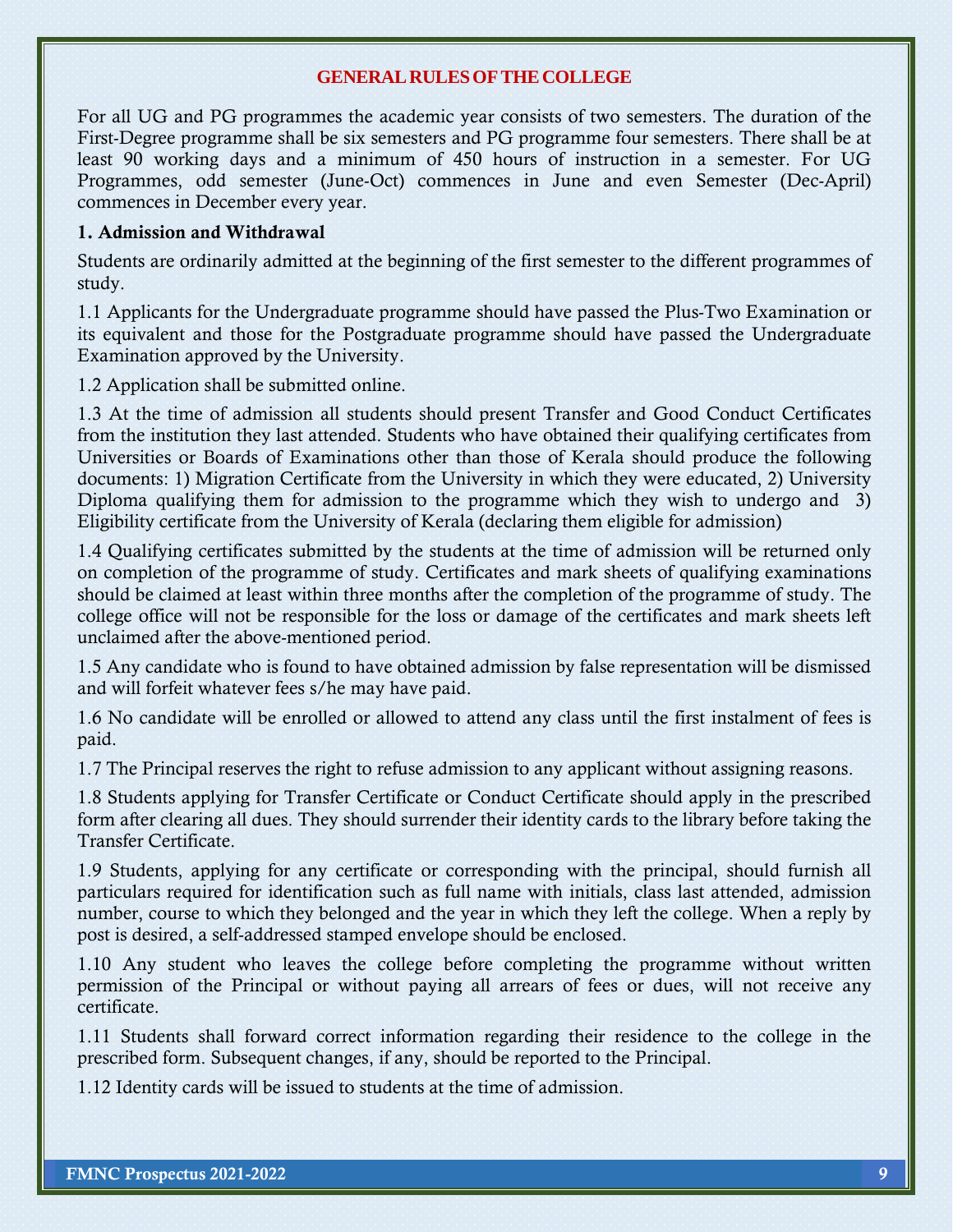## 2. Class Hours

The working hours are between 8.30 a.m. and 3.30 p.m.

2.1 The first bell for class shall be rung ten minutes before the commencement of the morning and afternoon sessions and the second bell at the hour fixed for the commencement of the class.

2.2 At the warning bell before each session, students should go to their respective classes and take their seats to be present when the class begins.

2.3 There shall be intervals of five minutes at the end of each period.

## 3. Campus Discipline

All the students should remember that they represent the college and should honour it by their behaviour. The students are expected to conduct themselves in such a way as to uphold the reputation of the college as well as their own. All students shall compulsorily wear their Identity cards while on the campus and shown to authorised persons when demanded.

3.1 Students should be respectful to seniors and superiors, polite and courteous to all. They should maintain good order and decorum.

3.2 When a student meets a member of the staff of the college s/he is expected to greet him/her.

3.3 Strict silence must be observed during the class hours.

3.4 When a teacher enters a class, the students shall stand up and not sit down until s/he allows them to do so or until s/he takes the seat.

3.5 Whenever the National Anthem is sung, or the college prayer recited, students shall stand with due respect.

3.6 Students are not allowed to stand or move about in the corridors of the college during class hours

3.7 Girl students are expected to remain in the quadrangle during free hours. They should go to classrooms only after the first bell during FN & AN sessions.

3.8 Irregular attendance, insubordination to teachers, habitual inattention to class work and obscenity in word or action are sufficient reasons for the suspension or dismissal of a student.

3.9 Students are forbidden from writing or making any mark on the furniture or walls of any part of the college premises or throwing paper or ink on the floor of the classrooms.

3.10 To help keep the college clean and tidy, students are forbidden from throwing used/ waste materials in and around campus.

3.11 Smoking and chewing any type of tobacco in the campus is strictly prohibited. Consumption of intoxicants, narcotic drugs, and psychotropic substances in the campus, and entering the campus after consuming any of the above mentioned are strictly prohibited.

3.12 Mobile Phones are strictly prohibited on the campus. Violation shall lead to fine and confiscation of the gadgets.

3.13 Political activism is strictly banned on the campus. Students are forbidden from organizing or attending meetings other than the official ones. Students resorting to strikes are strictly prohibited from entering the veranda of the building or the classrooms.

3.14 Men students are not allowed to enter the quadrangle which is set aside for the exclusive use of women students. Forcible entry into the area shall be treated as an intrusion into and violation of privacy.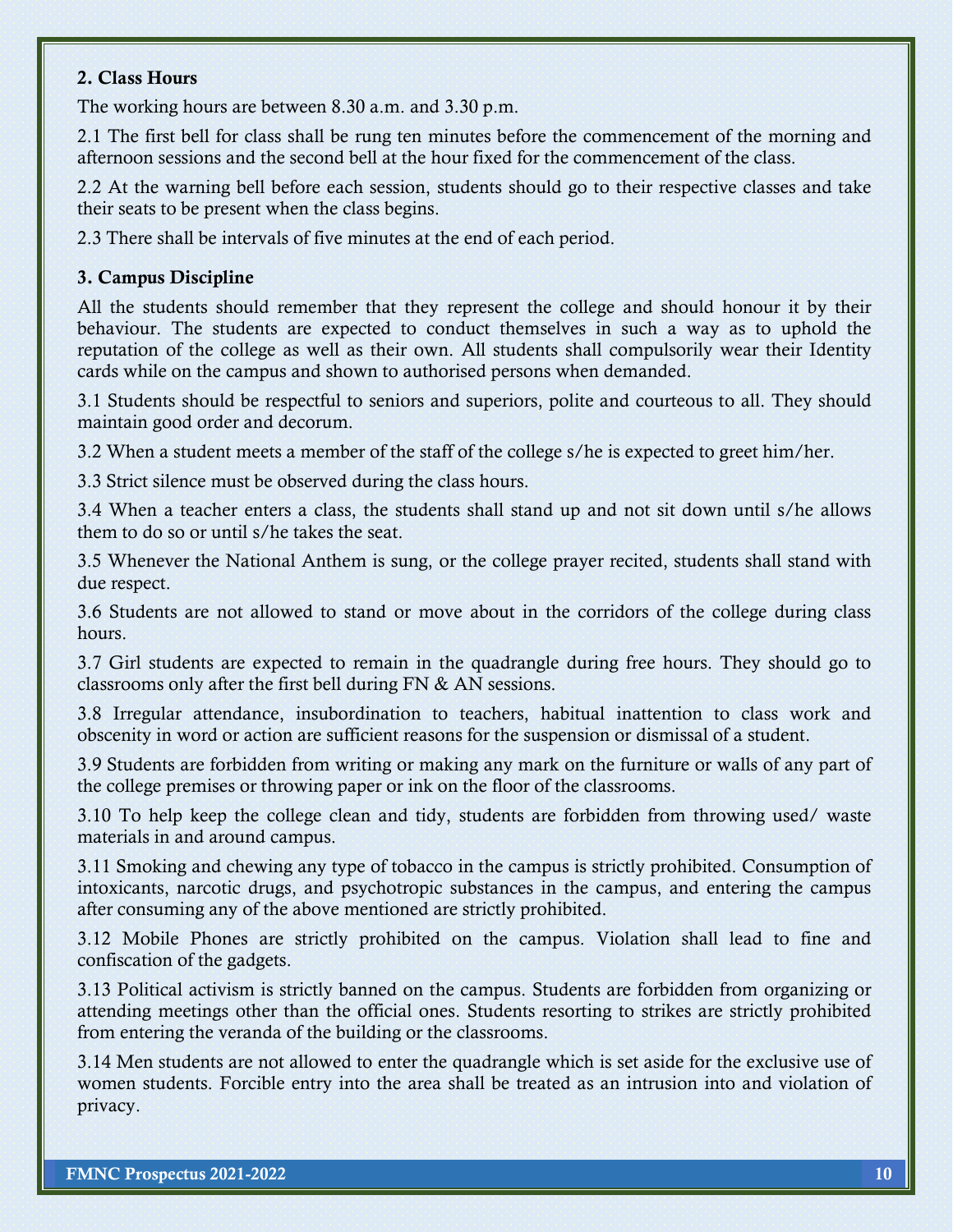3.15 Strikes, agitations, dharnas, demonstrations, rioting in the classes etc. are not allowed.

3.16 Banners, flags, posters, etc. are not allowed inside the campus and at the gate and on the compound walls.

3.17 No student shall enter a class other than his/ hers when the class is in session except with the written permission of the Principal.

3.18 No outsider should be invited into the college by any group of students, without the knowledge of the Principal.

3.19 No student shall bring and distribute notices or pamphlets in the campus nor shall they collect any funds.

3.20 Cinematic Dance and Fashion shows are not permitted on the campus.

3.21 Students who need to leave the campus during class hours should get the gate pass from the Head of the Department concerned.

## 4. Ragging is strictly prohibited

Ragging is strictly prohibited on the campus. Any instance of ragging will be dealt in accordance with the verdict of Hon. Supreme Court, regulations of the UGC/MHRD and provisions in the Ragging Prohibition Act of the Govt. of Kerala.

## 5. Dress Code

5.1 The students should be modestly dressed. They shall not wear low waist trousers, Bermuda shorts, Three-fourths, Fancy T-shirts carrying obscene writing, and short/ tight tops, caps, and hats.

5.2 Girls should wear preferably Saree or Churidar, and Boys Pants/ Dhoti and shirts.

5.3 If boys choose to come in Malayali Dress (*Mundu/Dhoti*), only white double dhoti is permitted. Boys shall not tuck up their Dhoti while on the campus.

## 6. Petitions and Complaints

Students can submit their grievances to the Principal. However, they are not allowed to make complaints in a body or to address any authority in a collective petition. Such combined action is subversive of good order.

6.1 Requests and representations may be made to the Principal by class representatives on behalf of their classes.

6.2 Anonymous petitions or letters will not be attended to.

6.3 After a personal enquiry, the Principal will take a decision on the complaint /representation. However, in cases where a detailed enquiry is required, the matter will be referred to the Disciplinary Committee.

6.4 No notice of any kind should be circulated among students without the written permission of the Principal.

6.5 No meeting shall be held in the college premises without the written permission of the principal.

6.6 Students should not take part in or attend any political meeting or engage in any public movement that is subversive of good order.

6.7 Any problem relating to student amenities should be brought to the notice of the Principal through the respective counsellors.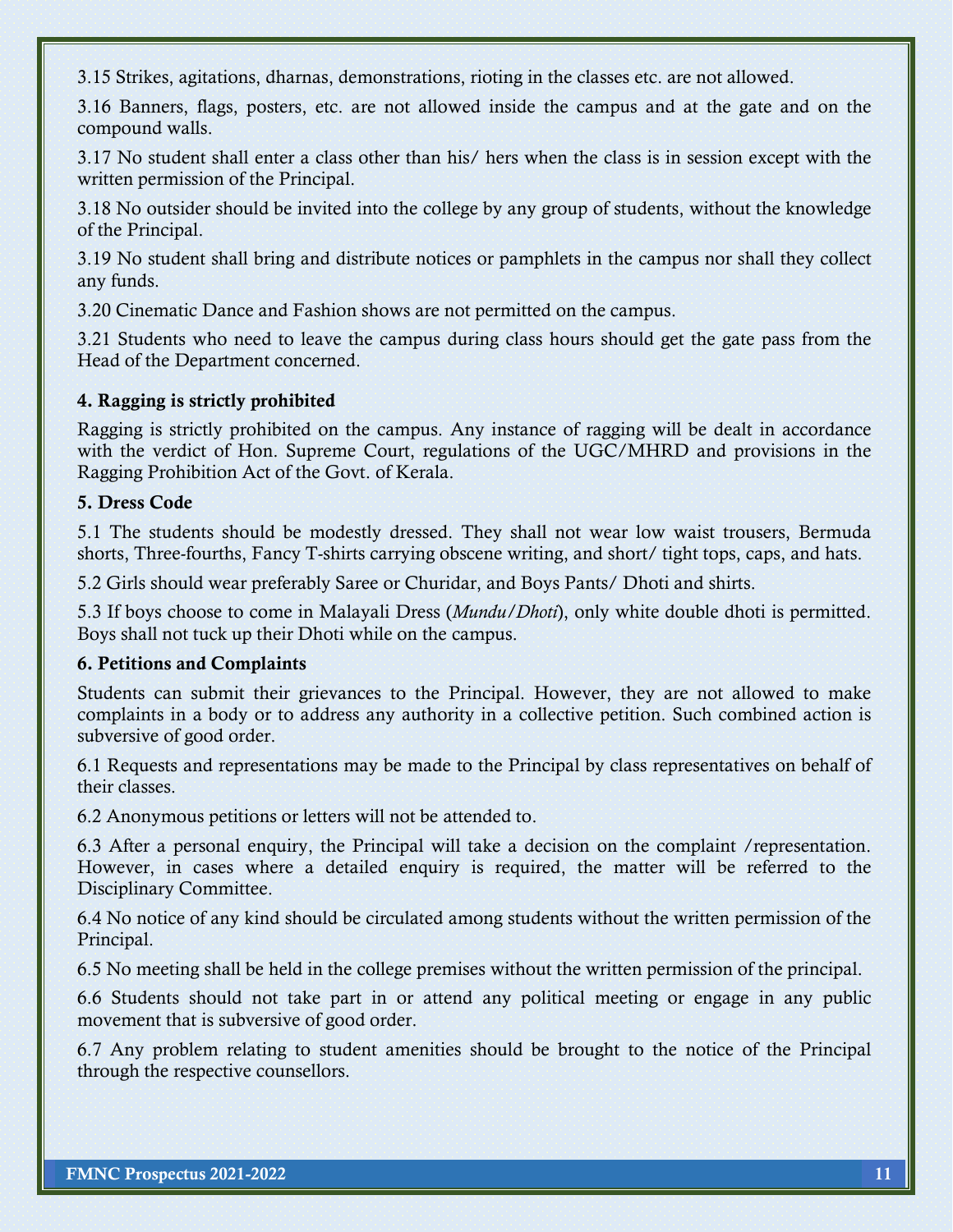## 7. Fee Regulations

Fees for each semester are to be paid at the beginning of the semester. Special fees shall be collected along with fees for odd semesters.

7.1 Fees shall be collected as per the schedule.

7.2 If a student fails to pay the fee on the due date s/he shall be liable to pay a fine of Rs 5/- along with the fee on or before the 10th day after the due date. If the 10th day happens to be a holiday, the next working day will be counted as the 10th day.

7.3 If the fee with the fine of Rs 5/- is not paid on or before the last date fixed for the fine of Rs 5/-, an additional fine of Rs 10/- will be levied. If the fee and fine are not paid before the last opportunity given, the name of the student will be removed from the rolls of the college with effect from the date following the expiry of this period and the student will not get the benefit of attendance from the date of removal from the rolls. The re-admitted student must apply for the special permission from the Principal and remit all the arrears of fees with fine. No re-admission fee will be realised in such cases. The re-admitted students will get the benefit of attendance only from the date of re-admission.

7.4 The last opportunity for payment of fee is the last working day of the semester. If that day happens to be a holiday, the last working day before such date will be considered as the last opportunity.

7.5 Absence with or without leave from the college will not be an excuse for non-payment of fees at the proper time.

7.6 No part payment of fees will be accepted.

7.7 The fee rates are as per the notification published every year.

7.8 If any student discontinues studies, she/he shall intimate the fact to the Principal in writing, failing which she/he will have to pay the fee for the period s/he remains on the rolls of the college. Acknowledgement thereof should also be obtained from the office while intimating the discontinuance of studies.

7.9 The students of the First-Degree Programme must pay a Recognition fee of Rs 315/-, Matriculation Fee of Rs. 105/- and Eligibility Fee of Rs. 210/-.

7.10 The students from other Universities admitted to the PG programme must pay Matriculation Fee of Rs. 315/- and Recognition Fee of Rs.315/-.

7.11 Rs 5/- is to be paid by all first-year students as Associate Membership fee to the College Cooperative Society.

## 8. Caution Deposit

Every student on admission to the college should pay the prescribed caution deposit along with the first instalment of the fees.

8.1 The caution deposit will be refunded on completion of the course of study after adjusting dues, if any. However, the caution deposit will be refunded before the completion of the course of study in case the student leaves the college with Transfer Certificate.

8.2 It is the responsibility of the student to claim refund of caution deposit in the prescribed application form on the date notified on the notice board.

8.3 Students should keep in safe custody the receipt issued for the remittance of caution deposit and it should be produced along with the application for refund. Failure to produce the original receipt will result in forfeiture of the claim for refund.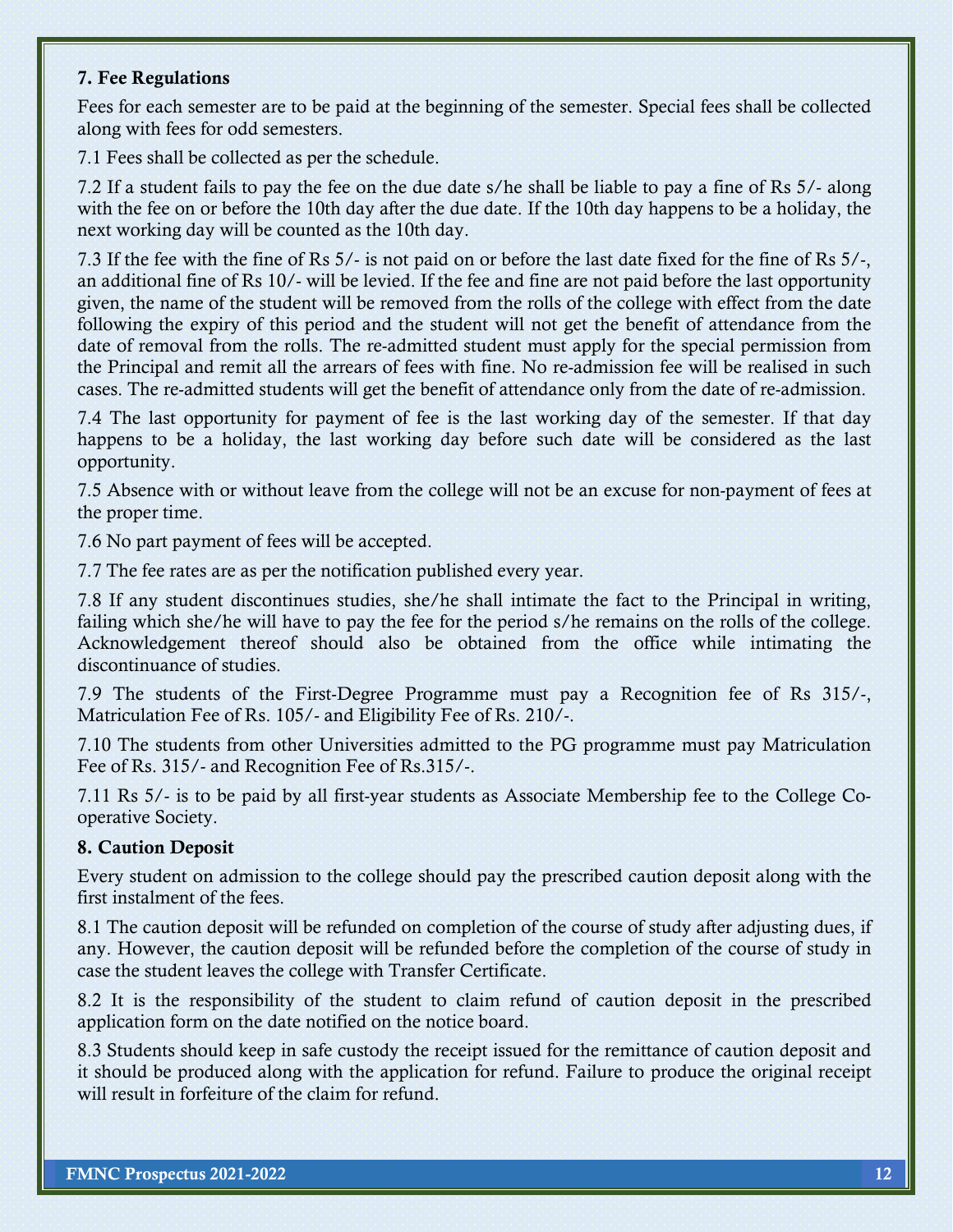8.4 Claim for refund of caution deposit should be made within twelve months from the date of completion of the course failing which the class number of students who did not claim the refund will be published in the college notice board. Amount that remains unclaimed after two months (April 1 to May 31) from the date of such publication will be forfeited.

## **ADMISSION GUIDELINES**

## **ADMISSION PROCESS**

Any candidate seeking admission in Fatima Mata National College to any Degree Programme or PG Programme should compulsorily register online through the College web portal (www.fmnc.ac.in) before the last day of registration for application, irrespective of the category (General/ SEBC/ BPL/ SC/ ST/ Community/ Management/ Candidates from Union Territory of Lakshadweep /Jammu and Kashmir/ Tamil Linguistic Minority/ Inmates of Government Children's Home/ Differently-abled persons/ Widows/ wards of Armed Forces Personnel, killed or disabled in action during peace time/ Sports etc.) to which he/ she belongs. There is no other mode of registration for admission.

## **ELIGIBILITYFORADMISSION**

## **BASICELIGIBILITY**

Eligibility for admissions and reservation of seats for various Degree Programmes and PG Programmes shall be according to the rules framed by the University/ College from time to time ("Notwithstanding anything contained in the University Statutes, the selection of students shall be governed by the rules prescribed by the Government from time to time with the concurrence of the University in respect of such admissions").

No student shall be eligible for admission to a Degree Programme in any of the discipline unless he/she has successfully completed the examination conducted by a Board/University at the +2 level of schooling or its equivalent. That is, a candidate must have "a pass in Higher Secondary Examination/Vocational Higher Secondary Examination of the Government of Kerala or an Examination accepted by the Academic Council (of Kerala University) as equivalent thereto".

Similarly, no student shall be eligible for various PG Programmes unless s/he has successfully completed a three years' bachelor's degree course recognized by the University of Kerala in the appropriate discipline, or its equivalent as recognized by the University of Kerala.

Admissions to the seats to be filled by the College to the Degree Programmes are regulated based on marks obtained in the qualifying examination. The allotment of the candidates to the various Programmes will be based on merit/ marks strictly following the rules and regulations regarding reservation.

Age limit: The maximum age limit for admission to the UG programmes shall be as follows as on 1<sup>st</sup> June of the academic year.

For General/SEBC candidates – 23 years For SC/ST candidates - 25 years

## **NATIVITY**

All candidates applying for admission to Fatima Mata National College should be citizens of India. All such candidates are categorized as KERALITE or NON-KERALITE.

A candidate of Kerala origin will be categorized as a KERALITE. Children of All India Service Officers allotted to Kerala Cadre are deemed to be Keralites as per G.O. (Rt) No.822/08/H.Edn dated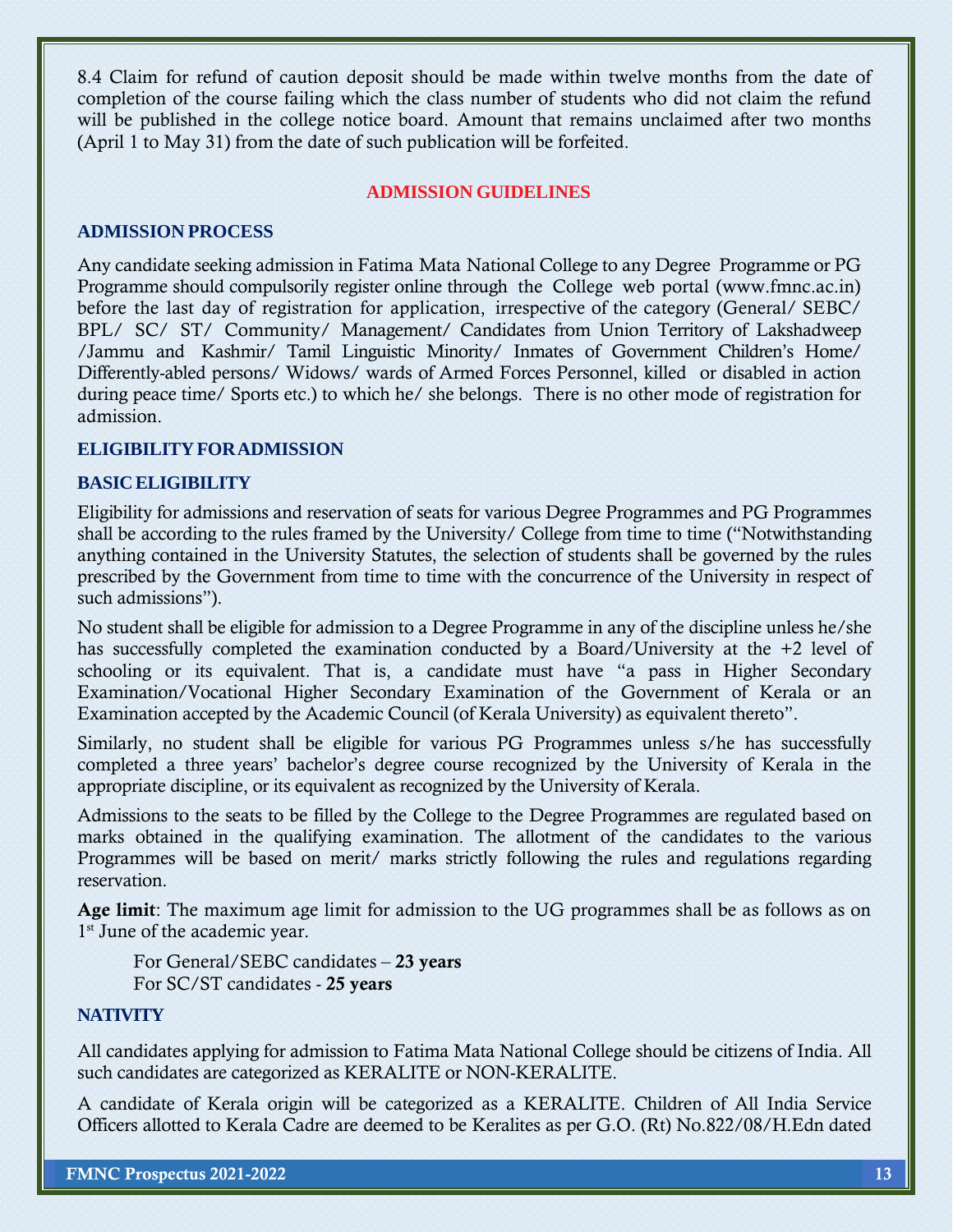9-5-2008. But they will not be eligible for communal/special reservation.

A candidate who does not come under Keralite category will be categorized as NON- KERALITE. Such a candidate will be eligible for admission only after all the applicants of Keralite origin are ranked and allotted.

To prove that a candidate is an Indian citizen of Kerala origin for the limited purpose of eligibility for admission, he/she must produce any one of the following certificates at the time of admission.

a. In the case of candidates who have undergone schooling in Kerala, a course certificate from the head of the educational institution last attended in Kerala, certifying that the candidate has undergone his/her studies in Kerala for not less than  $3$  *(three) years* within a continuous period of 12 (twelve) years.

*or*

b. A certificate from the Village Officer/ Tahsildar to show that he/she or his/her mother/father was born inKerala.

*or*

c. Certificate from the Village Officer/Tahsildar to the effect that the candidate has been a Resident of Kerala State for a period of five years within a continuous period of twelve years.

*or*

d. The true copy of relevant page of Secondary SchoolLeaving Certificate showing the candidate's place of birth in Kerala.

*or*

e. The true copy of the relevant page of the Secondary School Leaving Certificate showing place of birth in Kerala of either of the parents of the candidate with corroborative certificate to establish the relationship between the parent and the candidate.

*or*

f. The true copy of the relevant page of the Passport of the candidate, issued by the Government of India, showing place of birth in Kerala or of either of the parents of the candidate showing place of birth in Kerala with corroborative certificate to establish the relationship between the parent and the candidate.

Non-Keralites should furnish a copy of the Certificate of nativity from the revenue authority or local body concerned atthe time of admission.

## **ADMISSION GUIDELINES**

- i. Candidates seeking admission through Management quota to any Programme should also apply in the online mode and should specifically indicate their preference.
- ii. Latin Catholic students, who wish to be considered for Community Management Quota should apply online and bring a letter from the Parish Priest along with the application form to the interview, if they are called for it.
- iii. While making enquiries, please quote your application number, name of applicant and programme applied for.
- iv. Candidates provisionally selected for admission for all programmes should appear for an interview at the Principal's office. Selection will be finalised only after the interview. The Principal reserves the right to refuse admission to any applicant, if found ineligible for admission according to the regulations of the University and the Management.
- v. The applicant must be accompanied by his/her parent(s) at the time of the interview and should produce the following documents: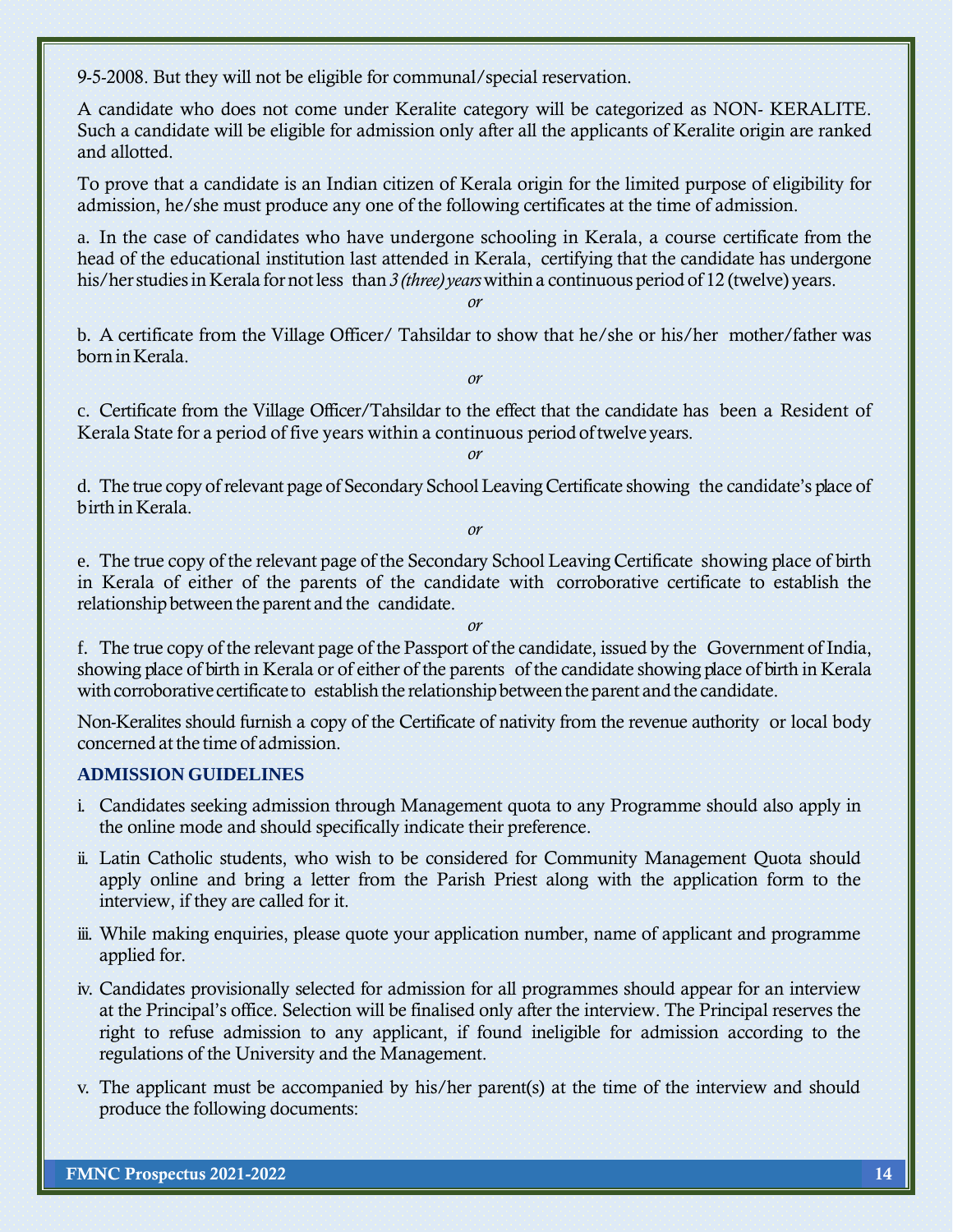- A printed copy of the downloaded Admission Memo or Chance Memo.
- Printed copy of the downloaded Application Form.
- College copy of the Admission fees paid (if paid by challan).
- The **Transfer Certificate** in original.
- The original Pass certificate and mark list of the qualifying examination.
- Candidates from Universities/ Boards other than Kerala should produce Migration Certificate and Eligibility Certificate in the case of candidates other than Kerala HSC/VHSC, CBSE & ISC.
- Certificate of character and conduct from the Head of the Institution last attended.
- Certificate to prove date of birth.
- Latin Catholic students should produce Character and Catechism certificates from their parish priest.
- Two copies of recent passport size photograph.
- S.C./ S.T./ O.E.C. candidates should produce recent (with one-year validity) community certificate from the Tahsildar/ Village Officer and O.B.C. candidates should produce communityandincomecertificatesfromtheVillage Officer.
- Original certificates to prove the claim for grace marks/weightage if any.
- Any other relevant certificate for any claim made in the application.
- vi. Those who are granted admission should pay the fee immediately. The amount to be paid at the time of enrolment is shown in the Fee Schedule.
- vii.A candidate may apply for both Aided and un-Aided (Self-Finance) streams if necessary. They will have to register online and pay separate application fees to do this.
- viii.A candidate may apply for more than one PG Programme if necessary. They will have to register for admission and pay the application fees for each programme.
- ix. Seats are reserved for outstanding performers in the field of sports and for differently abledpersons as per University regulations.
- x. Parents or guardians of the admitted candidates are expected to join the Parent- TeacherAssociation of theCollege.
- xi. All candidates for admission must acquaint themselves with the rules and regulations of Fatima Mata National College and will be bound by them, if admitted.

## **ADMISSION REGULATIONS**

## **AGREEMENT FOR DIRECT PAYMENT: RELEVANT PROVISIONS FOR ADMISSION TO THE VARIOUS PROGRAMMES INAIDEDCOLLEGES**

As per Article 18 of the Agreement for Direct Payment entered between the Government and the Educational Agencies of Private Colleges, admission of students to Fatima Mata National College shall be on the following basis:

- Forty percent of the seats will be filled by open selection based on merit.
- Twenty percent of the total number of seats shall be reserved for students belonging to the Scheduled Castes (15%) Scheduled Tribes (5%). Those seats which cannot be filled on this basis shall be filled based on University / Governmentrules.
- Twenty percent of the seats shall be reserved for the candidates belonging to Latin Catholic community. These seats will be filled strictly based on merit from among the students of the community.
- The remaining seats (20%) will be filled by the management with candidates of their choice.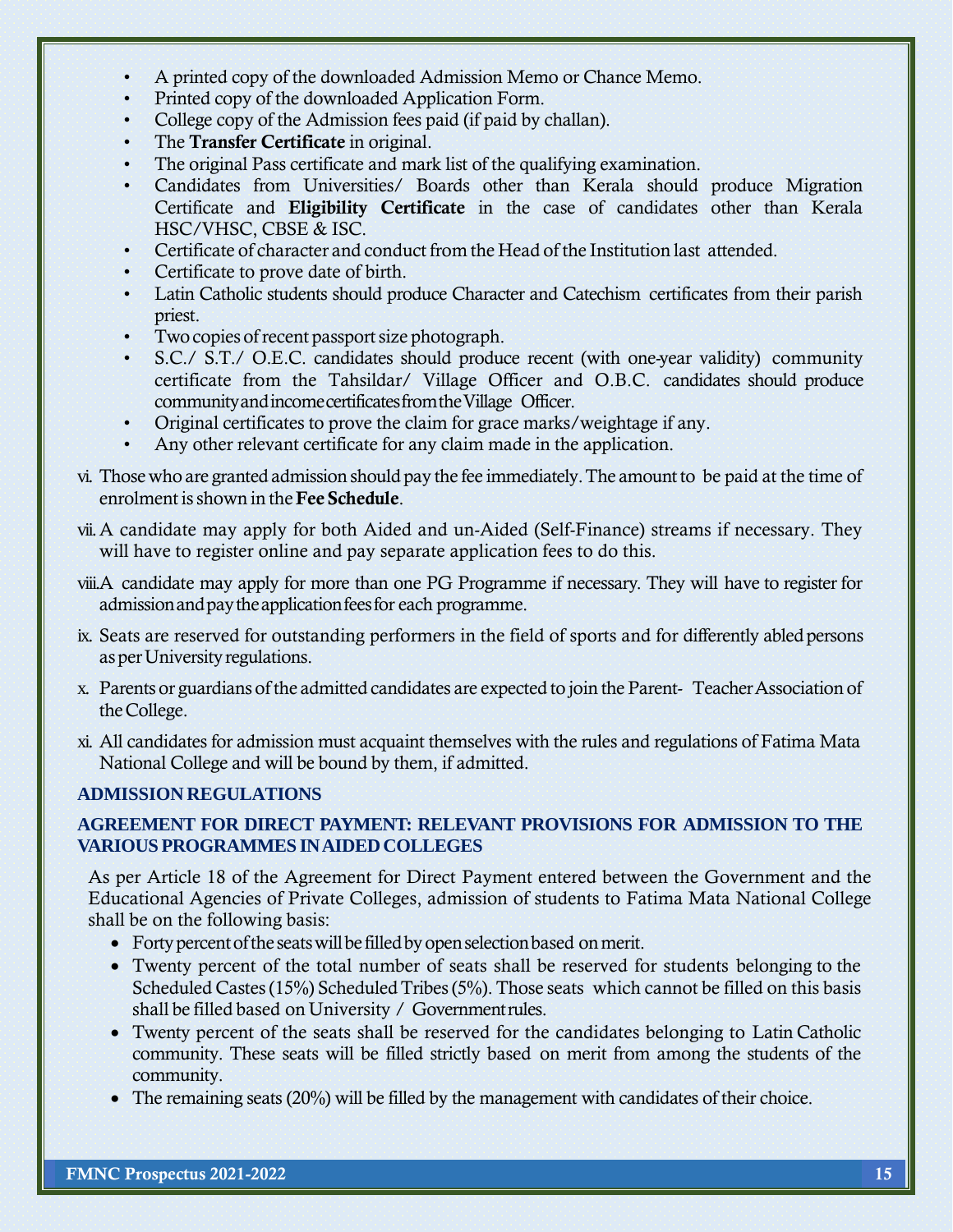## **CATEGORIZATIONOFSEATS**

In due consideration for the Direct pay agreement mentioned in Section 2.4.1, seats available in the College is mainly classified as Merit Seats, Community Seats, Management Seats and Reservation Seats.

- MERIT SEATS: The seats that are filled by the College purely based on merit are classified as 'Merit Seats'.
- COMMUNITY SEATS: The seats that are filled by the College based on merit among candidates of the community of the Management who runs the College (Latin Catholic), are classified as 'Community Seats'.
- MANAGEMENT SEATS: The seats that are filled by the Management are classified as 'Management Seats'.
- RESERVATION SEATS: The seats which are earmarked for  $SC/ST/PWD/$  Sports persons are classified as'Reservation Seats'.

## **RESERVATION OFSEATS**

A candidate can claim only any one of the reservation benefits/ seats from within any one the types listed below.

## **TYPESOFRESERVATION FOR UG PROGRAMMES**

Seats will be reserved for the following categories for various First-Degree Programmes:

- a. RESERVATION FOR NOMINEES
- b. RESERVATION FOR DIFFERENTLY ABLED PERSONS
- c. RESERVATION FOR TRANSGENDER CANDIDATES
- d. SPORTS QUOTA
- e. MANDATORYRESERVATION

## **RESERVATION FOR NOMINEES:**

I RESERVATIONFORCANDIDATESFROMUNIONTERRITORYOF LAKSHADWEEP.

An additional seat shall be created for each First-Degree Programme (wherever necessary) in any Govt./Aided college, exclusively for the purpose of accommodating students sponsored by the Union Territory of Lakshadweep. This seat shall not be filled up by other candidates. The Head of the Institutions should forward the list of such candidates admitted, separately, to the University immediately after the admissions. (Govt. letter No.5455/B3/2006/H.Edn. dated 15-3-2006) (U.O. No. AcB/1/1134/2006, dated 26-4-2006).

#### II CONCESSION FOR WARDS OF KASHMIRI MIGRANTS

The following relevant concessions are applicable for wards of Kashmiri Migrants for admission to the UG programmes – U.O. No. Ac.B1/910/ Admns/2012, dated 09/04/2012.

- Extension in date of admission by about 30 days.
- Relaxation in cut off percentage up to 10% subject to minimum eligibility requirement.
- Increase in intake capacity up to 5% course wise.
- Waiving of domicile requirements.
- Facilitation of migration in second and subsequent years

III RESERVATIONFORCANDIDATESFROMJAMMUANDKASHMIR

Two seats shall be created over and above the sanctioned strength to accommodate candidates belonging to Jammu & Kashmir for admission to UG/PG programmes as per UO No. Ac B1/2292/Adms/2012 dated 01.03.2013.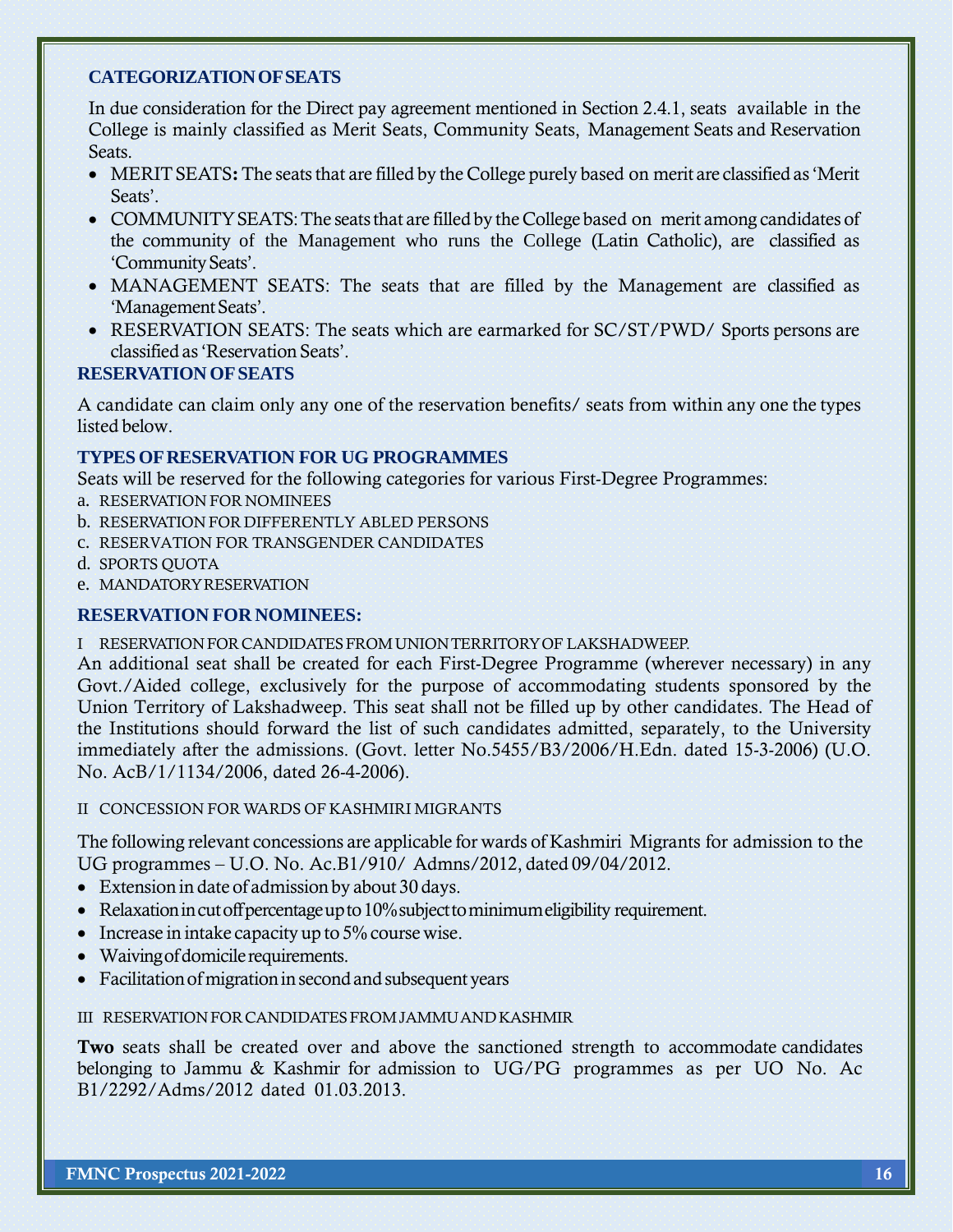IV RESERVATION FOR INMATES OF GOVERNMENT CHILDREN'S HOME

One seat shall be created over and above the sanctioned strength for Inmates of Government Children's Home andEstablishment as per UO.No.AcB1/ 055682/2012, dated 30.04.2013.

V RESERVATION FORTAMILLINGUISTIC MINORITY

There is no reservation for Tamil Linguistic Minority in Fatima Mata National College

VI RESERVATION OF SEATS FOR THE WIDOWS /WARDS OF ARMED FORCES OF PERSONNEL, KILLED/DISABLED IN ACTION DURINGPEACETIME.

Additional seats over and above the sanctioned strength may be created as and when required for the widows /wards of Armed Forces Personnel, killed or disabled in action during peace time, in Institutions under the purview of Ministry of Human Resource Development as per UGC policy.

## **RESERVATION FOR PERSONSWITH DISABILITIES (PWD)**

1. 5% seats of the sanctioned strength shall be created over and above in Government/Aided Colleges UIT's, exclusively for candidates with benchmark disability (as per clause 32(1) of chapter VI. The Rights of Persons with Disabilities Act, 2016).

2. In all other affiliated Colleges, additional seats will be created over and above sanctioned strength for candidates with benchmark disability as and when required.

3. The persons with benchmark disabilities shall be given an upper age relaxation of five years for admission in institutions of higher education. (as per clause 32(2) of chapter VI, The Rights of Persons with Disabilities Act, 2016)

As per Clause 2 (t), Chapter I of the Persons with Disabilities Act 1995, 'Person with disability' means a person suffering from not less than 40% of any disability as certified by a Medical Board constituted for this purpose. Candidates who have a minimum of 40% disability alone will be eligible to apply for this quota. Candidates seeking admission under PWD category should submit the 'Certificate of disability', issued not earlier than 5 years prior to the submission of application, by the District Medical Board or bodies of higher status, certifying the degree of percentage of disability. Based on the details furnished in the online application, candidates will be provisionally included under the 'Persons with Disability' category.

Authorities of all Educational Institutions/Colleges affiliated to the University of Kerala are directed to make appropriate arrangements for medical examination of students with disabilities at the place of counselling/admission, in case, the authenticity of disability certificate being produced by the candidate is doubted. Otherwise, the disability certificate issued by the appropriate authority should suffice. (Circular No. Ac.BI/PH/2011, dated 26.02.2011).

Note:

- *The selection of candidates under this category will be based on the rank in the inter-se-merit list and physical suitability and not based on the Degree of disability.*
- *No reservation of seat is allowed for Blind candidates for Science subjects.*

## **RESERVATION FOR TRANSGENDER CANDIDATES**

Two seats shall be created over and above the sanctioned strength in all courses exclusively for admitting Transgender students. (G.O.(Ms)No.153/2018 HEdn dated 03.07.2018).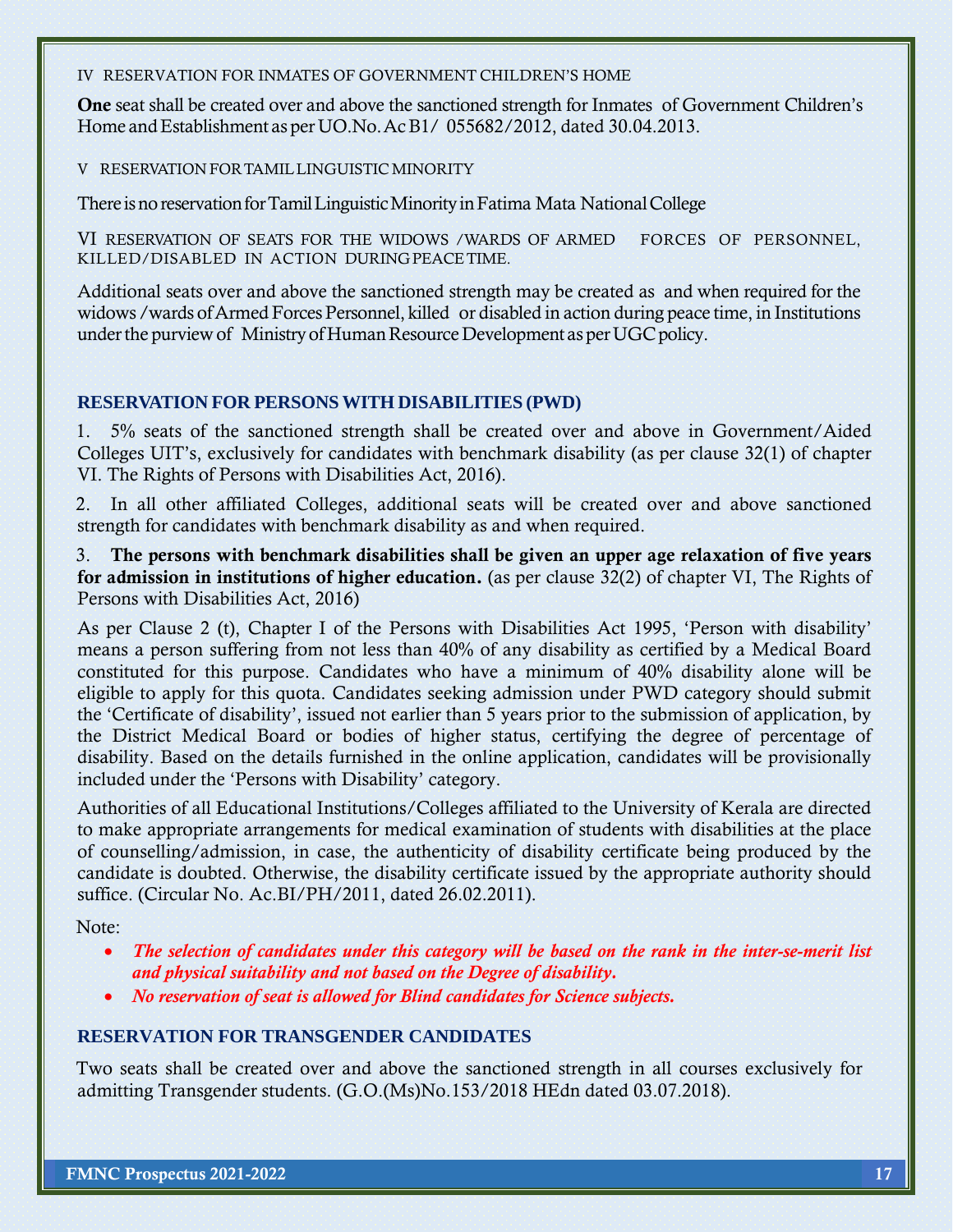#### **SPORTS QUOTA**

One seat shall be reserved for Sports candidates in each subject for the First-Degree Programme (U.O. No. Ac. B1/04 dated 07-08-2004). In addition to these seats, two additional seats, over and above the sanctioned strength, shall be created for allotment exclusively for Sports candidates in First Degree Programme in each Arts & Commerce subjects. Admission to such seats shall be made by the Principal, as per the existing procedure for admission under Sports Quota. If the required number of sportspersons is not available, the seats should be kept vacant and shall not be filled by other candidates. (U.O. No. Ac. B1/2004 dated 08-07-2005).

#### NORMS FOR SELECTION

1.Preference shall be given to the sportsperson who has represented at the International level, over National level, over State level, over the sportsperson who has represented the District. In the absence of candidates who have represented the State, the Sportsperson with District representation can be considered for filling up the quota.

2.The certificate from the Hon. Secretary of the State Association of the concerned event must be produced by the candidate to prove the State representation and from the Hon. Secretary; District Association of the concerned event must be produced by the candidate to prove the representation of the District.(CircularLetter No.Ad. D1.3.1276/74 dated 23-01-1979)

3.The selection of candidates under sports quota is based on their excellence in Sports at Higher Secondary level.

4.Selected candidates in the Sports quota are bound to represent the College in the event/ game of their specialization during their period of study in the College.

5.The above candidates should also register online before the closure ofregistration.The rank listwill be preparedbased on the achievement in sports and published separately on the College Notice board and Website. Candidates will be called forinterview separately.

#### The List of sports disciplines considered for UG admissions is given below.

- 1. Aquatics
- 2. Archery
- 3. Athletics
- 4. Badminton
- 5. Ball Badminton
- 6. Baseball
- 7. Basketball
- 8. Best Physique
- 9. Boxing
- 10. Canoeing and Kayaking
- 11. Chess
- 12. Cricket
- 13. Cross Country Races
- 14. Cycling Track and Road
- 15. Fencing
- 16. Football
- 17. Gymnastics
- 18. Handball
- 19. Hockey
- 20. Judo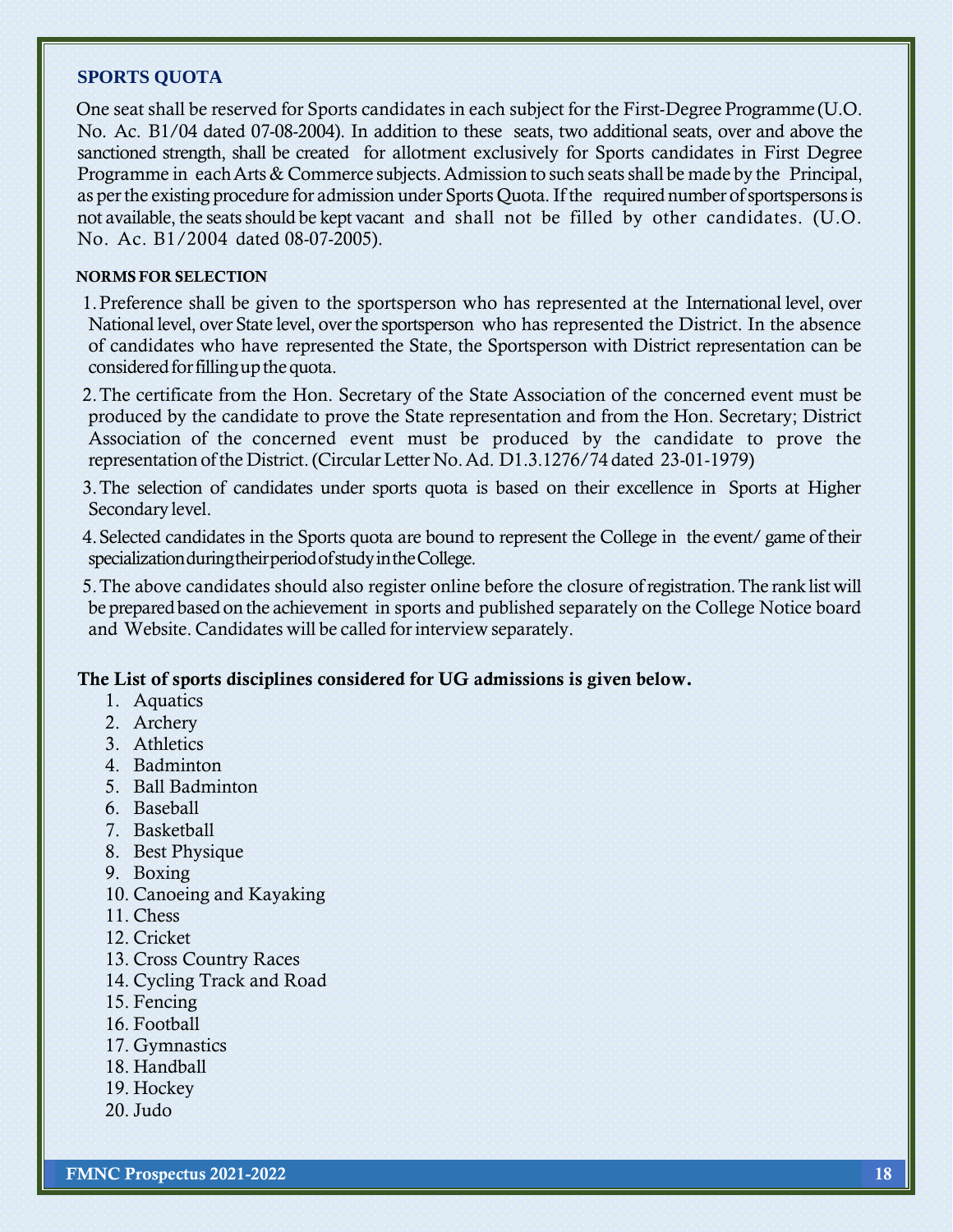- 21. Kabaddi
- 22. Kho-Kho
- 23. Netball
- 24. Power Lifting
- 25. Rollball
- 26. Rowing
- 27. Rugby
- 28. Softball
- 29. Squash
- 30. Table Tennis
- 31. Taekwondo
- 32. Tennis
- 33. Volleyball
- 34. Weight Lifting
- 35. Wrestling
- 36. Wushu
- 37. Yachting
- 38. Yoga
- Approved Association certificate, duly countersigned by the Kerala State Sports Council will only be considered for ranking, except two zones Games (Football, Cricket, Volleyball, Badminton, Kabaddi) and Athletics & Swimming conducted by University of Kerala.
- Approved Association certificates issued in the valid format only will be accepted.

## **MANDATORYRESERVATION**

## AIDEDPROGRAMMES

| NO.          | <b>SEAT RESERVATION</b>                                                                                  | RESERVATION PERCENTAGE |  |
|--------------|----------------------------------------------------------------------------------------------------------|------------------------|--|
|              | Open Quota                                                                                               | 40 percent             |  |
| $\mathbf{I}$ | <b>Scheduled Caste</b>                                                                                   | 15 percent             |  |
| ·HT          | Scheduled Tribe                                                                                          | 05 percent             |  |
| ΙV           | Community Quota*                                                                                         | 20 percent             |  |
| $\mathbf{V}$ | The remaining seats (20%) after filling items (I) to (IV) will be filled by the Educational agency (i.e. |                        |  |
|              | Management**) by candidates of their own choice. The academic eligibility of such candidates shall       |                        |  |
|              | be the same as prescribed for the other candidates.                                                      |                        |  |

## UNAIDEDPROGRAMMES

50% seats will be filled based on merit as detailed below:

| NO. | <b>SEAT RESERVATION</b> | RESERVATION PERCENTAGE |
|-----|-------------------------|------------------------|
|     | Open Quota              | 30 percent             |
|     | <b>Scheduled Caste</b>  | 15 percent             |
|     | Scheduled Tribe         | 05 percent             |

*Theremaining 50% of theseats shall be filled by the management, by candidatesoftheirchoice,observingthe prescribedeligibilityconditions.*

*Note: The fee structure of the Self-Financing Courses is higher than that of Aided Courses. Government fee concession is not currently available to candidates enjoying communal reservation, if admitted in Self-Financing Courses.*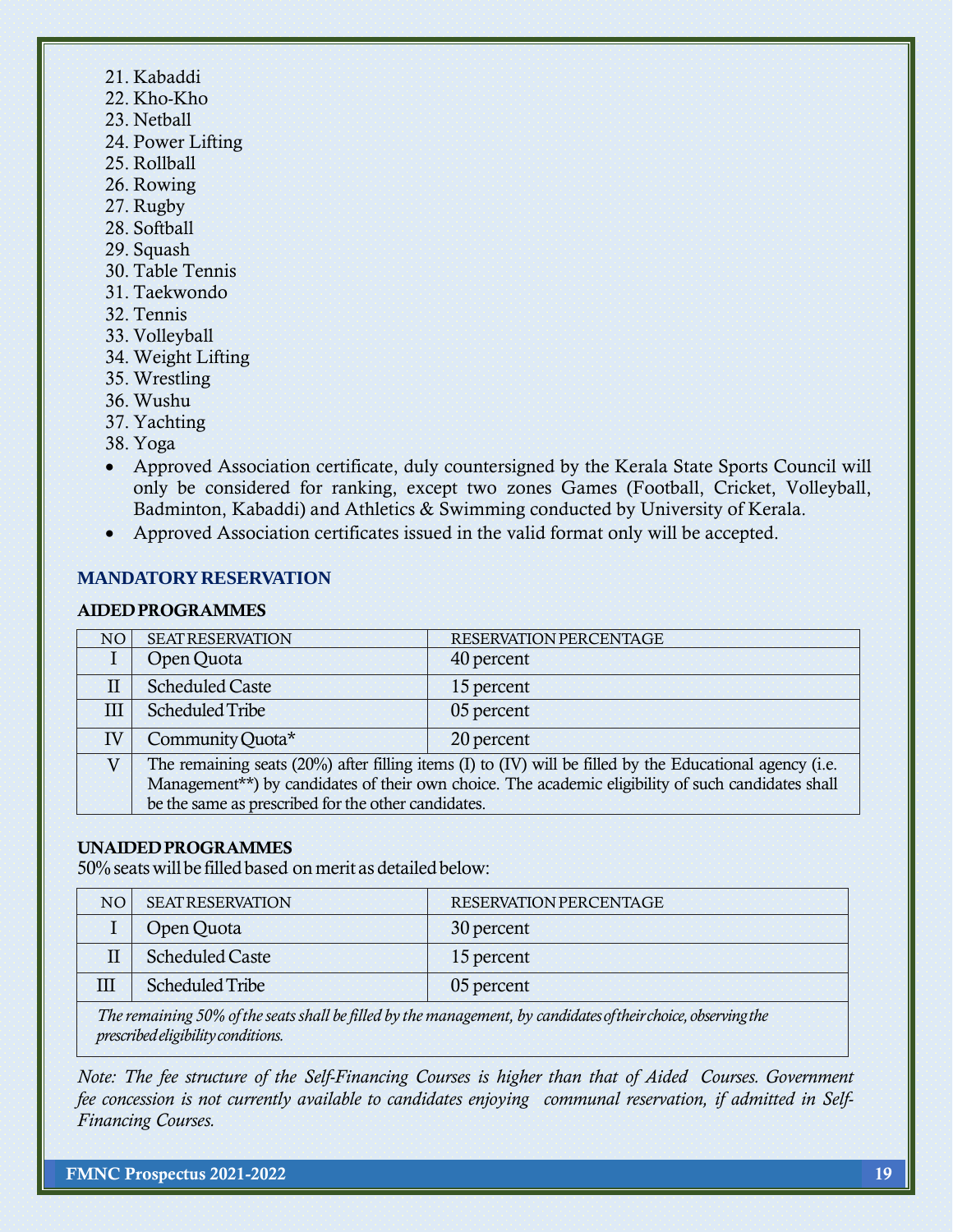## CLAIMSFORMANDATORYRESERVATIONAND CERTIFICATES TO BEPRODUCED

- Claims for Mandatory Reservations must be made by a candidate at the time of submission of online application. Candidates should mention their claim in the relevant columns in the Personal and Academic Data Sheet. They should also satisfy the eligibility conditions as per the Prospectus at the time of Online registration.
- Candidates should produce all original documents to prove their claims made in the online application form at the time of admission before the Principal. Claims that are not mentioned at the time of online submission of application will not be entertained even if supporting evidences are produced later. The claims for mandatory reservation once made cannot be altered by the candidate underanycircumstances.
- There is no Communal reservation under 'Socially and Educationally Backward Classes' (SEBC) / OBC/OEC.
- Claim for Reservation under Scheduled Castes/Scheduled Tribes quota

Candidates claiming reservation under Scheduled Castes/ Scheduled Tribes quota should obtain the caste/community certificate from the Village Officer/Tahsildar. For list of SCs/ STssee Annexures 3 and 4 below.

*Warning: Those who produce false SC/ST Certificate for claiming reservation under SC/ST quota shall be liable for penalties as per rules.*

• Claim of OEC candidates against the un-availed seats of SC/ST candidates:

Other Eligible Community (OEC) candidates who claim allotment to the un-availed seats, if any, under SC/ST quota should furnish community and income certificates obtained from the Village Officer/ Tahsildar. OEC candidates whose annual family income is up to Rs. 6 lakhs alone are eligible for such seats.

- Converted Christians do not come under the SC/ST category. They belong to OEC category. ReferAnnexure 5.
- General rule for Mandatory reservation: If enough candidates are not available for filling the seats reserved for SC/ST candidates, the same will be notified in the media and a separate allotment for SC/ST candidates will be made by the College. However, even after this, if SC/ST seats are still vacant such seats will be filled as per Govt. / University rules.

## **TYPES OFRESERVATION FOR PGPROGRAMMES**

## RESERVATION FOR DIFFERENTLY ABLED PERSONS

The applicants under this quota will be selected based on existing rules:

- One seat for each post graduate course shall be reserved for Physically Handicapped candidates.
- These seats are over and above the sanctioned strength of the Course/subjects in the College and the same will be sanctioned by the University every year.

As per Clause 2 (t), Chapter I of the Persons with Disabilities Act 1995, "Person with disability" means a person suffering from not less than 40% of any disability as certified by a Medical Board constituted for this purpose. Candidates who have a minimum of 40% disability alone will be eligible to apply for this quota.

Candidates seeking admission under PWD category should attach "Certificate of disability, issued not earlier than 12 months prior to the admission, by the District Medical Board or bodies of higher status, certifying the degree of percentage of disability. Based on the certificates produced along with the application form, candidates will be provisionally included under the Persons with Disability category.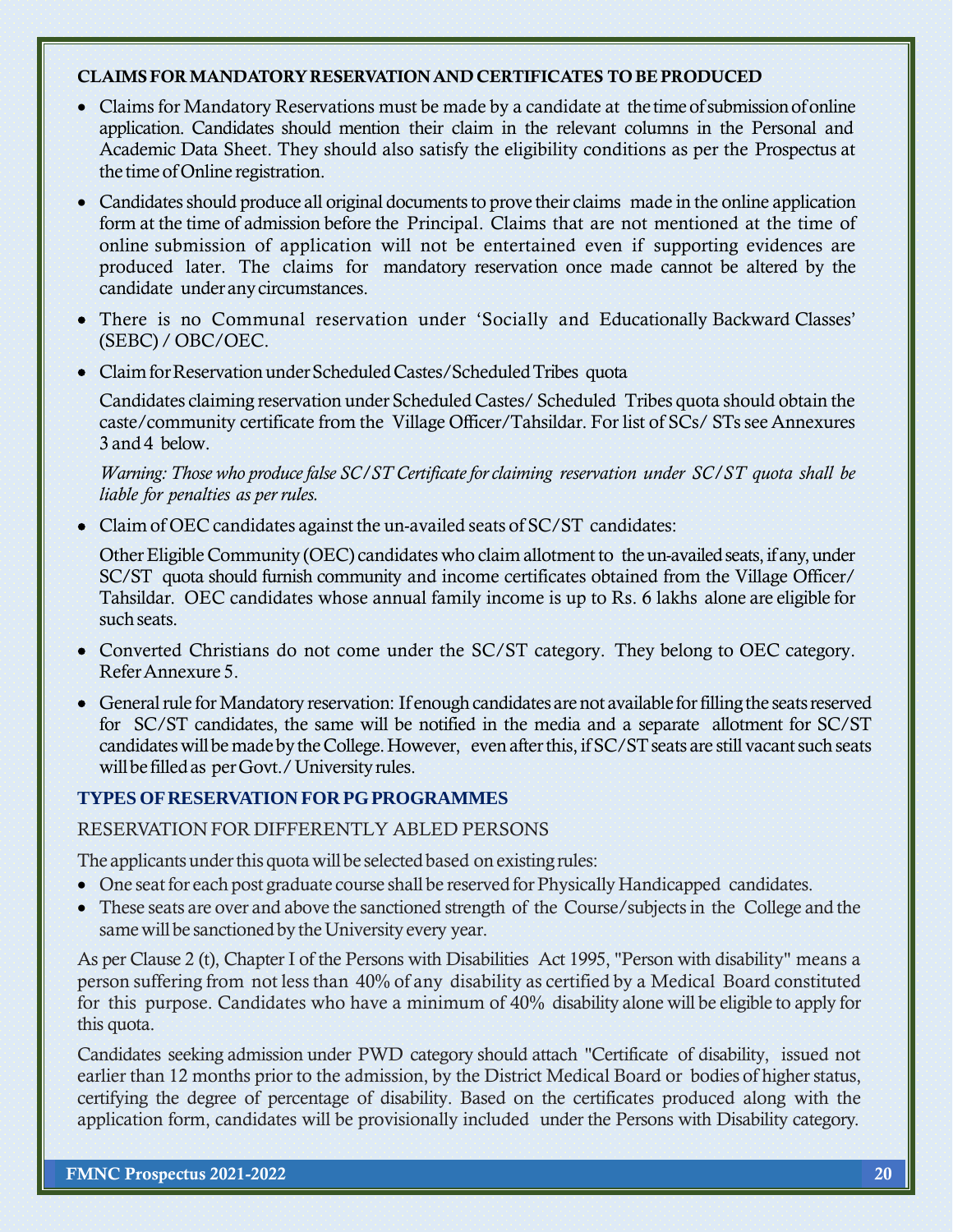Authorities of all Educational Institutions/College affiliated to the University of Kerala are directed to make appropriate arrangements for Medical examination of students with disabilities at the place of counselling/admission, in the event of the authenticity of disability certificate being produced by the candidate is doubted. Other- wise, the disability certificate issued by the appropriate authority should suffice.(Circular No.Ac.BI/PH/2011, dated 26.02.2011).

## Note: PWD candidates for PG programmes also should register online.

 The selection of candidates under this category will be based on the rank in the inter-se merit list and not based on thedegree of disability.

- No reservation of seats is allowed for Blind candidates for Science subjects.

 The vacant SC/ST seats if any, will be filled by admitting candidates from the Community Quota Ranklist, strictly in accordance with the rules and guidelines for admission.

## SPECIALRESERVATION: SPORTS QUOTA

The seats reserved under Sports Quota come under this category. The following norms are prescribed foradmissionunderthis quota:

- One seat for every 20 seats may be reserved for outstanding sportsperson.
- Where the number of seats is less than 20 for a subject, the seats may be pooled together, M.A., M.Sc., and M.Com. being treated separately. Where the total number of seats, after pooling, exceeds multiples of 20, an additional seat can be created, if the excess number is 16 or more.
- Where the number of seats is still less than 16 after such pooling, all PG courses may be Pooled together.
- A minimum of one seat may be given if there are not enough seats.

Criteria for determining outstanding performances and for determining "merit" in Sports: Games/ Athletics (either in individual or team event):

| EVENT TYPE                        | <b>First Place</b> | Second Place | Third Place | Participation |
|-----------------------------------|--------------------|--------------|-------------|---------------|
| <b>International Meet</b>         | 100                | 80           | 60          | 40            |
| Combined Indian Universities Team | 75                 | 50           | 25          | 15            |
| National/Inter-State/             |                    | 20           | 15          |               |
| All India Inter-University        | 40                 |              |             | 10            |
| South Zone Inter-University       | 25                 |              | 10          | 05            |

Note:

- A person can score points only in one category
- The highest score will be counted.
- $\bullet$  Where bracketed, scores in other categories will be counted.
- Where still bracketed, person who was the University athletic champion will be given 3 extra points.
- Performance in any year during the Degree course in the University of Kerala will be taken into consideration
- He/ She must be a player of the University of Kerala and must be available for University Sports and Games unless specifically exempted by the Vice Chancellor/Director of Physical Education, University ofKerala.

*Candidates who are applying for Sports Quota should specifically mention the same during the Online Registration. They will also be considered for General merit seats*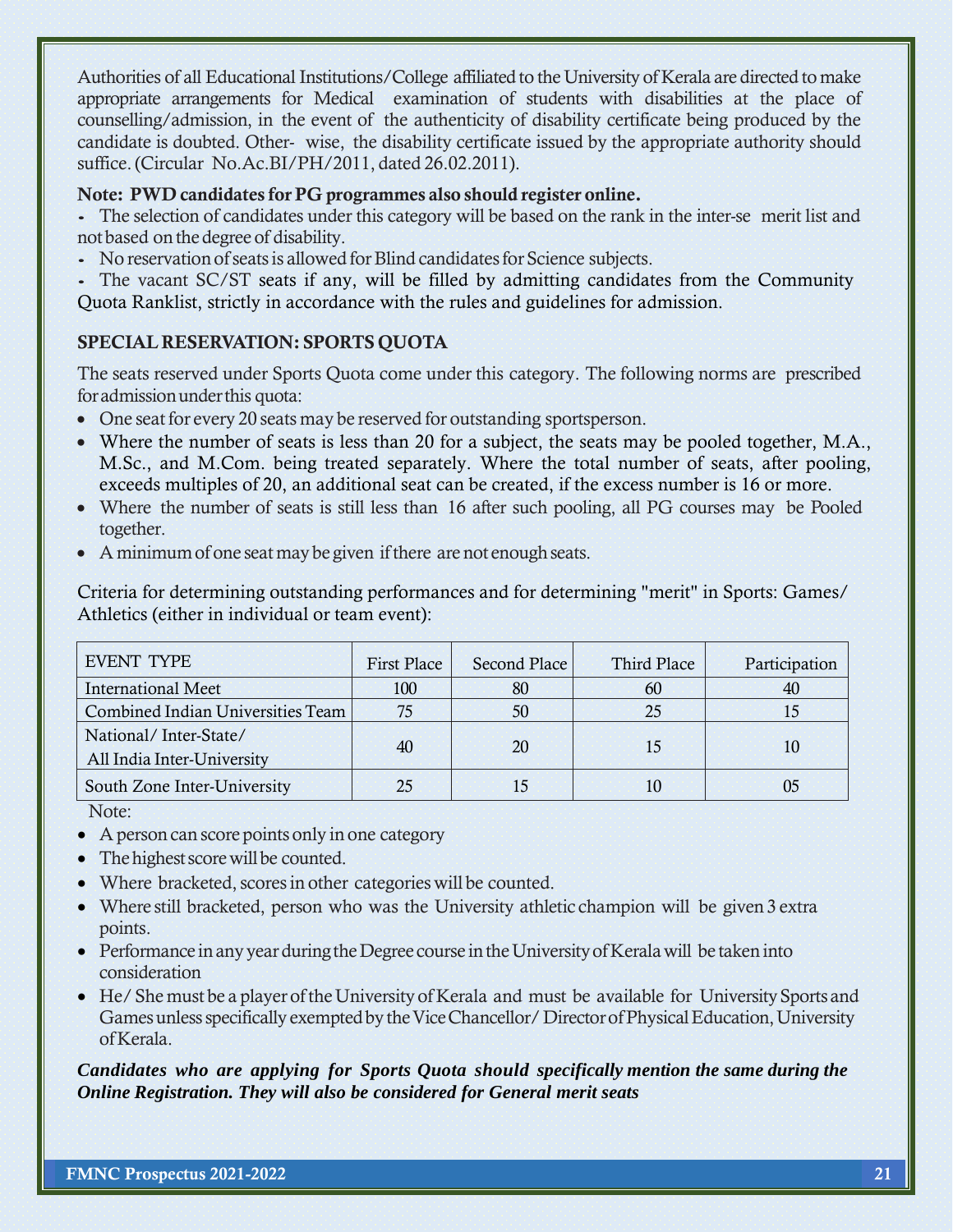#### SPECIAL RESERVATION: ARTS QUOTA

Students who are declared as Kalaprathibha /Kalathilakam of the University of Kerala in any year during their Degree course, and who are applicants for PG Course in a College affiliated to this University during the succeeding academic year shall be admitted to the PG course/College of his/her first option, if otherwise eligible, by creating seats over and above the sanctioned strength.

#### **RULES FORADMISSIONOFSTUDENTSTOVARIOUS DEGREE PROGRAMMES**

## ASSESSMENT OF MERIT

Except when otherwise provided, the merit of a candidate will be assessed on the basis of the marks obtained by him/her in the qualifying examinations for admission to the particular course, subject to such criteria as may be prescribed by the University. In assessing merit, marks will be awarded for extracurricular activities like sports, NCC, NSS etc. of the students. These marks will be added to the marks obtained for the qualifying examination for preparing the rank list.

## **ELIGIBILITYCRITERIAAND MODE OFRANKINGFOR UG PROGRAMMES**

#### FOR DEGREE PROGRAMME UNDER THE FACULTY OF SCIENCE:

| <b>NO</b>         | <b>PROGRAMME</b>     | <b>ELIGIBILITY FOR ADMISSION</b>                                                                                                                                                                 | <b>CALCULATION OF INDEX</b><br><b>MARKS</b>                                      |
|-------------------|----------------------|--------------------------------------------------------------------------------------------------------------------------------------------------------------------------------------------------|----------------------------------------------------------------------------------|
| $\mathbf{1}$      | Mathematics          | A pass in Higher Secondary Examination of the<br>state or an Examination accepted by the<br>University as equivalent thereto with<br>Mathematics as one of the subjects in the<br>Science group. | Total marks secured for<br>Higher Secondary + marks<br>scored for Mathematics    |
| $2^{\frac{1}{2}}$ | Physics              | A pass in Higher Secondary Examination of the<br>state or an Examination accepted by the<br>University as equivalent there to with Physics<br>as one of the subjects in the Science group.       | Total marks secured for Higher<br>Secondary + marks scored for<br>Physics        |
| 3 <sup>1</sup>    | Chemistry            | A pass in Higher Secondary Examination of the<br>state or an Examination accepted by the<br>University as equivalent there to with<br>Chemistry as one of the subjects in the<br>Science group.  | Total marks secured for Higher<br>Secondary + marks scored for<br>Chemistry      |
| $\overline{4}$    | Polymer<br>Chemistry | A Pass in Higher Secondary Examination of<br>the state or an Examination accepted by the<br>University as equivalent thereto with Chemistry<br>as one of the subjects.                           | Total marks secured for Higher<br>Secondary + marks scored for<br>Chemistry      |
| 5 <sup>5</sup>    | Zoology              | A pass in Higher Secondary Examination of the<br>state or an Examination accepted by the<br>University as equivalent thereto with Biology<br>as one of the subjects in the Science group.        | Total marks secured for Higher<br>Secondary + marks scored for<br><b>Biology</b> |
| 6 <sup>1</sup>    | Botany               | A pass in Higher Secondary Examination of the<br>state or an Examination accepted by the<br>University as equivalent thereto with Biology<br>as one of the subjects in the Science group.        | Total marks secured for Higher<br>Secondary + Marks secured for<br>Biology.      |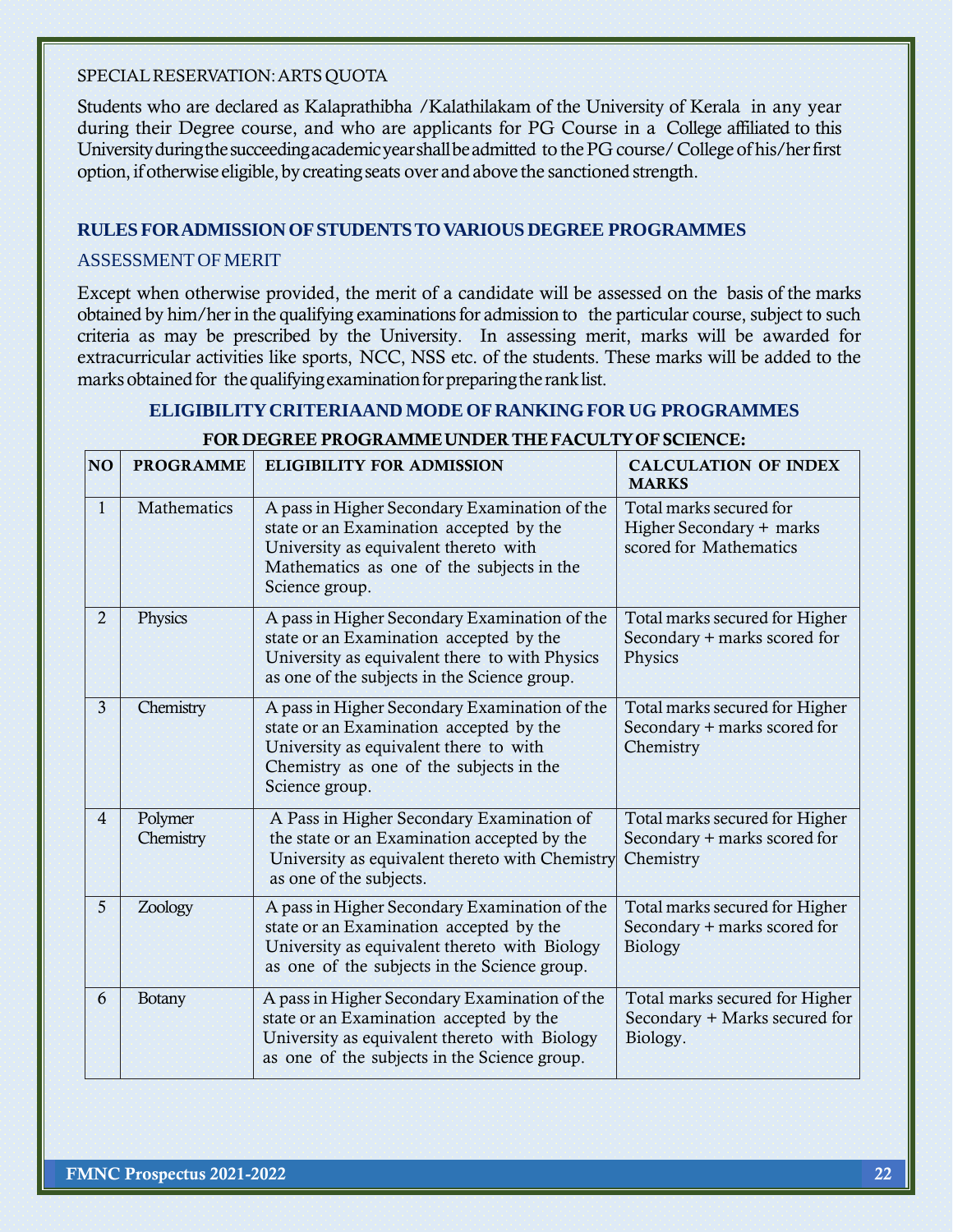|   | Psychology  | A Pass in Higher Secondary Examination of the    | (a) Total marks in Higher       |
|---|-------------|--------------------------------------------------|---------------------------------|
|   |             | State or an Examination accepted by the          | Secondary $+15%$ weightage of   |
|   |             | University as equivalent thereto.                | marks scored for Psychology,    |
|   |             |                                                  | for those also have studied     |
|   |             |                                                  | Psychology as a subject in the  |
|   |             |                                                  | Plus two level.                 |
|   |             |                                                  | (b) Total marks in Higher       |
|   |             |                                                  | Secondary $+10\%$ weightage of  |
|   |             |                                                  | marks scored for Mathematics    |
|   |             |                                                  | or Biology (whichever is        |
|   |             |                                                  | Higher) for those who have      |
|   |             |                                                  | studied Mathematics or          |
|   |             |                                                  | Biology, but not Psychology, as |
|   |             |                                                  | subjects in the plus two level. |
| 8 | Geology and | A Pass in Higher Secondary Examination of the    | Total marks secured for Higher  |
|   | Digital     | state or an Examination accepted by the          | Secondary $+15%$ of marks       |
|   | Surveying   | University as equivalent thereto with any two of | obtained for Geology as         |
|   |             | the following subjects. Physics, Chemistry,      | weightage for those who have    |
|   |             | Mathematics, Geology or Statistics.              | studied Geology.                |
|   |             |                                                  |                                 |

## FOR DEGREE PROGRAMMEUNDER THE FACULTYOF SOCIALSCIENCE

| Economics | A pass in Higher Secondary Examination of Total marks secured for Higher<br>the state or an Examination accepted by<br>the University as equivalent thereto.      | Secondary + marks scored for<br>Economics.                                                          |
|-----------|-------------------------------------------------------------------------------------------------------------------------------------------------------------------|-----------------------------------------------------------------------------------------------------|
| History   | A Pass in Higher Secondary Examination<br>of the State or an Examination accepted by   Marks scored by the candidate for<br>the University as equivalent thereto. | Total marks in Higher Secondary +<br>History and a weightage of 25 marks for<br>each history paper. |

#### FOR DEGREE PROGRAMMEUNDERTHEFACULTYOFARTS

| English   | A pass in Higher Secondary Examination<br>of the state or an Examination accepted<br>by the University as equivalent thereto.                                      | Total marks secured for Higher<br>Secondary/ equivalent (1200) + double<br>the percentage marks scored for General<br>English                                                              |
|-----------|--------------------------------------------------------------------------------------------------------------------------------------------------------------------|--------------------------------------------------------------------------------------------------------------------------------------------------------------------------------------------|
| Malayalam | A Pass in Higher Secondary Examination<br>of the State or an Examination accepted by of the Marks secured in the language<br>the University as equivalent thereto. | Total marks in Higher Secondary + 25%<br>concerned as optional under Part III +<br>50% weightage of marks scored in Part II<br>Second Language concerned at the<br>qualifying examination. |

## DEGREE PROGRAMMEUNDER THEFACULTYOF COMMERCE

|  | Commerce      | A Pass in Higher Secondary Examination   Total marks secured for Higher |                                          |
|--|---------------|-------------------------------------------------------------------------|------------------------------------------|
|  | (Finance $\&$ | of the State or an Examination accepted by Secondary + marks scored for |                                          |
|  | Co-operation) | the University as equivalent thereto                                    | $ $ Accountancy + weightage of 15% marks |
|  |               | provided candidates coming from Non-                                    | scored for Business Studies              |
|  |               | Commerce group should have at least 45%                                 |                                          |
|  |               | of the aggregate marks.                                                 |                                          |
|  |               |                                                                         |                                          |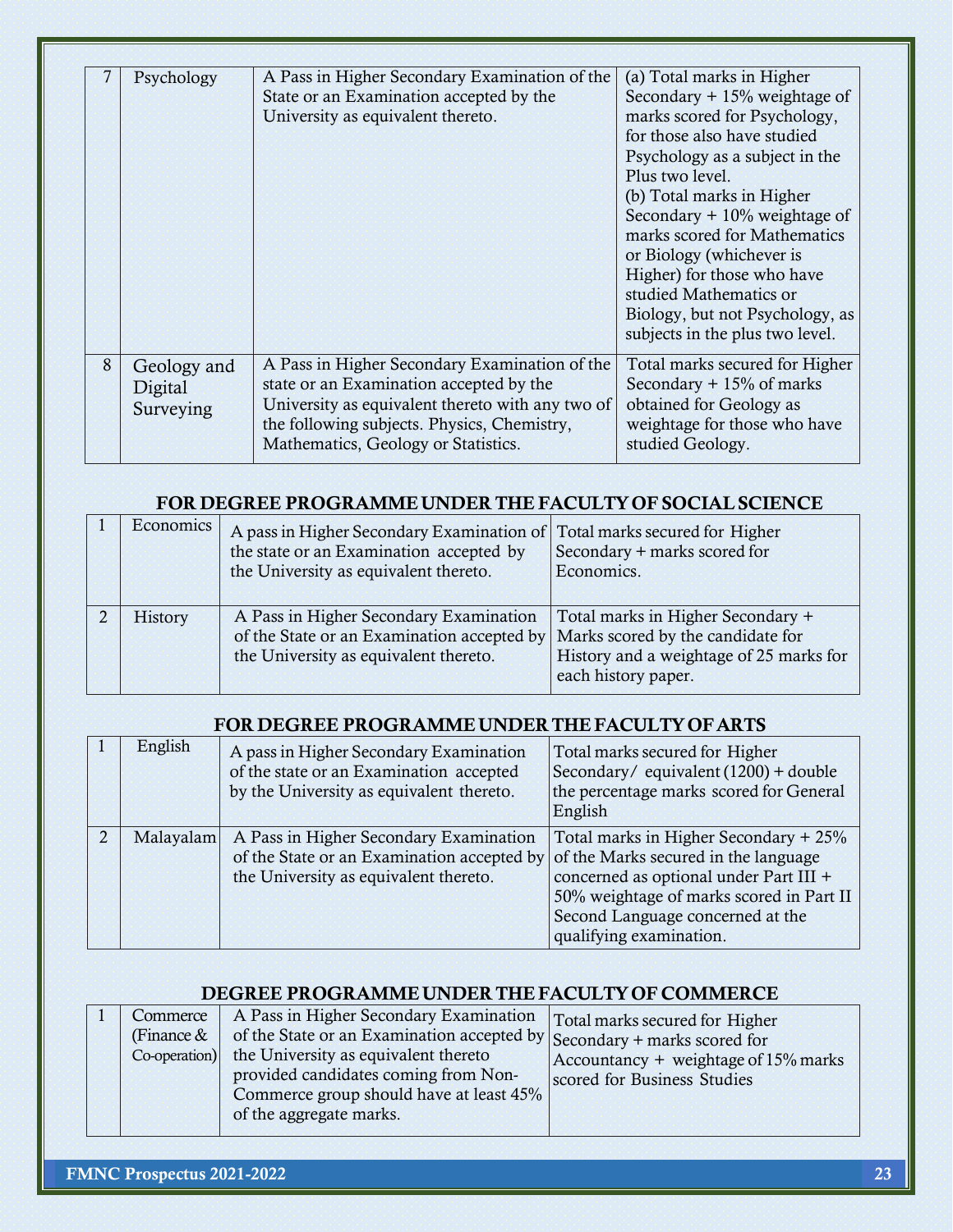|                | CANCER REEATED DESREE I ROSIN MARILD     |                                                                                                                                                                                                                                               |                                                                                                                                          |  |
|----------------|------------------------------------------|-----------------------------------------------------------------------------------------------------------------------------------------------------------------------------------------------------------------------------------------------|------------------------------------------------------------------------------------------------------------------------------------------|--|
|                | Commerce with<br>Computer<br>Application | A Pass in Higher Secondary<br>Examination of the State or an<br>Examination accepted by the University<br>as equivalent thereto provided<br>candidates coming from Non-<br>Commerce group should have at least<br>45% of the aggregate marks. | Total marks secured for Higher<br>Secondary + marks scored for<br>Accountancy + weightage of $15%$<br>marks scored for Business Studies. |  |
| $\overline{2}$ | Computer<br>Applications<br>(BCA)        | A Pass in Higher Secondary<br>Examination of the State or an<br>Examination accepted by the<br>University as equivalent thereto with<br>Mathematics as one of the optional<br>subjects.                                                       | Total marks in Higher<br>Secondary + marks for<br>Mathematics.                                                                           |  |

## CAREER RELATED DEGREE PROGRAMMES

B.Com. Degree holders are permitted to take additional Degree in BA/BSc Degree Courses vide UO No.AcAII/1/2012 dated 02.06.2012:

"A candidate who has passed B.Com. Degree examination or who had been presented for I, II or III year B.Com Degree examination will be permitted to join the B.A or B.Sc. Degree course as a regular student or B.A Degree course by Private Registration or by Correspondence course provided he had the requisite qualifications to join the B.A/B.Sc. Degree Course".

Note: Relaxation of marks in the qualifying examination as per rules (for SC/ST - pass minimum, SEBC - 2% & PWD – 5% relaxation in the qualifying examination from the prescribed minimum for admission.)

## **STANDARDIZATION OF MARKS FOR ADMISSION TO FIRST DEGREE PROGRAMME UNDER CBCS SYSTEM – GUIDELINES ISSUED (2010-2011 ONWARDS).**

## A. Higher Secondary

1) In the case of Higher Secondary Examination from 2010 onwards, the index marks are to be calculated as follows.

Total marks secured for Higher Secondary + Marks secured in the concerned subject.

*For e.g. If the student has secured 800 marks out of the total 1200 marks and if he has secured 150 out of 200 in mathematics, his index marks will be 800 + 150 = 950.*

In the case of admission to B.A English, double the percentage of marks obtained for English are added to the total mark. If the student in the above example has secured 120 marks out of 200 in English, his index mark will be  $800 + 120 = 920$ . 2)

2) In the case of Higher Secondary Examination prior to 2010, normalize the total marks obtained out of 600 to 1200 and add twice the marks obtained in the subject concerned for calculation of index mark.

In the case of admission to B.A English, double the percentage of marks obtained for English are added the same to the total marks, normalized to 1200.

## B. Vocational Higher Secondary

In the case of Vocational Higher Secondary examination, exclude the marks for vocational subjects and foundation course and normalize the marks as follows:

1) In the case of VHSE (prior to 2010) the marks for English (out of 100) to be normalized to 200. Marks for Optional (3 subjects) (Total 3 x 100=300) to be normalized to 400.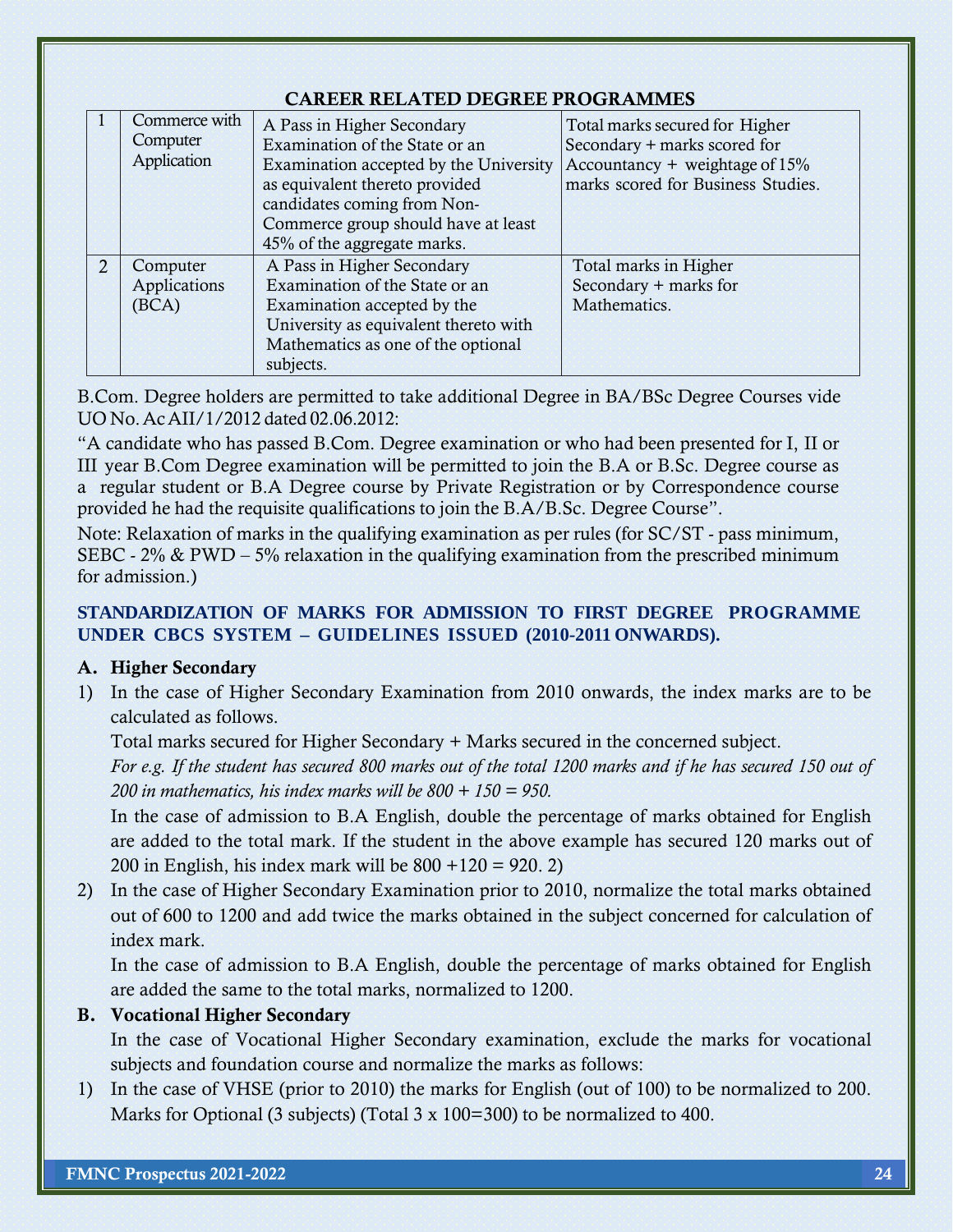*For e.g, if a VHSE student received the following marks,*

English = 41, Optional 1 = 47, Optional 2 = 58, Optional 3 = 65 Total = 211.

i. For English,  $(41/100)$  x200 = 82

ii. For Optional,  $(170/300)$  x  $400 = 226.66$ 

Total out of  $600 = 82 + 226.66 = 308.66$ 

Total out of  $1200 = 308.66 \times 2 = 617.32$ 

In the case of admission to B.A English, double the percentage of marks in English and add to total ie.,  $617.32 + 82.00 = 699.32$ . Index Marks is 699.32.

2) In the case of VHSE students from 2010 onwards, English Total = 200, Optional  $1 = 200$ , Optional  $2 = 200$ , Optional  $3 = 200$ . Therefore, Grand total = 800.

Normalize as follows:

i. Normalize English marks to 400

*Eg: If a student received 150 marks out of 200 then, 150/200 x 400 = 300 ii. Normalize optional to 800 Eg: If a student received a total of 500 marks out of 600 in the 3 optionals, then, 500/600 x 800 = 666.66 Therefore, total out of 1200 = 966.66*

In the case of admission to First Degree Programme in English, since the marks are awarded out of 200, add these marks to the normalized optional marks. Index marks =  $966.66 +150 =$ 1116.66

## C. Other Boards such as CBSE and ICSE

In the case of other Boards such as CBSE and ICSE, normalize the total marks to 1200 and then add TWICE THE PERCENTAGE of marks obtained in the subject concerned.

*For Example: If a student has secured 400 out of the total of 500 marks in the CBSE stream and if he has say, secured 80 marks out of 100 in mathematics, his index marks will be 400/500 x 1200 plus 160 (i, e, 80 X 2) marks of mathematics. That is 960 + 160 =1120. In the case of admission to First Degree Programme in English, double the percentage of marks obtained for English and adds to the normalized total marks. If the student in example above secured 70 out of 100 marks in English, then his index mark will be 960 + 140 = 1100*

## **WEIGHTAGEANDGRACEMARKS INTHECALCULATIONOFINDEX MARKS**

Except when otherwise provided, the merit of a candidate will be assessed on the basis of the marks obtained by him/herin the qualifying examinationsfor admission to the particular course, subject to such criteria as may be prescribed by the University. In assessing merit, marks will be awarded for extracurricular activities like sports, NCC, NSS etc. of the students. These marks will be added to the marks obtained for the qualifying examination for preparing the rank list.

## WEIGHTAGE/ GRACE MARKS FOR NCC/ NSS / SPC CANDIDATES

A weightage of 15 marks will be given to NCC / NSS / SPC (Student Police Cadet) certificate holders for the purpose of ranking. The candidates who have attended NSS / NCC / SPC during the academic year of the qualifying examinations ie, plus two only will be eligible for the bonus mark.

*Note:*

a) In respect of candidates who want to avail bonus marks for NCC, the marks will be awarded on the basis of NCC Weightage Certificates signed by the Director and issued by the Directorate of NCC to the candidates who have secured at least 75% of attendance after having participated in its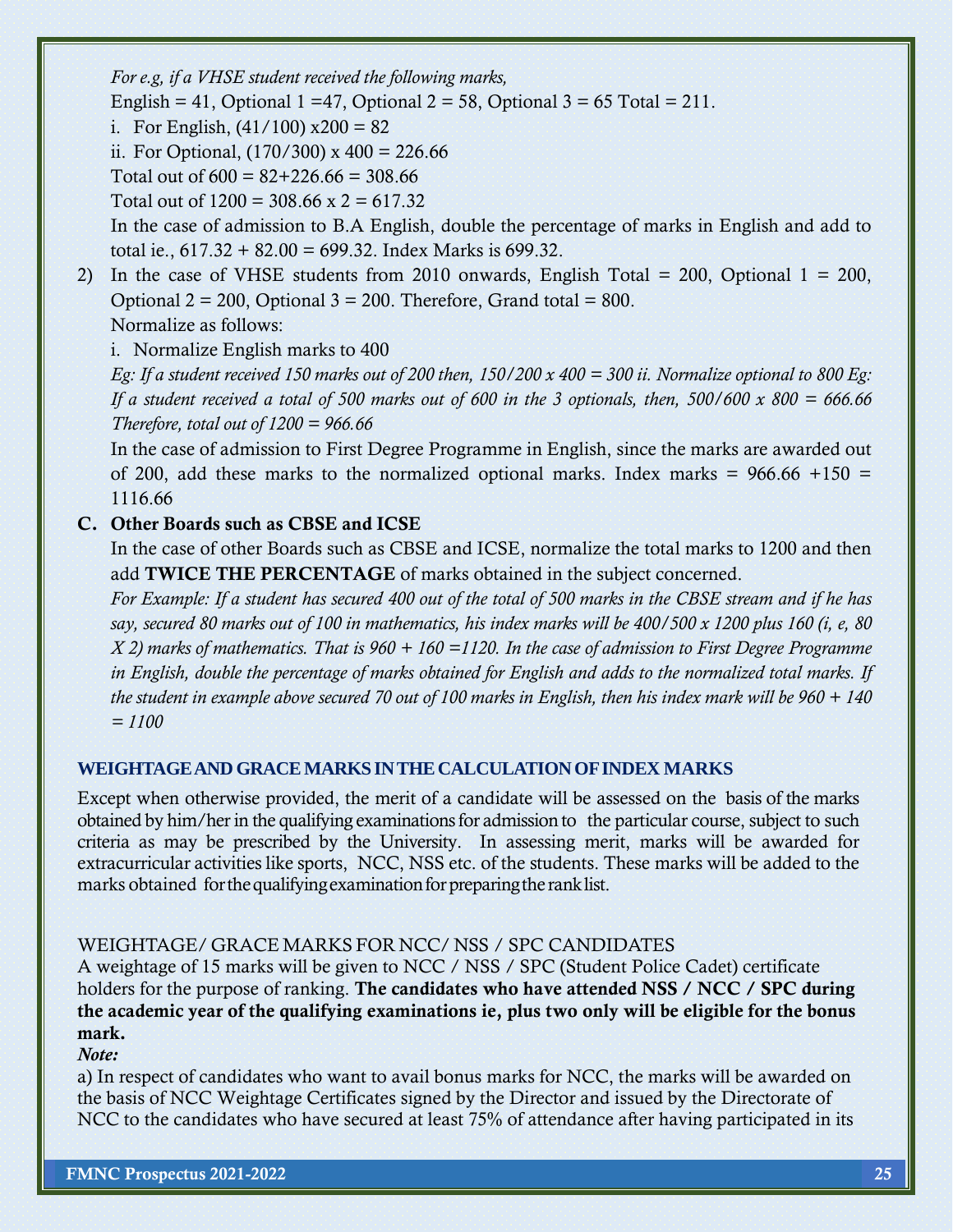activities during the course of study immediately preceding the course for which admission is sought.

b) For awarding bonus marks to NSS participants, the basis will be NSS certificates signed by the Competent Authority.

c) For awarding bonus mark to SPC, the certificate signed by the Competent Authority shall be submitted.

## d) The benefit of bonus marks for purposes of admission can be earned by the candidates only under any one category (either NSS or NCC or SPC).

WEIGHTAGE OF MARKS FOR EX-SERVICEMEN/ WIDOWS OR CHILDREN OF JAWANS AND EX-SERVICEMEN

A weightage of 15 marks will be given to the Ex-servicemen / widows or children of Jawans and Exservicemen for admission. (U.O. No. Ac.B.3/Misc./73 dated 30-10-1974). (Academic Council dated 28-08-1974). (Applicable to Army/Navy/Airforce only. Not applicable to paramilitary forces/CAPF/GREF/Coast Guard etc.)

To avail the weightage of bonus mark under the category "Ex-servicemen / widows or children of Jawans and Ex-servicemen", the candidates should invariably produce an attested copy of certificate issued not earlier than six months from the last date of submission of application, from the military authorities or State/Zilla Sainik Welfare Officer to the effect that he/she is the son/daughter/widow of a Jawan / Ex-service man or an Ex-service man himself/herself.

## **DEDUCTION / LOOSING OF MARKS FOR SUBSEQUENT APPEARANCES**

Candidates will lose 10 marks for ranking purpose for each additional appearance he/she has taken for completing the qualifying examination.

## **RESOLVINGOFTIE**

In the case of tie of index marks, the following will be considered

- i. Marks of the subject opted.
- ii. Marks of English
- iii. Date of birth (older be placed higher in ranking)
- iv. Name of the candidate (Alphabetical order)

## **RULES FOR ADMISSION OFSTUDENTS TO POST-GRADUATE PROGRAMMES**

## ASSESSMENTOFMERIT

Except when otherwise provided, the merit of a candidate will be assessed on the basis of the marks obtained by him/her in the qualifying examinations for admission to the particular course, subject to such criteria as may be prescribed by the University. In assessing merit, marks will be awarded for extracurricular activities like sports, NCC, NSS etc. of the students. These marks will be added to the marks obtained for the qualifying examination for preparing the rank list.

For all PG Programmes, the subject chosen for study at the Master's level should be the same as the Core Course under the CBCSS at the Bachelor's degree level, or the Main subject under the conventional scheme for a Bachelor's degree. In case, the Core Course is different from the subject opted for admission, eligibility will be decided according to the existing rules of the University.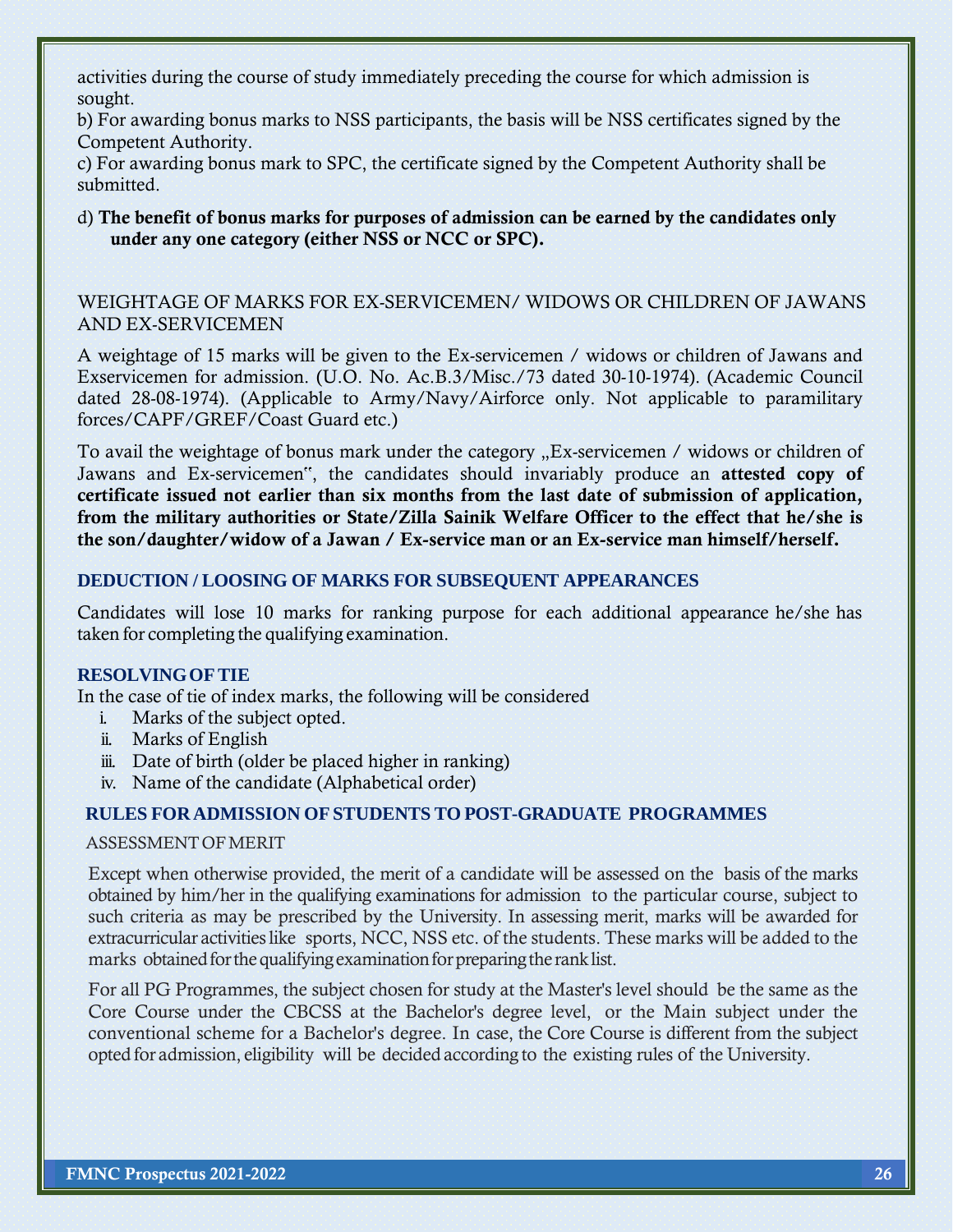## **ELIGIBILITYCRITERIAFOR VARIOUS PGPROGRAMMES**

Candidates seeking admission to PG Degree courses must satisfy the academic eligibility as described in the following sub clauses:

| <b>GRADUATES WHO HAVE</b> | <b>GRADUATES WHO HAVE</b> | <b>GRADUATES WHO HAVE PASSED</b> |
|---------------------------|---------------------------|----------------------------------|
| PASSED OUALIFYING         | PASSED OUALIFYING         | QUALIFYING EXAMINATION IN        |
| EXAMINATION IN CBCS       | EXAMINATION IN CBCS       | <b>ANNUAL SCHEME/ OTHER</b>      |
| PATTERN - 2013 ADMISSIONS | PATTERN - PRIOR TO 2013   | <b>PATTERN</b>                   |
| <b>ONWARDS</b>            | <b>ADMISSIONS</b>         |                                  |

## M.A. ENGLISH LANGUAGE AND LITERATURE

| B. A. English as Core Course     | B. A. English as Core Course     | B.A. English as optional main subject    |
|----------------------------------|----------------------------------|------------------------------------------|
| securing not less than 4.5       | securing not less than 1.8       | securing not less than 45% in Part III   |
| CCPA out of 10 or graduation     | $CGPA(S)$ out of 4 or            | including subsidiaries or Graduation     |
| in any programme in the          | graduation in any programme      | in any subject in the Faculties of Arts, |
| Faculties of Arts, Social        | in the Faculties of Arts, Social | Social Sciences, Science, Oriental       |
| Sciences, Science, Oriental      | Sciences, Science, Oriental      | studies and Fine Arts securing not       |
| Studies and Fine Arts securing   | Studies and Fine Arts securing   | less than 50% marks in Part I (Three     |
| not less than 5 CCPA out of 10   | not less than 2 CGPA out of 4    | papers under compulsory English) or      |
| for English Language Courses     | for English Language Courses     | Part II Special English (UO No.          |
| (common courses)/ B.A.           | (common courses)/ B.A.           | AcAII/4/29/2018 dtd 23.05.2018)/         |
| English & Communicative          | English & Communicative          | <b>B.A Communicative English</b>         |
| English/ B.A. English            | English/ B.A. English            | (Vocational)/B.A English Language        |
| Language and Literature under    | Language and Literature under    | and Literature and B.A.                  |
| CBCS System.                     | CBCS System.                     | Communicative English                    |
| For Non-English degree           | For Non-English degree           | (Restructured). U.O.                     |
| holders, the maximum credits     | holders, the maximum credits     | No.Ac.AII/3/4961/06 dt. 22.06.06.        |
| that can be earned in English    | that can be earned in English    | Or                                       |
| Language Course should be at     | Language Course should be at     | For Non-English degree holders, the      |
| least of 19 Credits to acquire   | least of 19 Credits to acquire   | maximum marks that can be awarded        |
| eligibility for admission.       | eligibility for admission.       | in Part I or Part II Special English     |
| A weightage of 5% which          |                                  | should be at least of 300 marks to       |
| would translate to a maximum     |                                  | acquire eligibility for admission        |
| of 40 marks will be given to the |                                  |                                          |
| students of BA English           |                                  |                                          |
| (Honours) Programme of Govt.     |                                  |                                          |
| College for women, Tvpm.         |                                  |                                          |
|                                  |                                  |                                          |

## M.A. MALAYALAM

| B.A. with Malayalam as Core         | B.A. with Malayalam as Core       | B.A. with Malayalam Language as        |
|-------------------------------------|-----------------------------------|----------------------------------------|
| Course securing not less than 4.5   | Course securing not less than     | optional Main subject under Part III   |
| $CCPA(S)$ * out of 10 or B.A./B.Sc. | 1.8 CGPA $(S)^*$ out of 4 or      | securing not less than 45% marks for   |
| with Malayalam as additional        | B.A./B.Sc. with Malayalam as      | that Part or B.A./B.Sc. with Malayalam |
| language Course securing not less   | additional language Course        | as additional language under Part II   |
| than 5 CCPA out of 10 for           | securing not less than 2 CGPA     | securing not less than 50% marks for   |
| additional language course/ B.A     | out of 4 for additional language  | that part/ B.A Malayalam and Mass      |
| Malayalam and Mass                  | course/ B.A Malayalam and         | Communication (Restructured).          |
| <b>Communication</b> (Career        | <b>Mass Communication (Career</b> |                                        |
| related/Restructured)               | related/Restructured)             |                                        |
|                                     |                                   |                                        |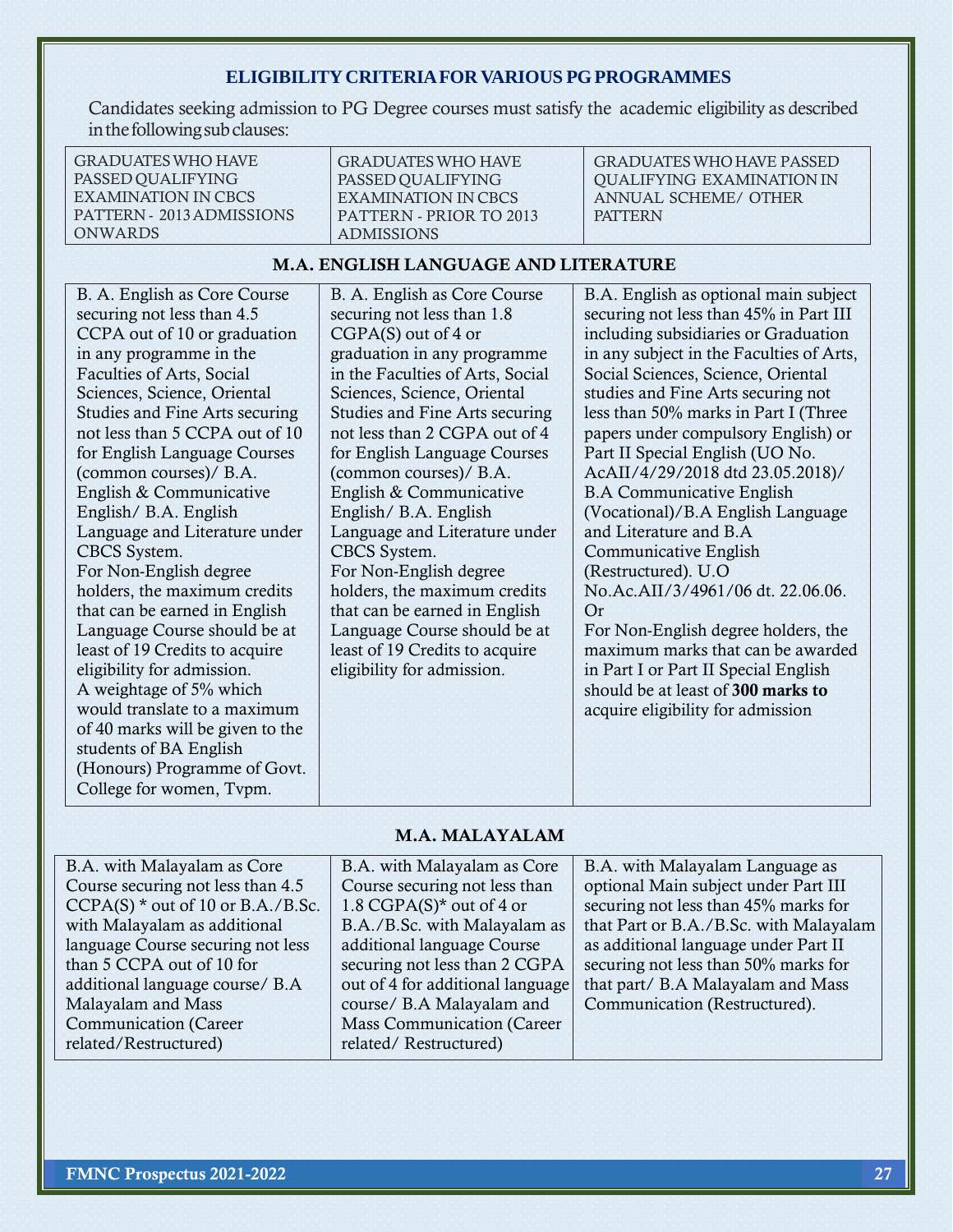## M.A. ECONOMICS

| Graduation in Economics,                        | Graduation in Economics,                  | Graduation in Economics, Mathematics   |
|-------------------------------------------------|-------------------------------------------|----------------------------------------|
| Mathematics or Statistics with not              | Mathematics or Statistics with            | or Statistics with not less than 45%   |
| less than $4.5$ CCPA(S) <sup>*</sup> out of 10. | not less than $1.8 \text{ CGPA}(S)^*$ out | marks in part III optional subjects.   |
| <b>CCPA</b> secured for Core Course             | of 4. CGPA secured for Core               | Marks secured for Economics main [out  |
| [Economics] converted to                        | Course [Economics] converted              | of 600 is to be taken as weightage and |
| percentage (by the formula provided)            | to percentage (by the formula             | added to total marks [800] in Main &   |
| by respective Universities) will be             | provided by respective                    | Sub. UO Ac.AII/3/2791[18]/07 dtd 03-   |
| added to CCPA(S)* converted to                  | Universities) will be added to            | 07-2007                                |
| percentage as weightage.                        | $CGPA(S)$ * converted to                  |                                        |
|                                                 | percentage as weightage.                  |                                        |

## M.Sc. MATHEMATICS

| B.Sc. with Mathematics or                 | B.Sc. with Mathematics or           | <b>B.Sc. with Mathematics or Statistics</b> |
|-------------------------------------------|-------------------------------------|---------------------------------------------|
| <b>Statistics as Core Course securing</b> | <b>Statistics as Core Course</b>    | as optional Main subject under Part         |
| not less than 5.5CCPA(S) out of           | securing not less                   | III scoring not less than 55% marks         |
| 10 / B.Sc. Optical Instrumentation        | than 2.2 CGPA(S) out of 4 /         | for that part/ B.Sc. Optical                |
| (Vocational), Instrumentation             | B.Sc. Optical Instrumentation       | Instrumentation (Vocational),               |
| (Vocational), Industrial Chemistry        | (Vocational), Instrumentation       | Instrumentation (Vocational),               |
| (Vocational)/Electrical Equipment         | (Vocational), Indus-trial           | Industrial Chemistry (Vocational)/          |
| Maintenance (Vocational),                 | Chemistry (Vocational)/             | <b>Electrical Equipment maintenance</b>     |
| <b>Computer Application (Career</b>       | <b>Electrical Equipment</b>         | (Vocational), Computer applications         |
| Related/Vocational). (A quota             | Maintenance (Vocational),           | (Vocational). (A quota not exceeding        |
| not exceeding 10% of the total            | <b>Computer Application (Career</b> | 10% of the total seats may be filled up     |
| seats may be filled up from               | Related/Vocational). (A quota       | from students of vocational stream).        |
| students of Career                        | not exceeding 10% of the total      | B.Sc.                                       |
| Related/vocational stream)/ B.Sc.         | seats may be filled up from         | Physics & Optical Instrumentation           |
| Physics & Optical Instrumentation         | students of Career                  | (Restructured)/ B.Sc. Physics $&$           |
| (Restructured)/ B.Sc. Physics &           | Related/vocational stream)/         | Computer applications (Restructured)        |
| <b>Computer Applications (Career</b>      | B.Sc. Physics & Optical             |                                             |
| Related/Restructured)                     | Instrumentation                     |                                             |
|                                           | (Restructured)/ B.Sc. Physics       |                                             |
|                                           | & Computer Applications             |                                             |
|                                           | (Career Related/Restructured)       |                                             |

## M.Sc. PHYSICS

| B.Sc. with Physics as Core           | B.Sc. with Physics as Core Course     | B.Sc. with Physics as optional Main         |
|--------------------------------------|---------------------------------------|---------------------------------------------|
| Course and Mathematics as one        | and Mathematics as one of the         | subject a Mathematics as one of the         |
| of the Complementary Courses         | <b>Complementary Courses securing</b> | subsidiary subjects under 55% marks         |
| securing not less than 5.5           | not less than 2.2 CGPA(S) out of 4    | for that part/ B.Sc. Optical                |
| CGPA(S) out of 10                    | / B.Sc. Optical Instrumentation       | Instrumentation (Vocational),               |
| / B.Sc. Optical Instrumentation      | (Vocational), Instrumentation         | Instrumentation                             |
| (Vocational), Instrumentation        | (Vocational)/ Electrical Equipment    | (Vocational)/Electrical Equipment           |
| (Vocational) / Electrical            | Maintenance (Vocational),             | maintenance (Vocational), Computer          |
| <b>Equipment Maintenance</b>         | <b>Computer Applications (Career</b>  | Applications (Vocational) / B.Sc.           |
| (Vocational), Computer               | Related/Vocational)/B.Sc. Physics     | Physics & Optical Instrumentation           |
| Applications (Career Related/        | & Optical Instrumentation Re-         | (Restructured)/ B.Sc. Physics &             |
| Vocational)/ B.Sc. Physics &         | structured)/ B.Sc. Physics &          | <b>Computer Applications (Restructured)</b> |
| <b>Optical Instrumentation Re-</b>   | <b>Computer Applications (Career</b>  |                                             |
| structured)/ B.Sc. Physics &         | Related/Re-structured)                |                                             |
| <b>Computer Applications (Career</b> |                                       |                                             |
| Related/Re-structured)               |                                       |                                             |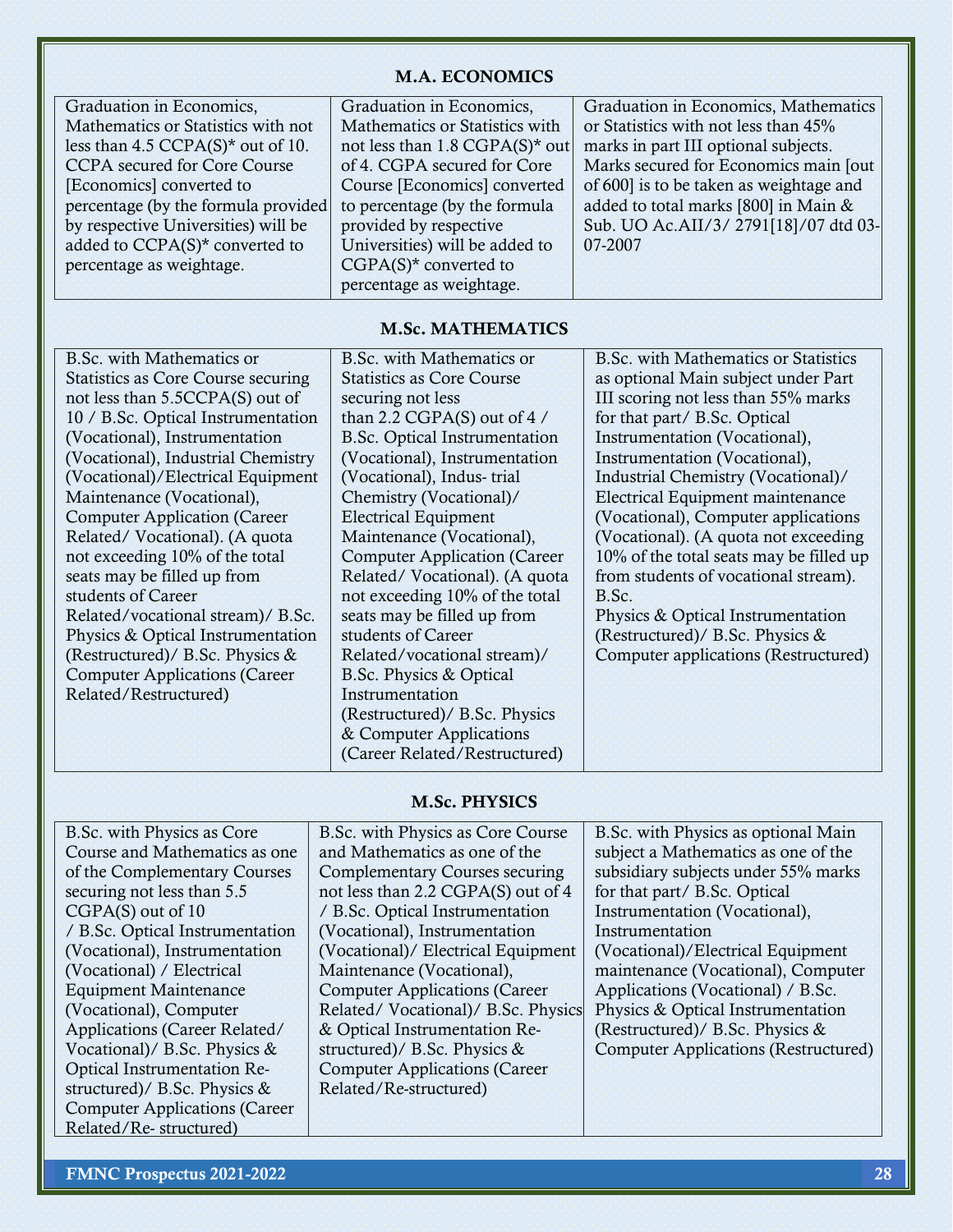## M.Sc. CHEMISTRY

| B.Sc. with Chemistry or Polymer   | B.Sc. with Chemistry or Polymer     | B.Sc. with Chemistry or Polymer            |
|-----------------------------------|-------------------------------------|--------------------------------------------|
| Chemistry as Core Course and      | Chemistry as Core Course and        | Chemistry as optional Main subject         |
| Mathematics as                    | Mathematics as                      | and Mathematics as one of the              |
| one of the Complementary          | one of the Complementary Course     | subsidiary subjects under Part III         |
| Course securing not less than 5.5 | securing not less than 2.2 CGPA(S)  | securing less than 55% marks for that      |
| CCPA(S) out of 10/ B.Sc.          | out of 4/B.Sc. Industrial Chemistry | part/ B.Sc. Industrial Chemistry           |
| <b>Industrial Chemistry</b>       | (Vocational) / B.Sc.                | (Vocational)/B.Sc. Chemistry and           |
| (Vocational) / B.Sc. Chemistry    | Chemistry and Industrial Chemistry  | <b>Industrial Chemistry (Restructured)</b> |
| and Industrial Chemistry (Career) | (Career related/Restructured)       |                                            |
| related/Restructured)             |                                     |                                            |
|                                   |                                     |                                            |

## M.Sc. ZOOLOGY

| B.Sc. with Zoology as Core      | B.Sc. with Zoology as Core Course    | B.Sc. with Zoology as optional Main        |
|---------------------------------|--------------------------------------|--------------------------------------------|
| Course with not less than 5.5   | with not less than 2.2CGPA[S] out    | subject under Part III with not less than  |
| CCPA[S] out of 10/ B.Sc.        | of 4/ B.Sc. Industrial Fish and      | 55% marks for that part/ B.Sc.             |
| Industrial Fish and Fisheries   | Fisheries (Vocational)/ B.Sc.        | Industrial Fish and Fisheries              |
| (Vocational)                    | Biological Techniques and            | Vocational)/ B.Sc. Biological              |
| B.Sc. Biological Techniques and | <b>Specimen Preparation</b>          | <b>Techniques and Specimen Preparation</b> |
| <b>Specimen Preparation</b>     | (Vocational)/B.Sc. Clinical          | (Vocational)/ B.Sc. Clinical Nutrition     |
| (Vocational)/ B.Sc. Clinical    | Nutrition and Dietetics (If zoology  | and Dietetics (If zoology is one of the    |
| Nutrition and Dietetics (If     | is one of the Core Courses)/ B.Sc.   | main subjects)/ B.Sc. Industrial           |
| zoology is one of the Core      | <b>Industrial Microbiology</b>       | Microbiology (Vocational) (If Zoology      |
| Courses)/ B.Sc. Industrial      | (Vocational)/ (If Zoology is one of  | is one of the main subjects)/ B.Sc.        |
| Microbiology (Vocational)/ (If  | the Core Courses)/B.Sc.              | Biotechnology (Vocational) (If Zoology     |
| Zoology is one of the Core      | Biotechnology (Vocational)/ (If      | is one of the main subjects).              |
| Courses)/ B.Sc.                 | zoology is one of the Core Courses). |                                            |
| Biotechnology (Vocational)/ (If |                                      |                                            |
| zoology is one of the Core      |                                      |                                            |
| Courses).                       |                                      |                                            |
|                                 |                                      |                                            |

## M.Sc. BOTANY

| B.Sc. with Botany as Core Course                  | B.Sc. with Botany as Core Course   | B.Sc. with Botany as optional Main      |
|---------------------------------------------------|------------------------------------|-----------------------------------------|
| with not less than $5.5$ CCPA(S) <sup>*</sup> out | with not less than 2.2 CGPA(S)*    | subject under Part III with not less    |
| of 10. B.Sc. Clinical Nutrition and               | out of 4. B.Sc. Clinical Nutrition | than 55% marks for that part $/$ B.Sc.  |
| Dietetics (Vocational) (If Botany is              | and Dietetics (Vocational) (If     | <b>Clinical Nutrition and Dietetics</b> |
| one of the Core Course)/B.Sc.                     | Botany is one of the Core          | (Vocational) (If Botany is one of the   |
| <b>Industrial Microbiology</b>                    | Course)/B.Sc. Industrial           | main subjects)/B.Sc. Industrial         |
| (Vocational) (If Botany is one of the             | Microbiology (Vocational) (If      | Microbiology (Vocational) (If Botany    |
| Core Course)/B.Sc. Biotechnology                  | Botany is one of the Core          | is one of the main subjects)/ B.Sc.     |
| (Vocational) (If Botany is one of the             | Course)/B.Sc. Biotechnology        | Biotechnology (Vocational) (If          |
| Core Course)/ B.Sc. Botany and                    | (Vocational) (If Botany is one of  | Botany is one of the main subjects)/    |
| <b>Biotechnology</b> (Career                      | the Core Course)/ B.Sc. Botany     | B.Sc. Botany and Biotechnology          |
| related/restructured). B.Sc.                      | and Biotechnology (Career          | (restructured). B.Sc. Vocational        |
| Vocational course with the subject                | related/restructured).             | course with the subject combinations    |
| combinations Biotechnology,                       | B.Sc. Vocational course with the   | Biotechnology, Chemistry, Zoology/      |
| Chemistry,                                        | subject combinations               | Botany are also eligible.               |
| Zoology/Botany are also eligible.                 | Biotechnology, Chemistry,          |                                         |
|                                                   | Zoology/Botany are also eligible   |                                         |
|                                                   |                                    |                                         |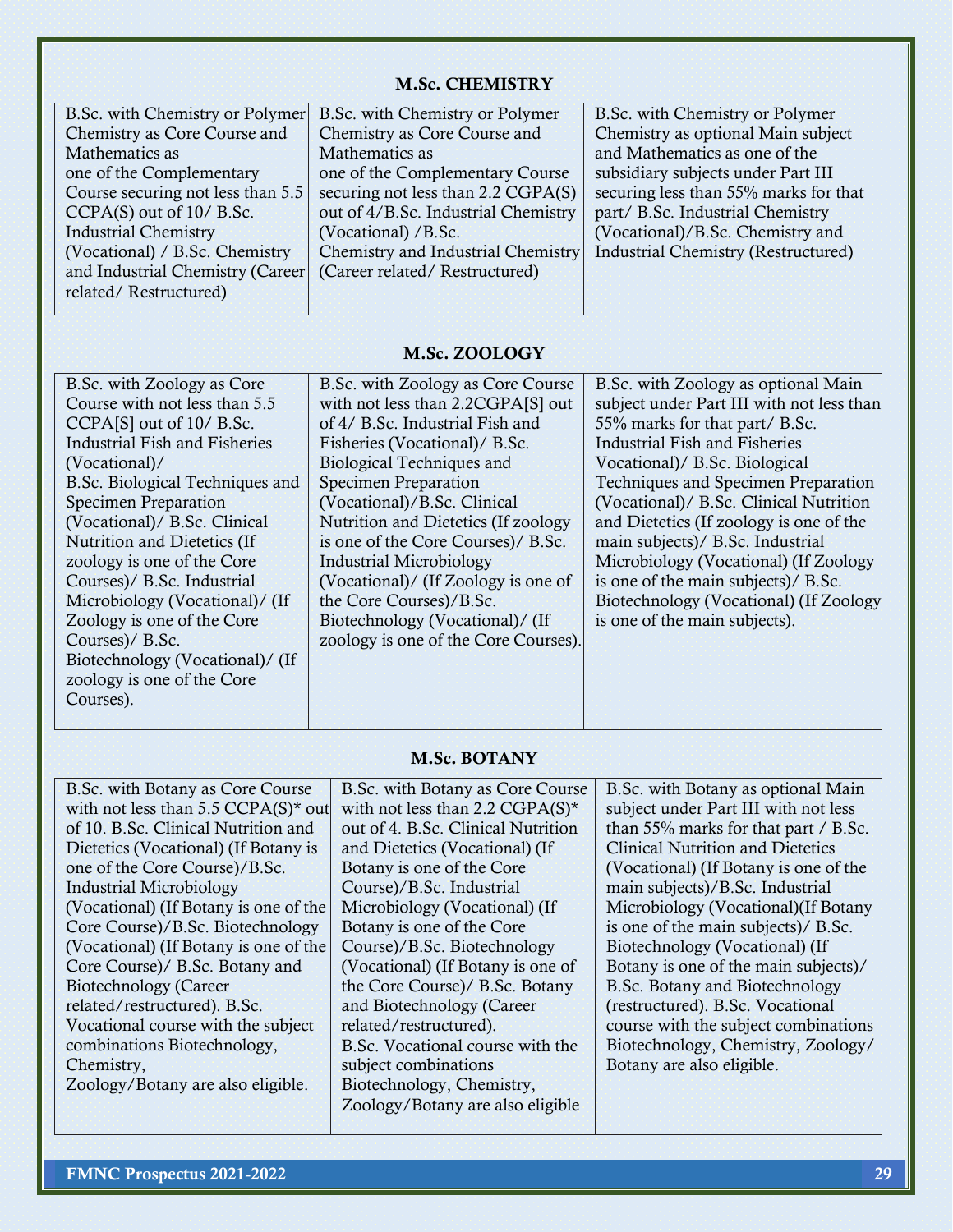## M.Com.

| Commerce as Core Course with not      | Commerce as Core Course with          | B.Com. with not less than 45% marks   |
|---------------------------------------|---------------------------------------|---------------------------------------|
| less than 4.5 CCPA[S] out of 10/      | not less than 1.8 CGPA[S] out of      | in part III optional subjects/B.Com.  |
| B.Com. Computer Application/          | 4/ B.Com. Computer                    | Computer Application/ B.Com.          |
| B.Com. Tourism and Travel             | Application/ B.Com. Tourism           | Tourism and Travel Management         |
| Management (Career Related/           | and Travel Management (Career         | (Vocational and Restructured)/        |
| Vocational/Restructured)/B.Com.       | Related/Vocational/                   | B.Com. Tax procedure and Practices    |
| <b>Tax Procedure and Practices</b>    | Restructured)/ B.Com. Tax             | (Vocational and Restructured)/        |
| (Career Related/Vocational/           | Procedure and Practices               | <b>B.Com. Actuarial Science</b>       |
| Restructured)/ B.Com. Actuarial       | (Career Related/Vocational/           | (Vocational)/ B.Com. Office           |
| Science (Vocational)/ B.Com.          | Restructured)/ B.Com. Actuarial       | Management & Secretarial Practice/    |
| Office Management & Secretarial       | Science (Vocational)/ B.Com.          | B.Com. Hotel Management and           |
| Practice/ B.Com. Hotel                | Office Management & Secretarial       | Catering (Restructured)/              |
| Management and Catering (Career       | Practice/ B.Com. Hotel                | BBA/BBS/BBM.                          |
| Related/Re-structured).               | Management and Catering (Career       | 80% of the total seats for M.Com.     |
| BBA/BBS/BBM graduates are also        | Related/Re-structured).               | Degree Courses in affiliated Colleges |
| eligible. 80% of the total seats for  | BBA/BBS/ BBM graduates are            | shall be reserved for candidates with |
| M.Com. Degree Courses in              | also eligible. 80% of the total seats | B.Com. Degree and the remaining       |
| affiliated Colleges shall be reserved | for M.Com. Degree Courses in          | 20% seats open to Graduates of        |
| for candidates with B.Com. Degree     | affiliated Colleges shall be          | B.Com. and BBA, BBS & BBM             |
| and the remaining 20% seats open      | reserved for candidates with          | Degree holders, if otherwise eligible |
| to Graduates of B.Com. and BBA,       | B.Com. Degree and the remaining       | based on merit. (U.O. No. Ac.AIII/    |
| BBS based on merit (U.O. No.          | 20% seats open to Graduates of        | 1/4061/2013, dated09.07.2014)         |
| Ac.AIII/ 1/4061/ 2013, dated          | B.Com. and BBA, BBS based on          |                                       |
| 09.07.2014)                           | merit (U.O. No. Ac.AIII/1/4061/       |                                       |
|                                       | 2013, dated 09.07.2014)               |                                       |

#### M.Sc. PSYCHOLOGY

| 1. BA/BSc Graduates in              | 1. BA/BSc Graduates in                | 1. BA/BSc Graduates in Psychology        |
|-------------------------------------|---------------------------------------|------------------------------------------|
| Psychology with not less than       | Psychology with not less than 1.8     | with not less than 45% marks in Part     |
| $4.5CCPA(S)$ *out of 10.            | $CGPA(S)$ *out of 4.                  | III of the concerned optional subjects   |
| 2. Graduates in other disciplines   | 2. Graduates in other disciplines     | (including Subsidiaries).                |
| who have studied at least one       | who have studied at least one         | 2. Graduates in other disciplines who    |
| paper in Psychology/Animal          | paper in Psychology/Animal            | have studied at least one paper in       |
| Behaviour/ Animal or Human          | Behaviour/ Animal or Human            | Psychology/Animal                        |
| Physiology/ Child Development/      | Physiology/ Child Development/        | Behaviour/Animal or Human                |
| Counselling. The paper should       | Counselling. The paper should         | Physiology/ Child Development/           |
| carry maximum marks of 100 or       | carry maximum marks of 100 or         | Counselling. The paper should carry      |
| more or 10% of the total marks for  | more or $10\%$ of the total marks for | maximum marks of 100 or more or          |
| the course or more.                 | the course or more.                   | 10% of the total marks for the course or |
| 3. Graduates in other disciplines,  | 3. Graduates in other disciplines,    | more.                                    |
| who have passed the one-year        | who have passed the one-year          | 3. Graduates in other disciplines, who   |
| Diploma course in Psychology/       | Diploma course in Psychology/         | have passed the one-year Diploma         |
| Counselling offered/recognized by   | Counselling offered/recognized by     | course in Psychology/Counselling         |
| the University of Kerala or a B.Ed. | the University of Kerala or a B.Ed.   | offered/recognized by the University     |
| Degree as additional qualification. | Degree as additional qualification.   | or a B.Ed. Degree as additional          |
| (U.O.No. Ac.AII/2/45614/ MSc        | (U.O.No. Ac.AII/2/ 45614/ MSc         | qualification. (U.O.No.                  |
| Counselling/2013 dated              | Counselling/2013 dated                | Ac.AII/2/45614/MSc                       |
| 25.06.2014)                         | 25.06.2014)                           | Counselling/2013 dated 25.06.2014)       |
|                                     |                                       |                                          |

\*CCPA(S) is CCPA for specialized subjects (it is computed without considering the Language Courses, Foundation Course for Language and Open Course).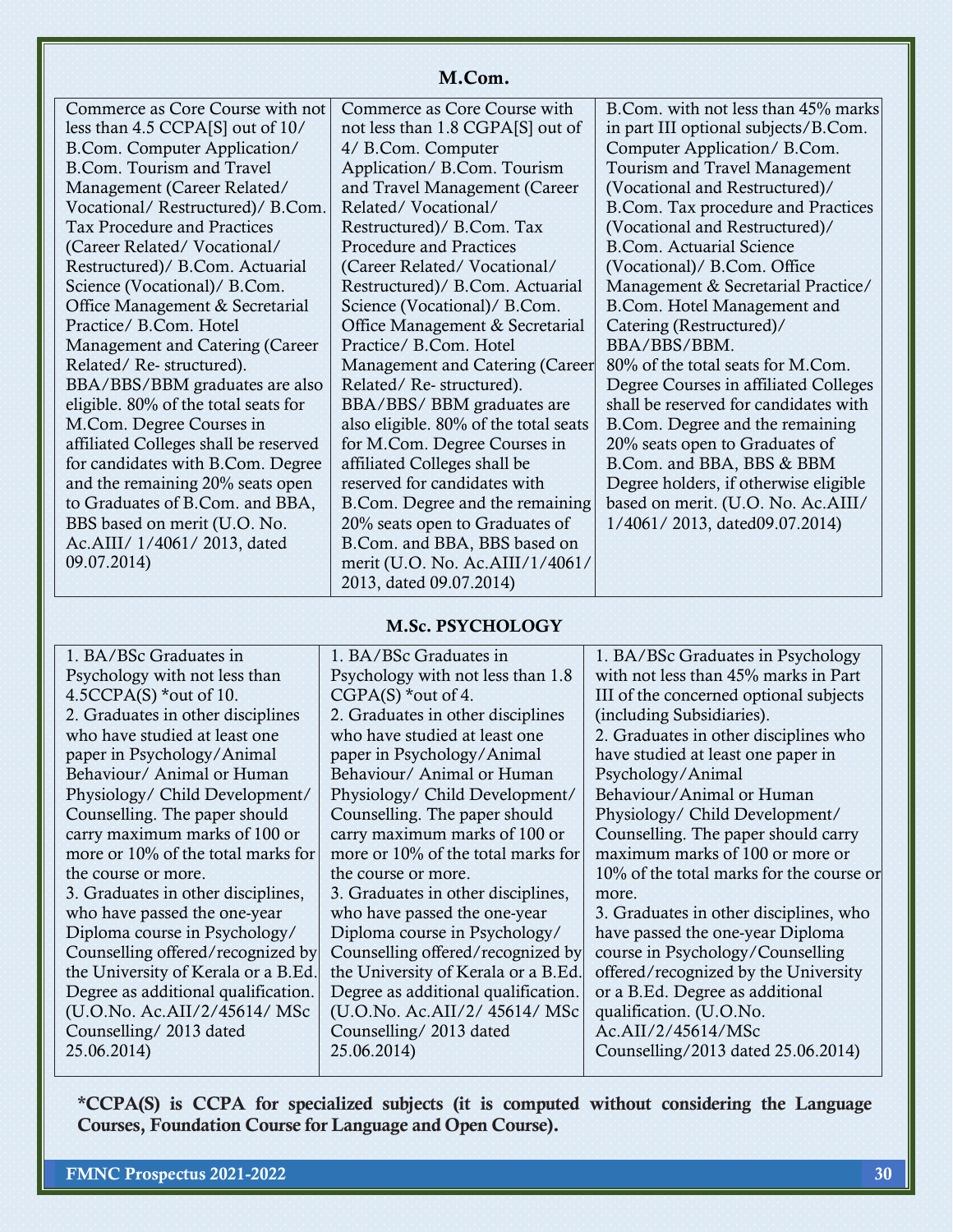### **STANDARDIZATION OFMARKS FORADMISSION TO POST-GRADUATEPROGRAMMES**

## **PREPARATION OF RANKLIST**

The rank list for PG Degree Programmes will be prepared on the basis of marks/CGPA/CCPA obtained in the qualifying examination in Part III Subjects/Core and Complimentary Courses, (including weightage/deduction wherever applicable), unless otherwise mentioned. The rank list will be prepared based on the total marks/ Percentage of CGPA(CBCS Prior to 2013 admissions)/ CCPA(CBCS 2013 admissions onwards) (converted by the formula provided by respective University) obtained by the candidate out of 1000.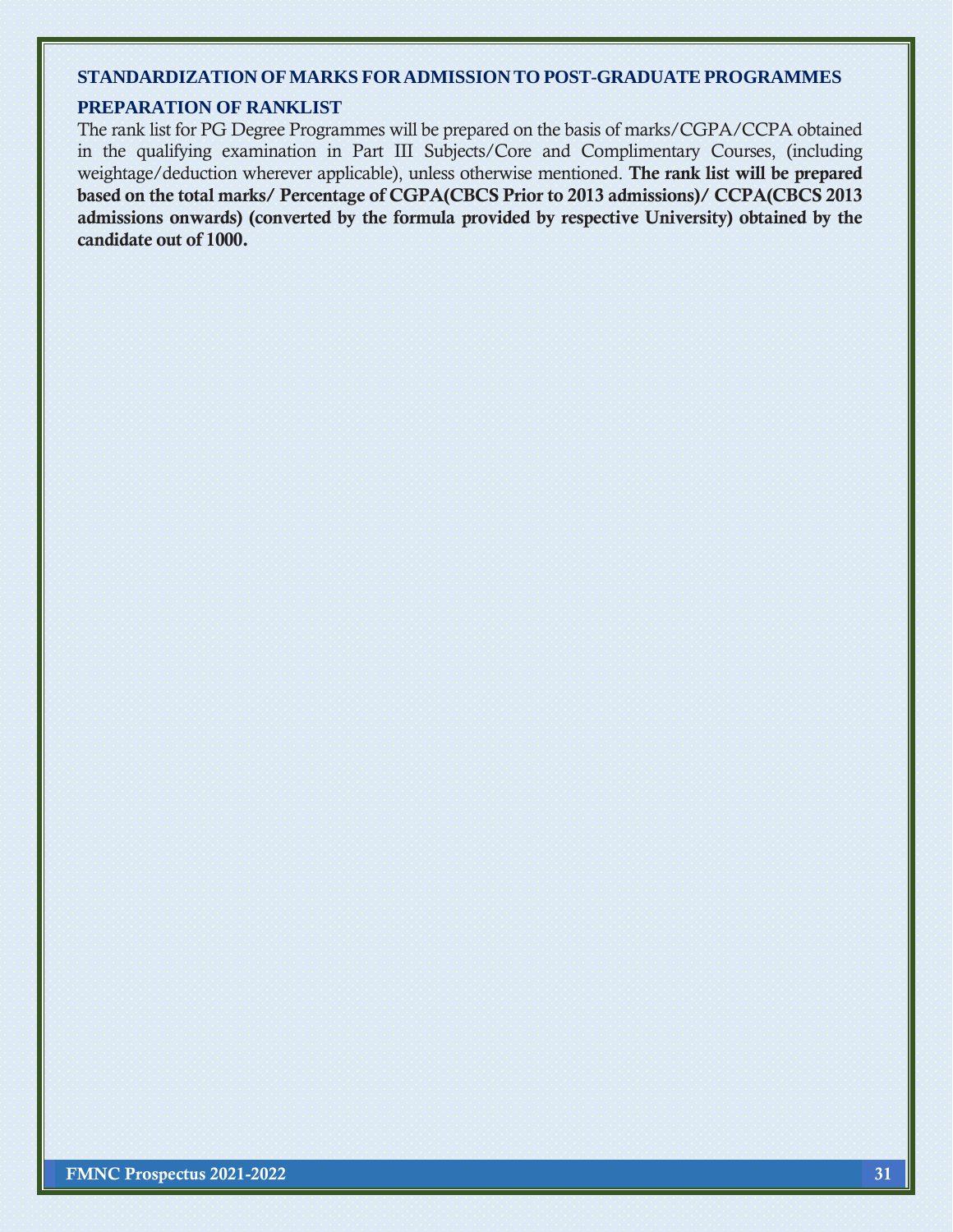## **RELAXATION IN THE GRADE POINTS/ MARKS IN THE QUALIFYINGEXAMINATION**

|                | <b>CBCSS SCHEME</b>                                                                                                                                                                       | <b>ANNUAL SCHEME</b>                                                                                                                 |  |
|----------------|-------------------------------------------------------------------------------------------------------------------------------------------------------------------------------------------|--------------------------------------------------------------------------------------------------------------------------------------|--|
|                | Scheduled Caste/Scheduled Tribe Category:<br>A pass in the Qualifying Examination with<br>minimum CGPA(S) of 1.5(CBCS Prior to<br>2013 admissions)/CCPA(S) of 4 (CBCS<br>2013 admissions) | Scheduled Caste/Scheduled Tribe Category:<br>The minimum mark in the qualifying examination for<br>PG Degree course of study is 35%. |  |
| $\overline{2}$ | <b>SEBC Category:</b><br>A relaxation of 2% in the Qualifying Examination from the prescribed minimum is allowed                                                                          |                                                                                                                                      |  |
| $\mathbf{3}$   | Persons with Disability Category (Differently Abled):<br>A relaxation of 5% in the Qualifying Examination from the prescribed minimum is allowed.                                         |                                                                                                                                      |  |

|     | <b>CBCSS SCHEME</b>                                                                                                                                                                                                                                                                                                                                                                                                                                                                                                                                                                                                                                                                                                                                                                                                                                                                                                                                                                                                                                                                                                                                                  | <b>ANNUAL SCHEME</b>                                                                                                                                                                                                                                                                                                                                                                                                                                                                                                                                                                                                                                                                                                                                                                                                                                                                                                                                                                                                                                                                                                                                                                             |  |  |
|-----|----------------------------------------------------------------------------------------------------------------------------------------------------------------------------------------------------------------------------------------------------------------------------------------------------------------------------------------------------------------------------------------------------------------------------------------------------------------------------------------------------------------------------------------------------------------------------------------------------------------------------------------------------------------------------------------------------------------------------------------------------------------------------------------------------------------------------------------------------------------------------------------------------------------------------------------------------------------------------------------------------------------------------------------------------------------------------------------------------------------------------------------------------------------------|--------------------------------------------------------------------------------------------------------------------------------------------------------------------------------------------------------------------------------------------------------------------------------------------------------------------------------------------------------------------------------------------------------------------------------------------------------------------------------------------------------------------------------------------------------------------------------------------------------------------------------------------------------------------------------------------------------------------------------------------------------------------------------------------------------------------------------------------------------------------------------------------------------------------------------------------------------------------------------------------------------------------------------------------------------------------------------------------------------------------------------------------------------------------------------------------------|--|--|
| 1.  | M.A. Degree Programmes:                                                                                                                                                                                                                                                                                                                                                                                                                                                                                                                                                                                                                                                                                                                                                                                                                                                                                                                                                                                                                                                                                                                                              |                                                                                                                                                                                                                                                                                                                                                                                                                                                                                                                                                                                                                                                                                                                                                                                                                                                                                                                                                                                                                                                                                                                                                                                                  |  |  |
|     | Subject to the General principles and the University Rules regarding minimum marks/Grades, the<br>ranking for M.A. Degree courses shall be as follows:                                                                                                                                                                                                                                                                                                                                                                                                                                                                                                                                                                                                                                                                                                                                                                                                                                                                                                                                                                                                               |                                                                                                                                                                                                                                                                                                                                                                                                                                                                                                                                                                                                                                                                                                                                                                                                                                                                                                                                                                                                                                                                                                                                                                                                  |  |  |
| 1.a | M.A. English                                                                                                                                                                                                                                                                                                                                                                                                                                                                                                                                                                                                                                                                                                                                                                                                                                                                                                                                                                                                                                                                                                                                                         |                                                                                                                                                                                                                                                                                                                                                                                                                                                                                                                                                                                                                                                                                                                                                                                                                                                                                                                                                                                                                                                                                                                                                                                                  |  |  |
| 2.  | In ranking, a weightage of 5% will be<br>added to candidates who have studied<br>English as Core Course and this<br>weightage will be added to their<br>percentage of marks in English Language<br>or CGPA(S)/CCPA(S)<br>For Non-English degree holders, the<br>maximum Credits that can be earned in<br>English language Course should be at<br>least of 19 Credits to acquire eligibility for<br>admission.<br>An additional weightage of 5 marks be<br>given to all students from the University<br>of Kerala. This mark shall be added to the<br>mark secured for English Language<br>Course or CGPA(S) / CCPA(S) as the<br>case may be. In respect of BA degree<br>holders in English Language and<br>Literature, the 5 marks will be added after<br>adding the 5% of marks to CGPA(S)/<br>CCPA(S) or English Language Course as<br>specified in Para I.<br>In case there is a tie, preference will be<br>given in the following order:<br>(i) CGPA (S)/CCPA(S) in English.<br>(ii) CGPA / CCPA English Language<br>Course<br>(iii) CGPA/CCPA for Additional<br>Language Course<br>(iv) CGPA(S)/CCPA(S) for Non-English<br>Graduates<br>M.A in Other Languages: | In ranking, a weightage of 5% will be added to<br>Optional English and this weightage will be added to<br>their percentage of marks in Part I or Part III,<br>whichever is advantageous to the candidates.<br>Only the total of the marks secured for Core subjects<br>of S2, S4 and S6 in respect of holders of BA degree in<br>Communicative English, will be considered for<br>ranking purposes.<br>For Non-English degree holders, the maximum<br>marks that can be awarded in Part I should be at<br>least of 300 marks to acquire eligibility for<br>admission.<br>An additional weightage of 5 marks be given to all<br>students from the University of Kerala. This mark<br>shall be added to the mark secured for Part I or Part<br>III as the case may be. In respect of BA degree<br>holders in English Language and Literature, the 5<br>marks will be added after adding the 5% of marks to<br>Part III or Part I as specified in Para I.<br>In case there is a tie, preference will be given in the<br>following order:<br>(i) Marks for Part III English.<br>(ii) Marks for Part I English<br>(iii) Marks for Part II Language (iv) Marks for Part<br><b>III Non-English Main</b> |  |  |
|     |                                                                                                                                                                                                                                                                                                                                                                                                                                                                                                                                                                                                                                                                                                                                                                                                                                                                                                                                                                                                                                                                                                                                                                      |                                                                                                                                                                                                                                                                                                                                                                                                                                                                                                                                                                                                                                                                                                                                                                                                                                                                                                                                                                                                                                                                                                                                                                                                  |  |  |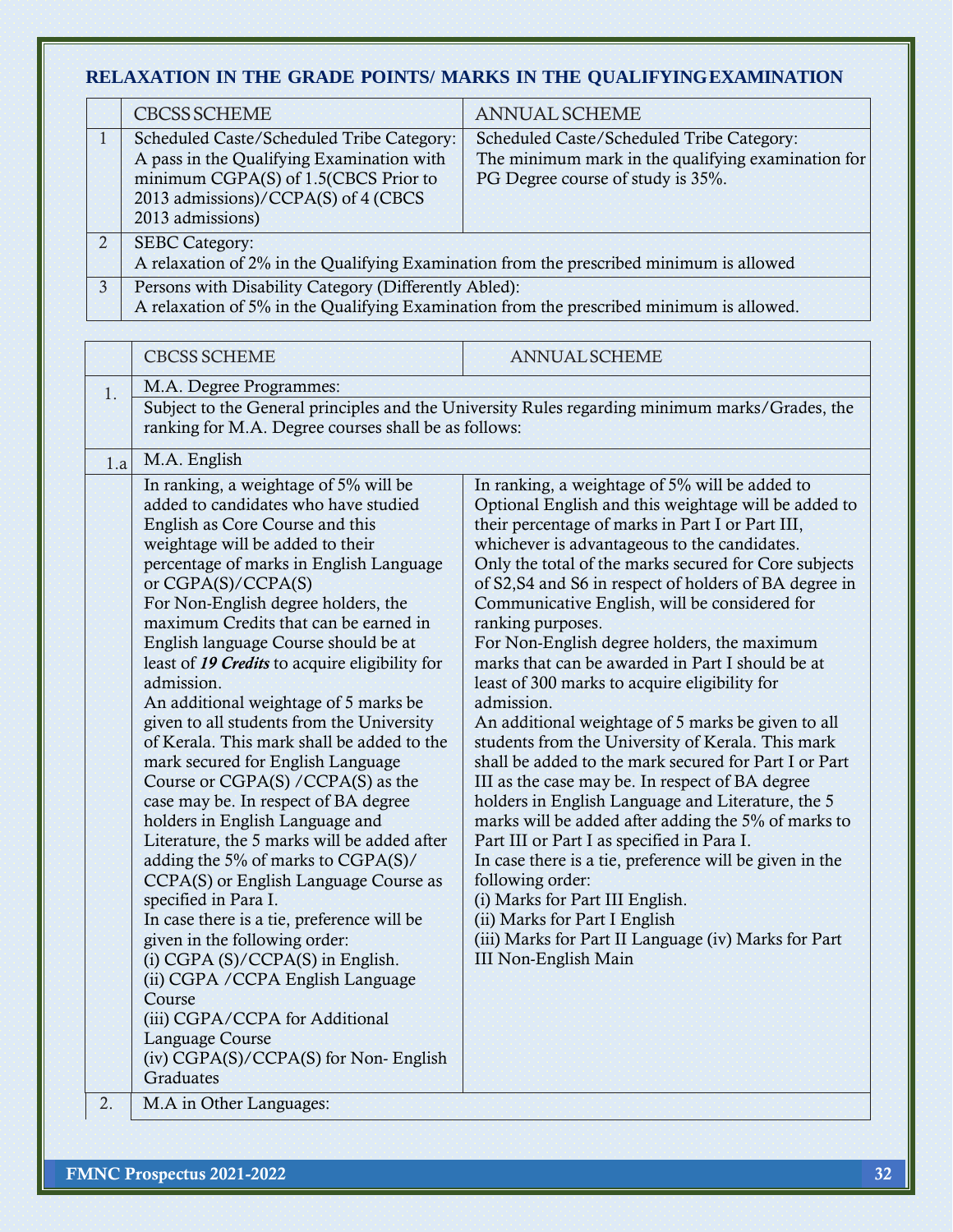|     | The percentage of marks for Additional Language Course in the case of other languages and<br>percentage of marks for Part III or Part IV, as the case may be with regard to those who have taken<br>the languages concerned under Part III or Part IV to be taken into account. To the higher of the two<br>figures, a weightage of 10 marks may be added to those who have studied the languages under Part<br>III or Part IV and the higher of the two resulting figures should be taken as the final ranking marks.<br>A weightage of 10% marks may be added to those who have studied the language subjects under the<br>Faculty of Oriental Studies under Part III or Part IV. |                                                                                                                                                                                                                                                         |                                                                                                                                                                                                                                                                                      |                                                                                                                                                                                                                                                                                                             |  |
|-----|-------------------------------------------------------------------------------------------------------------------------------------------------------------------------------------------------------------------------------------------------------------------------------------------------------------------------------------------------------------------------------------------------------------------------------------------------------------------------------------------------------------------------------------------------------------------------------------------------------------------------------------------------------------------------------------|---------------------------------------------------------------------------------------------------------------------------------------------------------------------------------------------------------------------------------------------------------|--------------------------------------------------------------------------------------------------------------------------------------------------------------------------------------------------------------------------------------------------------------------------------------|-------------------------------------------------------------------------------------------------------------------------------------------------------------------------------------------------------------------------------------------------------------------------------------------------------------|--|
| 3.  | M. A in Other Subjects:<br>The candidates will be ranked on the basis                                                                                                                                                                                                                                                                                                                                                                                                                                                                                                                                                                                                               |                                                                                                                                                                                                                                                         |                                                                                                                                                                                                                                                                                      | The candidates will be ranked on the basis of total                                                                                                                                                                                                                                                         |  |
|     | of the CGPA(S)/CCPA(S) obtained and<br>the same will be converted into marks for<br>the purpose of indexing/ranking.<br>A weightage of 10 marks will be given<br>(after normalization) to those who have<br>studied the subjects concerned as Core<br>Course and those who have studied the<br>subject as complimentary Course.                                                                                                                                                                                                                                                                                                                                                     |                                                                                                                                                                                                                                                         | marks obtained for the optional subjects.<br>A weightage of 10 marks will be given (after<br>normalization) to those who have studied the<br>subjects concerned as optional for the Degree course<br>and those who have studied the subject under Part<br>III for the Degree course. |                                                                                                                                                                                                                                                                                                             |  |
| 3.a | M.A Economics:                                                                                                                                                                                                                                                                                                                                                                                                                                                                                                                                                                                                                                                                      |                                                                                                                                                                                                                                                         |                                                                                                                                                                                                                                                                                      |                                                                                                                                                                                                                                                                                                             |  |
|     | Marks secured for Economics Main/ Core<br>Course is to be taken as weightage and<br>added to total marks secured.                                                                                                                                                                                                                                                                                                                                                                                                                                                                                                                                                                   |                                                                                                                                                                                                                                                         |                                                                                                                                                                                                                                                                                      | Marks secured for Economics Main is to be taken as<br>weightage and added to total marks secured.                                                                                                                                                                                                           |  |
|     | <b>GRADUATES WHO</b><br><b>HAVE PASSED</b><br><b>QUALIFYING</b><br><b>EXAMINATION IN CBCS</b><br>PATTERN - 2013<br><b>ADMISSIONS</b><br><b>ONWARDS</b>                                                                                                                                                                                                                                                                                                                                                                                                                                                                                                                              | <b>GRADUATES WHO</b><br><b>HAVE PASSED</b><br><b>QUALIFYING</b><br><b>EXAMINATION IN</b><br><b>CBCS PATTERN -</b><br>PRIOR TO 2013<br><b>ADMISSIONS</b>                                                                                                 |                                                                                                                                                                                                                                                                                      | <b>GRADUATES WHO HAVE PASSED</b><br><b>QUALIFYING EXAMINATION IN</b><br><b>ANNUAL SCHEME/ OTHER</b><br><b>PATTERN</b>                                                                                                                                                                                       |  |
|     | 4. M.Sc. Degree Programmes                                                                                                                                                                                                                                                                                                                                                                                                                                                                                                                                                                                                                                                          |                                                                                                                                                                                                                                                         |                                                                                                                                                                                                                                                                                      |                                                                                                                                                                                                                                                                                                             |  |
|     | The candidates will be<br>ranked on the basis of the<br>CCPA(S) plus the CCPA<br>of the core ie<br>$A = \{ (CCPA(S)^* \times Total$                                                                                                                                                                                                                                                                                                                                                                                                                                                                                                                                                 | The candidates will be<br>ranked on the basis of<br>the CGPA $(S)^*$ plus the<br>CGPA of the core ie<br>$A = \{ (CGPA(S) \times Total$                                                                                                                  |                                                                                                                                                                                                                                                                                      | The candidates will be ranked on the<br>basis of total marks obtained for the<br>optional subjects plus the marks<br>obtained in the Optional Main subject.                                                                                                                                                 |  |
|     | Credits) + (CCPA of<br><b>Concerned Core Course x</b><br><b>Credit of Concerned Core</b><br>Course)}/ (Total Credits<br>+ Credit of concerned<br>core course)<br>$B=A*10$ (*symbol for<br>multiplication)<br>B is then normalized to<br>1000.                                                                                                                                                                                                                                                                                                                                                                                                                                       | Credits) + (CGPA of<br><b>Concerned Core</b><br><b>Course x Credit of</b><br><b>Concerned Core</b><br>Course) / (Total<br>Credits + Credit of<br>concerned core course)<br>$B=A*25$ (*symbol for<br>multiplication)<br>B is then normalized to<br>1000. |                                                                                                                                                                                                                                                                                      | {Part III Total Marks (Out of 1000) +<br>Marks obtained in concerned Main<br>(Out of 600) / $1600$ * 1000<br>In the case of candidates who have<br>qualified under three main systems the<br>marks obtained in the three main plus<br>the marks obtained in the main<br>concerned will be used for ranking. |  |
| 4.a | M.Sc. Psychology                                                                                                                                                                                                                                                                                                                                                                                                                                                                                                                                                                                                                                                                    |                                                                                                                                                                                                                                                         |                                                                                                                                                                                                                                                                                      |                                                                                                                                                                                                                                                                                                             |  |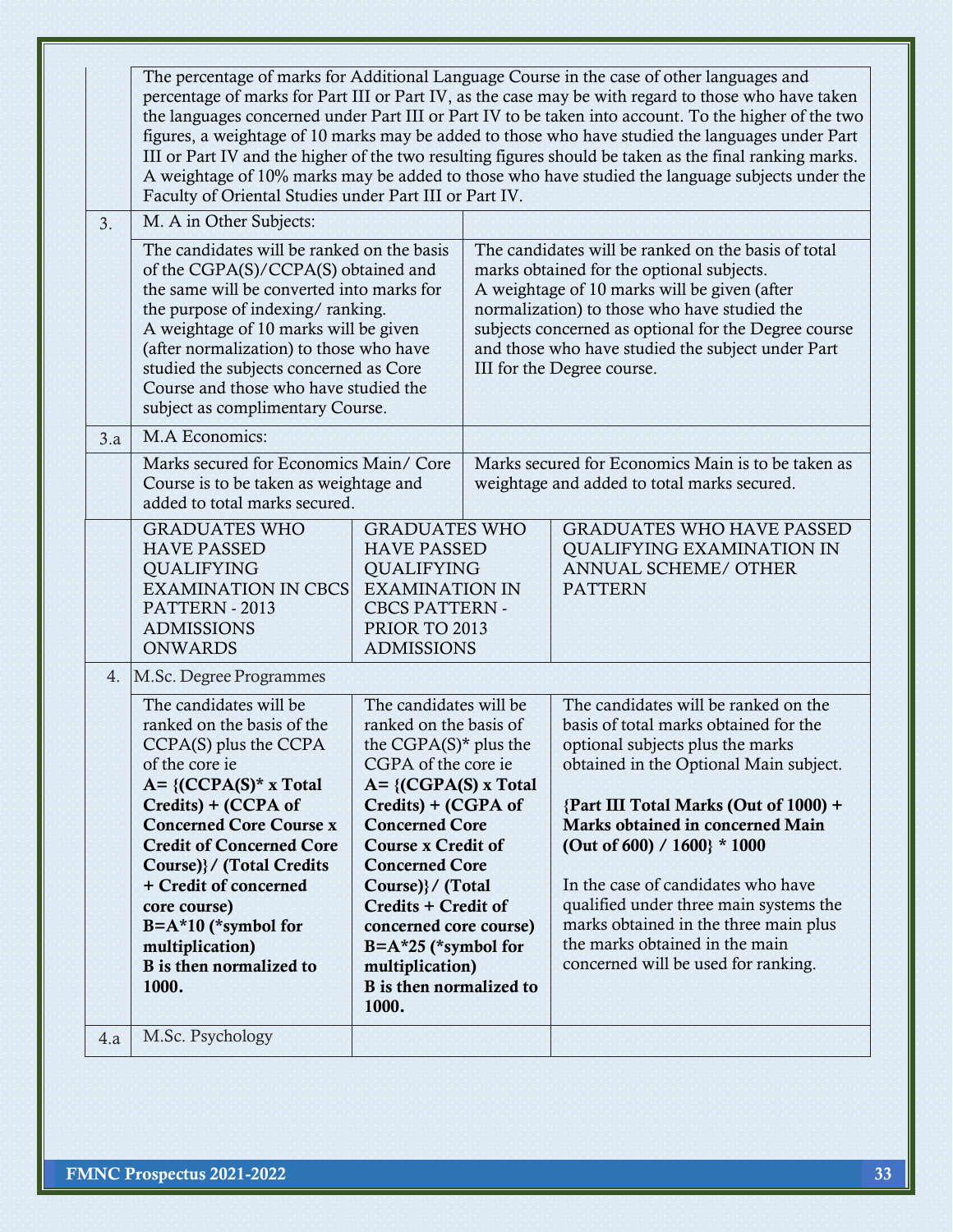|                | A weightage of 15% of the maximum possible index<br>marks may be added to the index marks, in the case of<br>Graduates in Psychology (who come under eligibility<br>criteria 1) as additional weightage.                                                                                                                                                                                            |                                                                                                                                                                                                                                                                                                                                                                                                                          | A weightage of 15% of the maximum<br>possible index marks may be added to<br>the index marks, in the case of<br>Graduates in Psychology (who come<br>under eligibility criteria 1) as additional<br>weightage.                                                                                                                     |
|----------------|-----------------------------------------------------------------------------------------------------------------------------------------------------------------------------------------------------------------------------------------------------------------------------------------------------------------------------------------------------------------------------------------------------|--------------------------------------------------------------------------------------------------------------------------------------------------------------------------------------------------------------------------------------------------------------------------------------------------------------------------------------------------------------------------------------------------------------------------|------------------------------------------------------------------------------------------------------------------------------------------------------------------------------------------------------------------------------------------------------------------------------------------------------------------------------------|
| 5 <sub>1</sub> | M.Com Degree Programme                                                                                                                                                                                                                                                                                                                                                                              |                                                                                                                                                                                                                                                                                                                                                                                                                          |                                                                                                                                                                                                                                                                                                                                    |
|                | Candidates qualified in<br>CBCS pattern will be<br>ranked on the basis of the<br>CCPA obtained in the<br>Core and Complementary<br>Courses.<br>$A = \{ (CCPA (core course)$<br>x Core course Credit) +<br>(CCPA(Complementary<br>course) x Complementary<br>course Credit) } / (Total<br>Credit for core + Total<br><b>Credit for complementary</b><br>$B=A*10$<br>B is then normalized to<br>1000. | Candidates qualified in<br>CBCS pattern will be<br>ranked on the basis of<br>the CGPA obtained in<br>the Core and<br>Complementary<br>Courses.<br>$A = \{ (CGPA)(core)$<br>course) x Core course<br>Credit) + (CGPA<br>(Complementary<br>course) x<br><b>Complementary course</b><br>Credit) } / (Total<br>Credit for core + Total<br><b>Credit for</b><br>complementary)<br>$B=A*25$<br>B is then normalized to<br>1000 | The internal marks awarded at the<br>B.Com level will not be considered while<br>calculating index marks.<br>NOTE: In case of the candidates who<br>have passed the Vocational/<br>Restructured the marks scored in the<br>University Examination (2nd, 4th and<br>6th semesters) alone will be considered<br>for ranking purpose. |

## ADDITIONALWEIGHTAGE / DEDUCTION OFMARKS

#### a. Weightage of Marks :

Five (5) marks each for certificate holders of National Service Scheme [NSS]/ National Cadet Corps [NCC] for participation in NSS/NCC at the Degree level. Weightage marks may be added to the marks scored by the candidate either to make him eligible for admission to a course of study or for ranking purposes to those who are otherwise eligible for admission. In the case of candidates who get this eligibility by this bonus marks, their ranking mark will be the sum of scored marks and the bonus marks.

## Note:

- (i) In respect of candidates who want to avail bonus marks for NCC, the marks will be awarded on the basis of NCC Weightage Certificates signed by the Director and issued by the Directorate of NCC to the candidates who have secured at least 75% of attendance after having participated in its activities during the course of study immediately preceding the course for which admission is sought.
- (ii) In respect of candidates who want to avail bonus marks for NSS, the marks will be awarded on the basis of NSS Certificates signed by the Vice-Chancellor and issued by the University to volunteers who have completed 240 hours of work within a period of two years in the course of study immediately preceding the course for which admission is sought.
- (iii) The benefit of bonus marks for purpose of admission can be availed by the candidates only under any one category (either NCC or NSS).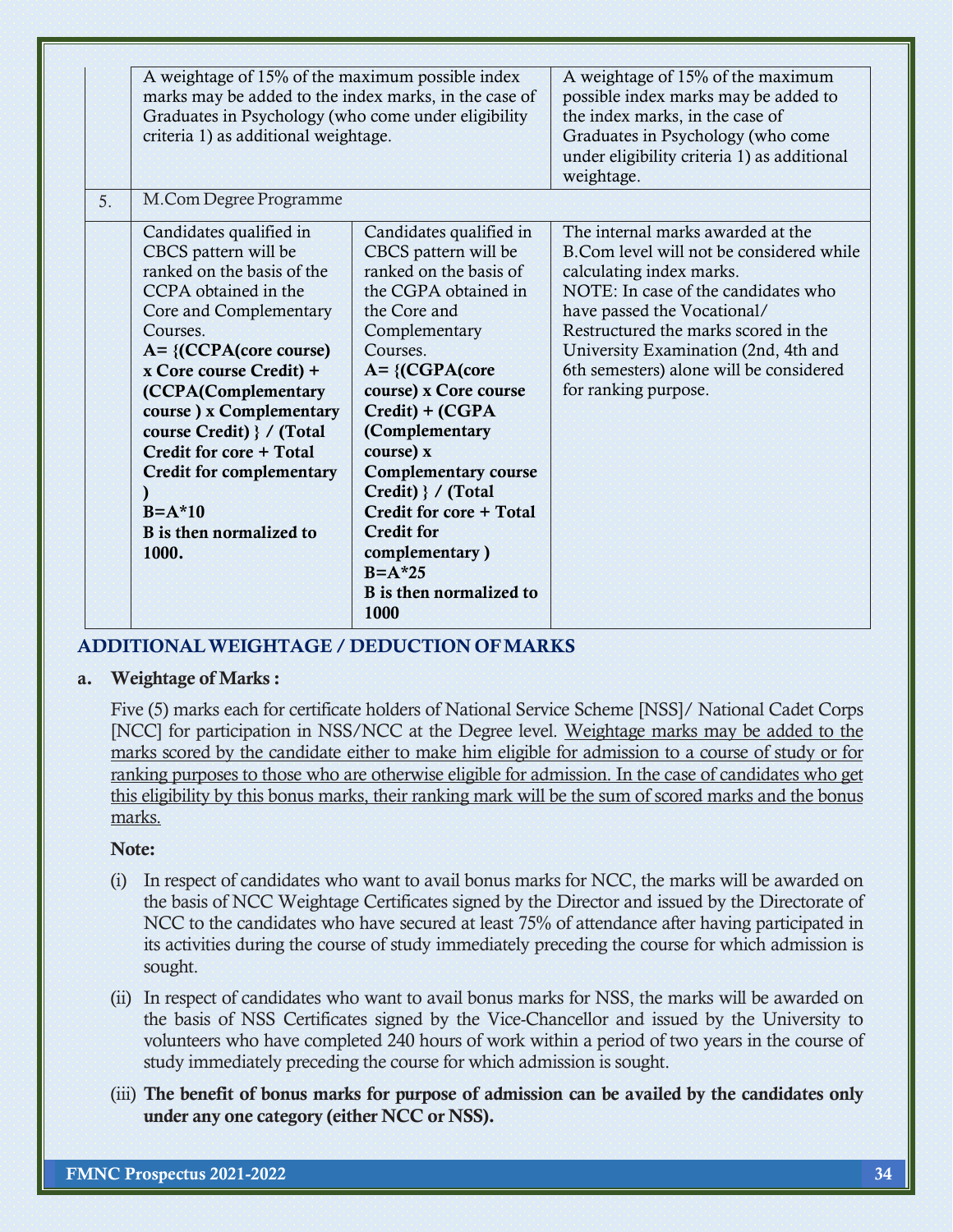## b. Deduction / Loosing of marks for subsequent appearances:

Candidates will lose 10 marks for ranking purposes from the total ranking marks for each additional appearance he/she has taken for completing the qualifying examination.

Note: Number of chances means the number of chances for passing any part of the qualifying examination excluding cancellation.

## RESOLVINGOFTIE

- In the case of more than one candidate obtaining equal index marks (Including weightage/ deduction, if applicable), the candidate who has scored more marks in Part III Main will be placed higher in ranking.If the tie persists, the candidate who has scored more marks in Part I / Part II English will be placedhigherin ranking.
- If the tie persists the age of the candidates will be considered, the older being placed higher in the ranking. Even after this exercise, if the tie persists the alphabetical order of the first name of the candidateswill be considered.

## SPECIALNOTEFORAPPLICANTSFROMB.A(HONS)ENGLISH OF KERALA **UNIVERSTIY**

B.A. English (Honours) Degree holders from Kerala University can enter their total marks (out of 3000) in the place of Core 1 and in the place of Grand Total marks. They should not enter the values in other columns.

## SPECIAL NOTE FOR STUDENTS FROM M.G UNIVERSITY

 Applicants to various PG Programmes who have qualified from MG University in March/April 2017 should calculate their CGPA for Core 1 (when entering their marks for the qualifying examination) in the followingmanner.

CGPAfor Core 1=

 ${({CCPA of Core courses x credits for core)} +}$ 

 $(CCPA of Choice-based core course x credits for Choice-based core) + (CCPA of Project 1 x credits for$ Project 1) }

Divided by

(Credits for core + credits for Choice-based core + credits for Project 1)

*For example, suppose the Grade Card of a student is as follows:*

| <b>COURSE CATEGORY</b> | <b>MAX MARKS</b> | <b>CCPA</b> | <b>CREDITS</b> | <b>GRADE</b> |
|------------------------|------------------|-------------|----------------|--------------|
| <b>COMMON COURSE</b>   |                  |             |                |              |
| Common Course 1        | 600              | 7.36        | 22             | B            |
| Common Course 2        | 400              | 8.50        | 16             | A            |
| <b>CORE COURSE</b>     |                  |             |                |              |
| <b>Core Course</b>     | 1200             | 9.42        | 46             | $A+$         |
| Complementary 1        | 400              | 9.15        | 14             | A+           |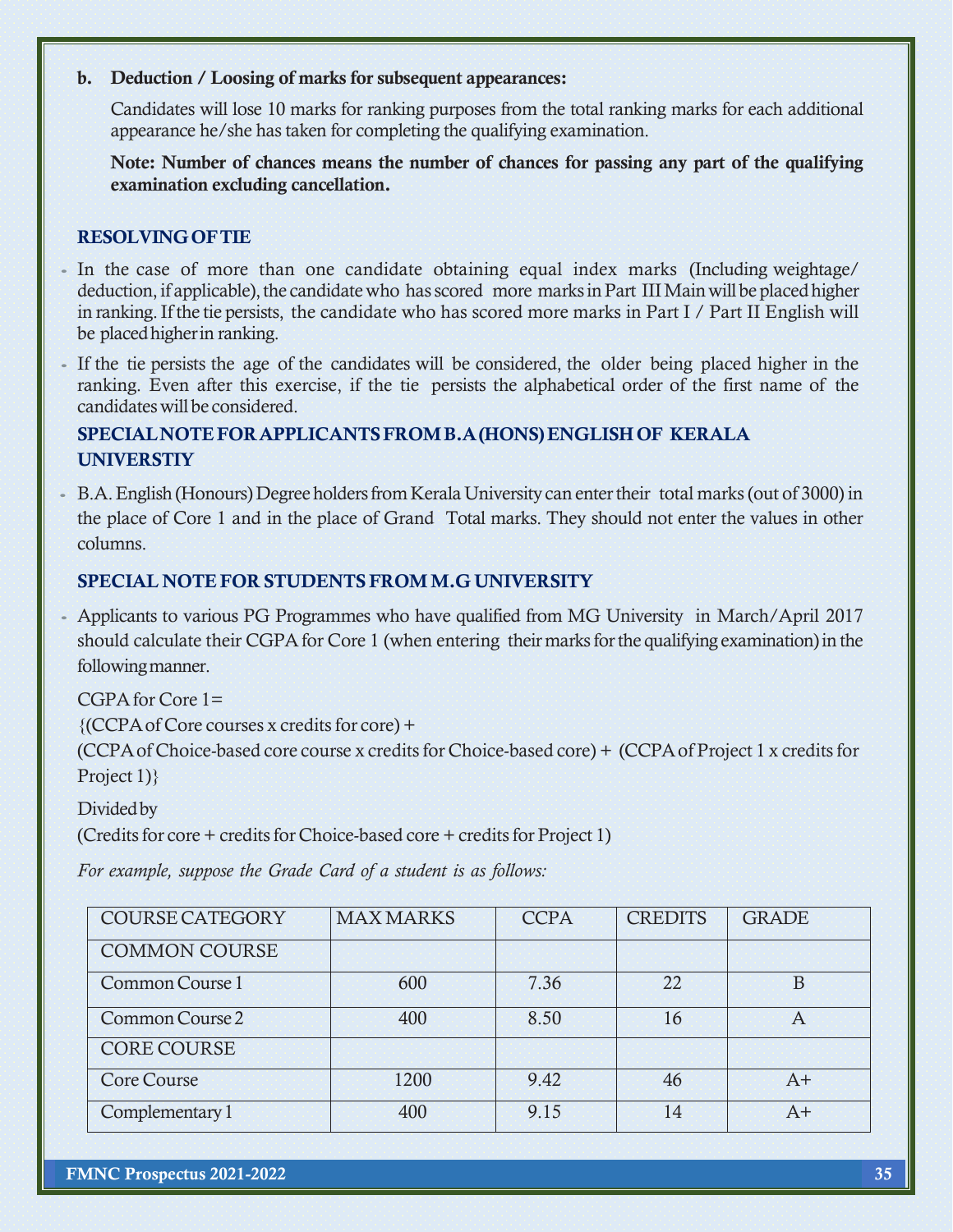| Complementary 2                 | 400 | 9.60  |  |
|---------------------------------|-----|-------|--|
| Open Course                     | 100 | 10.00 |  |
| Project 1                       | 100 | 10.00 |  |
| <b>Choice Based Core Course</b> | 100 | 8.00  |  |

CGPA for Core 1 =  $(9.42x46) + (8.00x4) + (10.00x1)/(46+4+1) = 475.32/51 = 9.32$ The Grades must be entered in the application form as follows

| <b>COURSE</b>                 | <b>CREDITS</b> | <b>CGPA</b> |
|-------------------------------|----------------|-------------|
| Common Course 1               | 22             | 7.36        |
| Common Course 2               | 16             | 8.50        |
| Core 1                        | 51             | 9.32        |
| Core 2                        |                |             |
| Core 3                        |                |             |
| <b>Complementary Course 1</b> | 14             | 9.15        |
| Complementary Course 2        | 14             | 9.60        |
| <b>Open Course</b>            | $\overline{3}$ | 10.00       |

## SUPPLEMENTARYNOTES:

## FORADMISSION TO DEGREEPROGRAMMES

i. Candidates who have passed qualifying exam under ISC or any other boards which have more than three electives will have to submit more than one application with different electives, in case they wish to seek admission for all the electives they have studied.

For example, a candidate who chooses Mathematics as elective should compulsorily enter the marks of Mathematics plus the marks of any other two electives as per their choice of that stream. This is applicable for all other subjects.

ii. Such candidates will have to submit separate applications with separate registration fee.

For subjects which are not being offered at the qualifying Examination level, the marks of related subject or subjects, a knowledge of which is essential for the study of the subject proposed to be chosen for the First-Degree Programme, shall be added to the total marks for ranking.

iii. Candidates with CHANCE MEMO who did not get admission will be put in a new list of CHANCE MEMO candidates. They will be called for the Admission Interview in the event of any vacancy arising in their chosen programme (due to issue ofT.C, etc)

## FORADMISSION TO PG PROGRAMMES

- i. A candidate can apply for more than one PG Programme if they are eligible for it; to do so, they must apply separately for each programme.
- ii. Item iii. above is applicable also to admission for PG Programmes.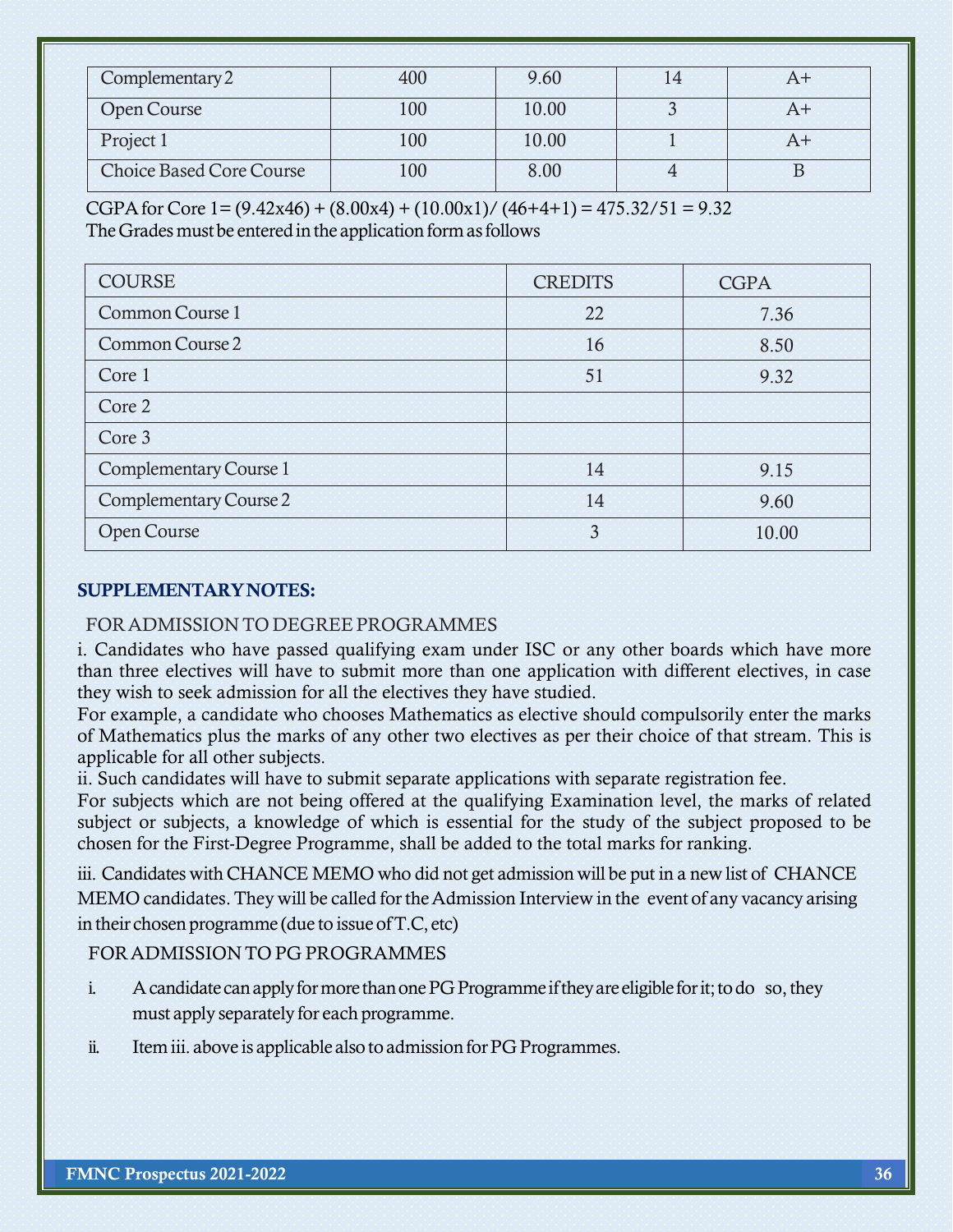## **INFRASTRUCTURE**

#### **Area**

The college believes in providing a good ambience combined with state-of-the-art infrastructure with a land area of 14.96 acres and building area of  $24,428$  m<sup>2</sup> which includes various playgrounds suitable for training and organizing competitions for the students enrolled in our college.

#### **Chapel & Grotto**

There is a chapel in the Jubilee block ground floor and a Grotto of Fatima Mata in front of the college.

#### **Classrooms & Lecture Halls**

There are a total 58 classrooms distributed among the 4 buildings in the main campus and a total of 12 classrooms in the annexure campus.

#### **Labs & Library**

There are 14 Practical Labs, 5 Computer Labs, 7 Research Labs, 4 Seminar Halls, Instrumentation Room in the main campus and an additional computer lab in the annexure campus.

Library is located in the centre of the main building and covers two floors, comprising 85670 books, 70 Academic Journals, 60 Magazines, more than 100 academic CDs, in-house research database etc. and a reading room with a total seating capacity of 108 chairs.

#### **Halls & Auditorium**

A fully airconditioned seminar hall with a seating capacity of 150 in Jubilee Block building, a Gallery with a seating capacity of 100, a seminar hall of seating capacity of 70 near the botany department and an auditorium with a seating capacity of 750 students in the main building of main college campus. There is also another auditorium with a seating capacity of 200 and a fully airconditioned hall with a seating capacity of 60 in the annexure campus of the college.

#### **Canteen**

The new canteen comes with shining chrome furniture, artistic walls, washbasins, and other amenities. The College canteen accommodates 100 students at a time. The canteen remains operational from 9 am to 5 pm. It not only provides for the staff and students on a day to day basis, but also caters for the various functions conducted in the college.

#### **IT Facilities**

A well-established LAN provides connectivity to the 150 computers in the various departments on a Free Wi-Fi campus.

#### **Sports Facilities**

A gym, 2 basketball courts, a multipurpose hockey ground in the front side of the college and a cricket ground in the back side of the college main campus. There is also a multipurpose basketball court in the annexure campus.

#### **Other Facilities**

A Zoology Museum, Botanical Garden, Herbarium, a pond a butterfly garden and 2 fully airconditioned conference rooms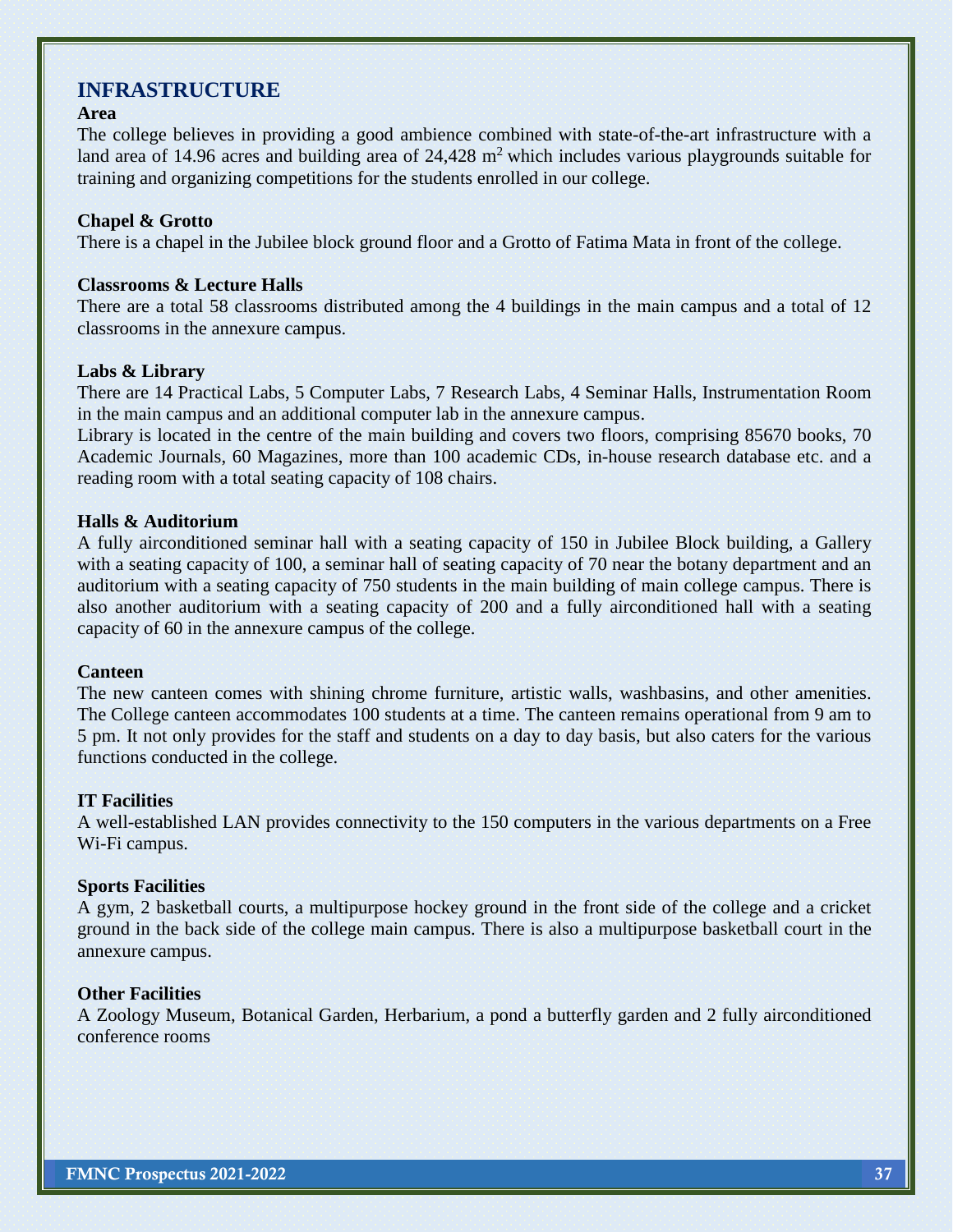## SPECIALNOTICE ON RAGGINGASACRIMINALOFFENCE

## PREVENTION OF RAGGING

Ragging is prohibited by law and is totally banned in the college. It is a criminal offence, and anyone found guiltyofraggingand/or abettingraggingisliable to bepunishedappropriatelyas perlaw/UGC guidelines.

## RAGGING

## "Ragging" means the following:

"Any conduct whether by words spoken or written or by an act which has the effect of teasing, treating or handling with rudeness any other student, indulging in rowdy or undisciplined activities which causes or is likely to cause annoyance, hardship or psychological harm or to raise fear or apprehension thereof in a fresher or a junior student or asking the students to do any act or perform something which such student will not in the ordinary course and which has the effect of causing or generating a sense of shame or embarrassment so as to adversely affect the physique or psyche of a fresher or a junior student."

EXCERPTS FROM THE UGC REGULATION ON CURBING THE MENACE OF RAGGING IN HIGHER EDUCATIONAL INSTITUTIONS 2009 NO. F.1- 16/2007 (CPP-II) DT.13 APRIL 2009; NO.F.15-3/2013(ARC) PT.ILL DT 25 DE- CEMBER 2013 (SECOND AMENDMENT); NO. F.1-15-/2009 (ARC) DT29TH JUNE, 2016 -(THIRDAMENDMENT)

Ragging in all its forms is prohibited in the College Campus, including the departments, all its premises (academic residential, sports, canteen restrooms etc), within the campus or outside it and all means of transportation whether public or private. The provisions of the Act of the Central Government and the State Governments if enacted will consider ragging as a cognizable offence under the law on a par with rape and other atrocities against women and ill-treatment of persons belonging to the SC/ ST.

Students shall not indulge in any of the following activities, which are treated as ragging (Clause 3 of UGC) Regulations): Ragging constitutes one or more of any of the following acts:

- **a)** Any conduct by any student or students whether by words spoken or written or by an act which has the effect of teasing, treating, or handling with rudeness a fresher or any other student.
- **b**) Indulging in rowdy or undisciplined activities by any student or students which causes or likely to cause annoyance, hardship, physical or psychological harm or to raise fear or apprehension thereof in any fresher or any other student.
- **c)** Asking any student to do any act which such student will not in the ordinary course do and which has the effect of causing or generating a sense of shame, or torment or embarrassment so as to adversely affect the physique or psyche of such fresher or any other student.;
- **d)** Any act by a senior student that prevents, disrupts, or disturbs the regular academic activity of any other student or a fresher.
- **e)** Exploiting the services of a fresher or any other student for completing the academic tasks assigned to an individual or a group of students.
- **f)** Any act of financial extortion or forceful expenditure burden put on a fresher or any other students by students.
- **g)** Any act of physical abuse including all variants of it: sexual abuse, homosexual assaults, stripping, forcing obscene and lewd acts, gestures, causing bodily harm or any other dangerto health or person.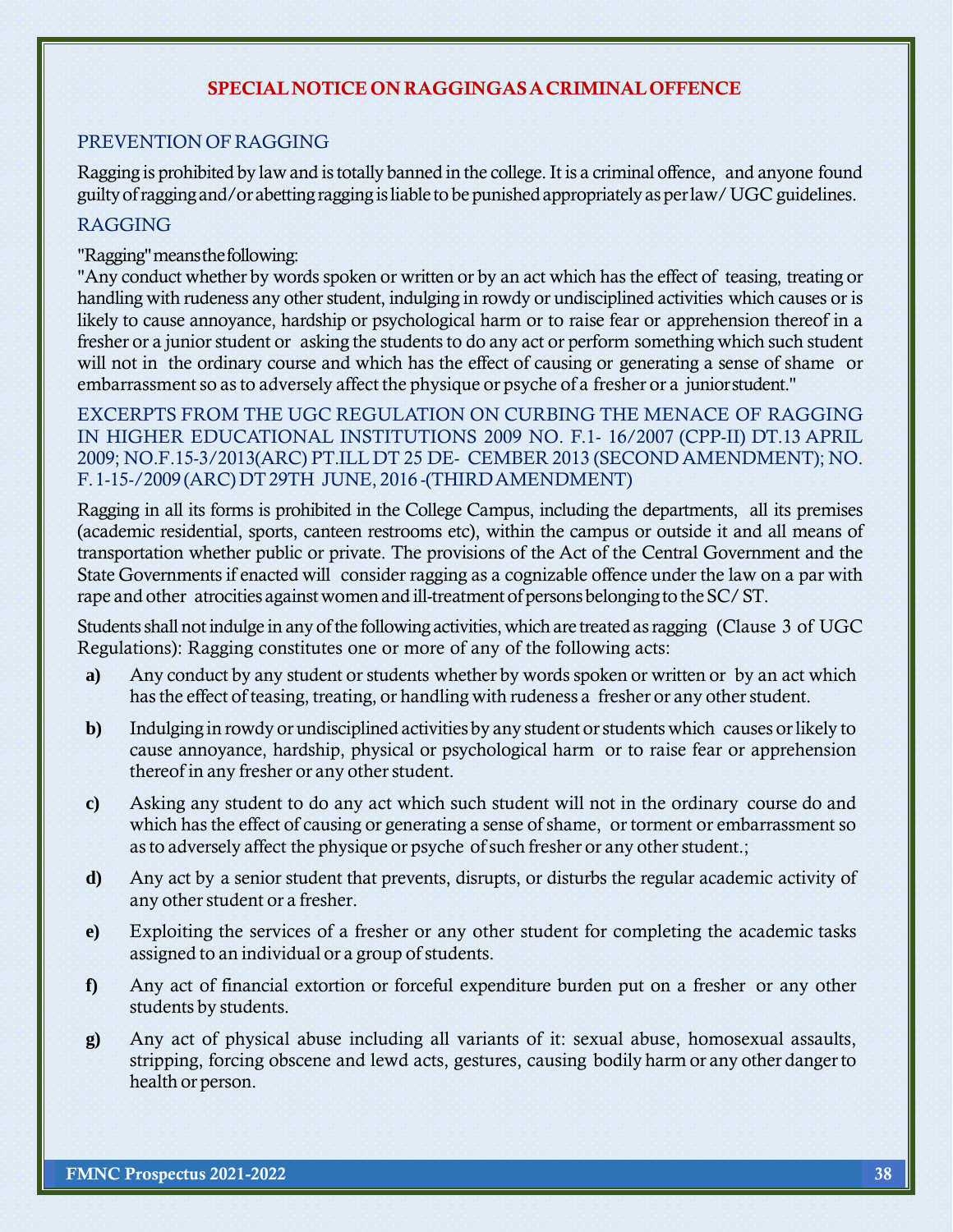- **h)** Any act or abuse by spoken words, e-mails, post, public insults which would also include deriving perverted pleasure, vicarious or sadistic thrill from actively or passively participating in the discomfiture to fresher or any other student.
- **i**) Any act that affects the mental health and self-confidence of a fresher or any other student with or without an intent to derive a sadistic pleasure or showing off power, authority or superiority by a student over any fresher or any other student.
- **j)** Any act of physical or mental abuse (including bullying and exclusion) targeted at another student (fresher or otherwise) on the ground of colour, race, religion, caste, ethnicity, gender (including transgender), sexual orientation, appearance, nationality, regional origins, linguistic identity, place of birth, place of residence or economic background.

#### Reporting cases of ragging:

The complaints or information regarding ragging could be oral or written and even from third parties. The burden/responsibility of proving his/her innocence rests with the accused and not with the victim. Complaints can be lodged with the Principal, Staff Counsellors, or any of the members of the Ragging Prevention Committee. All complaints / information received shall be kept strictly confidential. In the event of a student being booked in a criminal offence and being suspended from the college, he / she will be re-instated only after his/her obtaining clearance certificate from the concerned police officer.

#### Punishable Ingredients of Ragging:

On receipt of the recommendation of the Anti-Ragging Squad or on receipt of any information concerning any reported incident of ragging, the Principal shall immediately determine if a case under the penal laws is made out and if so, either on his own or through a member of the Anti-Ragging Committee authorised by him in this behalf, proceed to file a First Information Report (FIR), within twenty four hours of receipt of such information or recommendation, with the police and local authorities, under the appropriate penal provisions relating to all offences following from the definition of "Ragging".

Students are directed to report any incident of ragging forthwith to the respective FacultyAdvisor of the Class or any member of theAnti-Ragging Committee orthe Head of the Department or the Principal. For Ragging Complaints at the UGC level: Toll Free No.: 1800 - 180 - 5522; E-mail: [helpline@antiragging.in.](mailto:helpline@antiragging.in) UGC monitoring agency: 09871170303; 09818400116 (only in cases of emergency).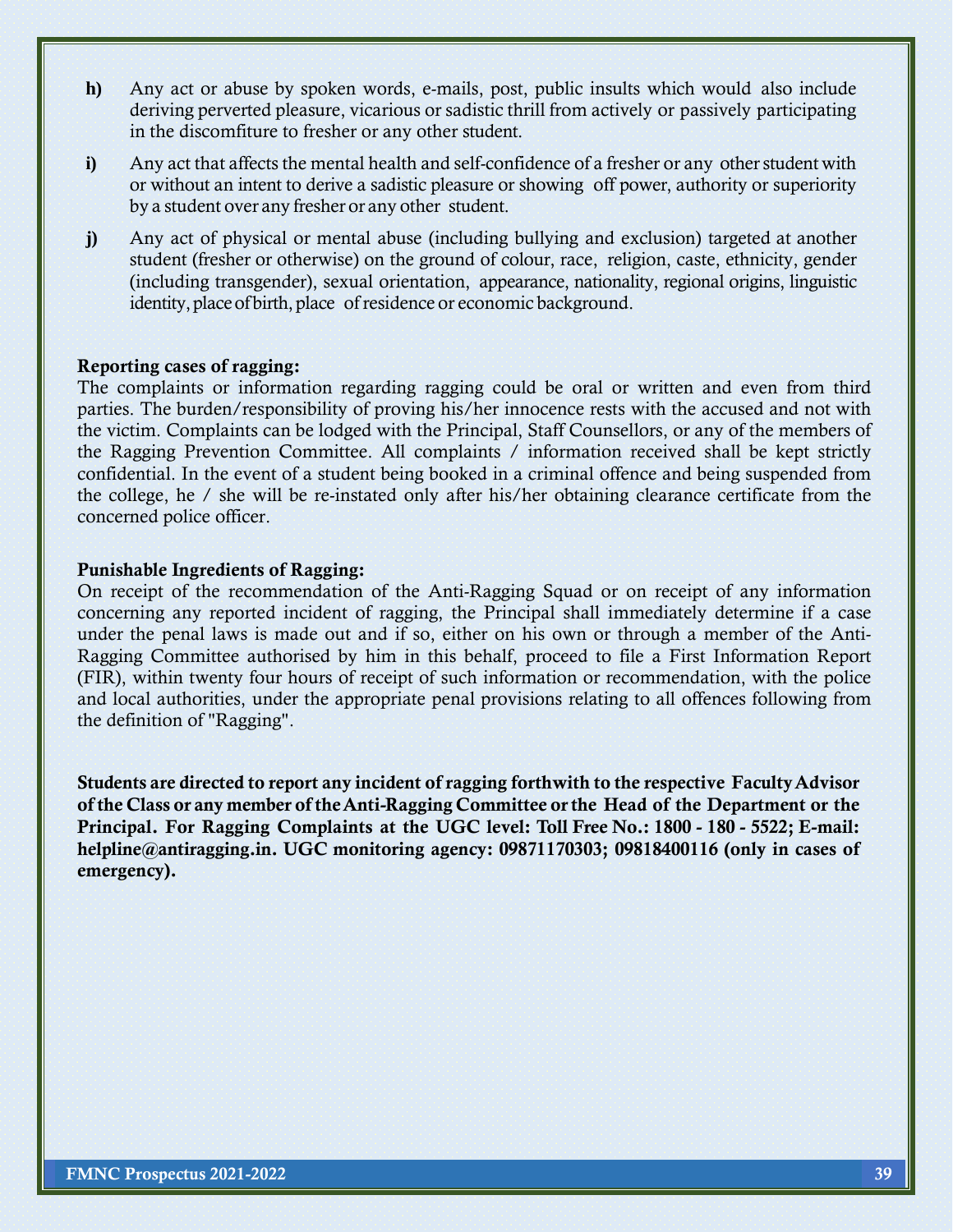Punishments:

At the Institution Level:

Depending upon the nature and gravity of the offence as established by the Anti Ragging Committee of the Institution, the possible punishments for those found guilty of ragging at the Institution Level shall be any one or any combination of the following:

- 1. Suspension/Dismissal from the college.
- 2. Withholding results.
- 3. Debarring from representing the Institution in any regional, national, or international meet, tournament, youth festival, etc.
- 4. Imprisonment up to two years and fine up to Rs.100000
- 5. Collective punishment: When the persons committing or abetting the crime of ragging are not identified, the Institution shall resort to collective punishment.

## FATIMA MATA NATIONAL COLLEGE (AUTONOMOUS) PRINCIPAL

*For any queries related to this Prospectus or the Admission process, please contact the College office*

Office Contact: 0474 –2743387 Helpdesk: 9048121811 | Technical Support: 9048121411 Email: fatima@fmnc.ac.in, admissions@fmnc.ac.in

©Copyright Fatima Mata National College

All rights reserved. No part of this publication may be reproduced or utilized in any form or by any means, electronic or mechanical including photocopying, recording or by any information storage or retrieval systems, without permission in writing from the publisher or from the respective authors of the works contained herein.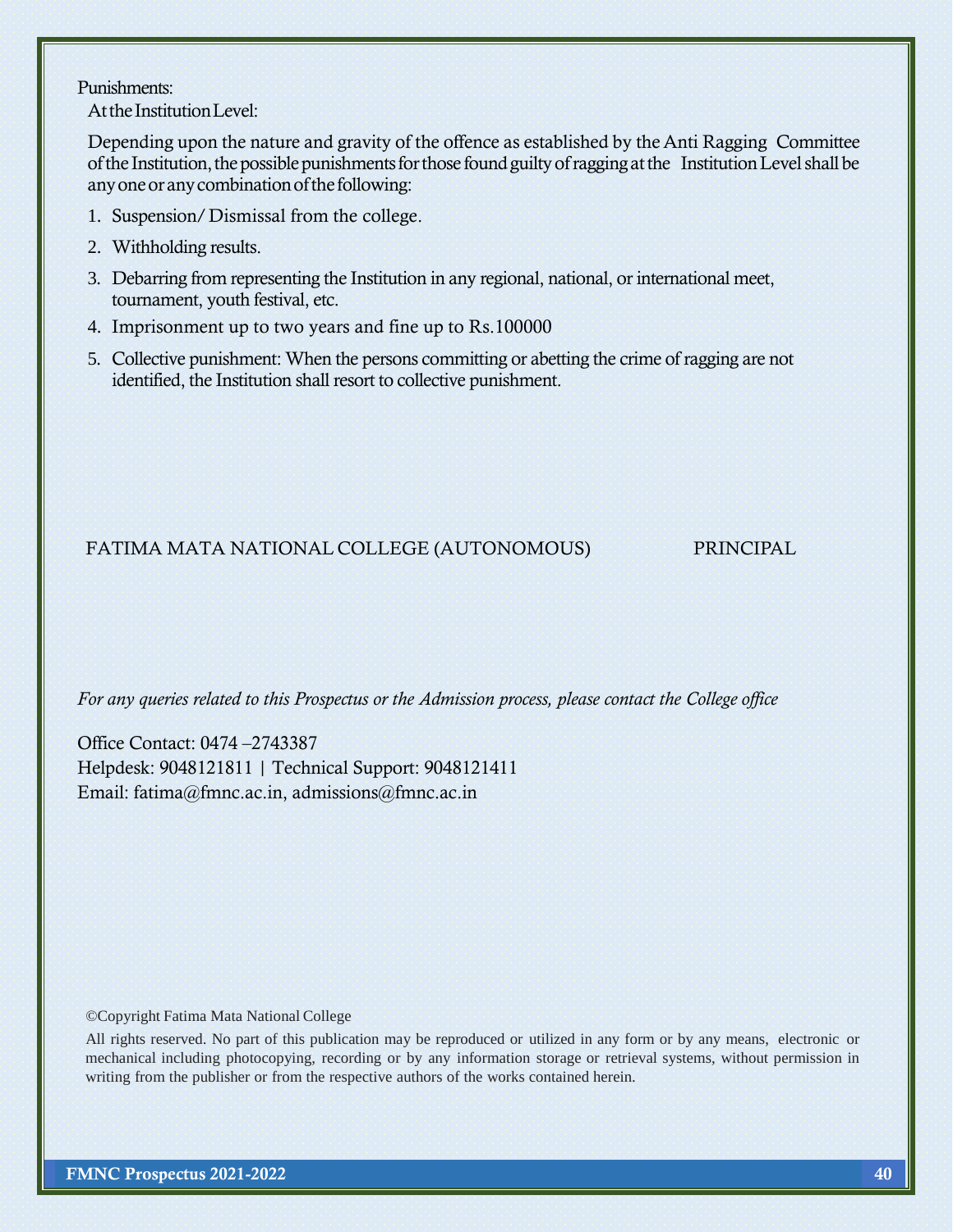## ANNEXURE1 FIRST DEGREEPROGRAMMES OFFEREDATFMN COLLEGE

| Programme                                            | <b>Sanctioned</b><br>Strength | <b>Total Strength</b><br>(Sanctioned<br>+ Marginal Increase) | <b>Additional</b><br>Languages |
|------------------------------------------------------|-------------------------------|--------------------------------------------------------------|--------------------------------|
| <b>B.A. Economics</b>                                | 120                           | 140                                                          |                                |
| B.A. English                                         | 50                            | 65                                                           |                                |
| B.A. Malayalam                                       | 50                            | 65                                                           |                                |
| <b>B.A. History</b>                                  | 40                            | 40                                                           | Malayalam, Hindi, French       |
| <b>B.Sc. Physics</b>                                 | 48                            | 55                                                           |                                |
| <b>B.Sc. Mathematics</b>                             | 60                            | 60                                                           |                                |
| <b>B.Sc. Polymer Chemistry</b>                       | 20                            | 24                                                           |                                |
| <b>B.Sc. Chemistry</b>                               | 48                            | 55 <sub>1</sub>                                              |                                |
| <b>B.Sc. Botany</b>                                  | 48                            | 55 <sub>1</sub>                                              |                                |
| B.Sc. Zoology                                        | 48                            | 55                                                           |                                |
| <b>B.Sc. Psychology</b>                              | 32                            | 38                                                           |                                |
| B.Sc. Geology and Digital<br>Surveying (Double Main) | 30                            | 30 <sup>°</sup>                                              |                                |
| <b>B.Com. Finance</b>                                | 60                            | 70                                                           |                                |
| B.A. English (SF)                                    | 60                            | 60                                                           | Malayalam, Hindi               |
| B.Com. Co-operation (SF)                             | 60                            | 60                                                           |                                |
| <b>B.Com. Computer</b><br>Application                | 50                            | 50                                                           |                                |
| <b>BCA</b>                                           | 35 <sub>1</sub>               | 35 <sub>1</sub>                                              | No Additional Language         |

Note: No student shall be permitted to study an Additional language which is not offered by the College.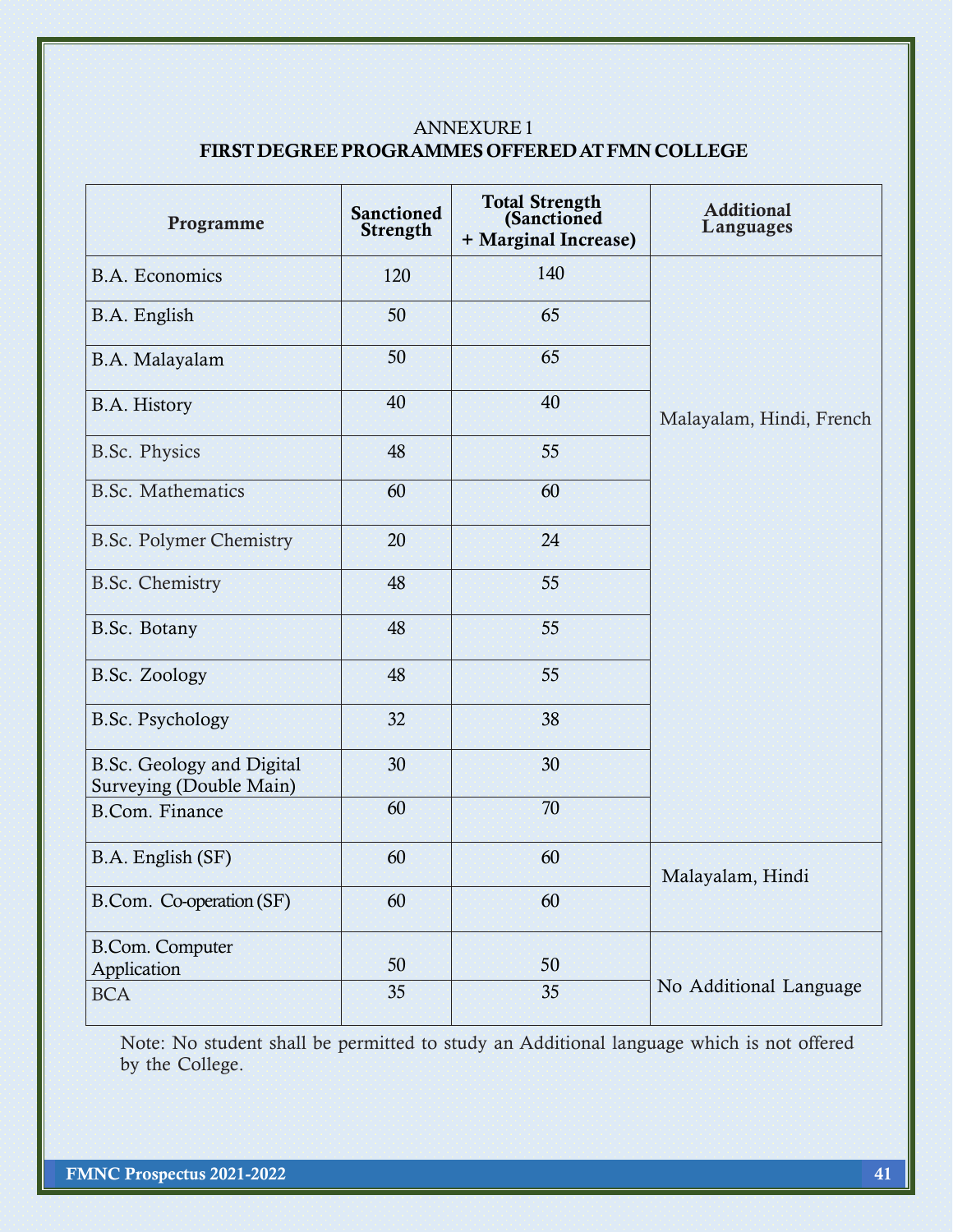#### ANNEXURE2

## POST-GRADUATEDEGREEPROGRAMMESOFFERED ATFMN COLLEGE

| Programme                        | Sanctioned<br>Strength | Total Strength (Sanctioned +<br>Marginal Increase) |
|----------------------------------|------------------------|----------------------------------------------------|
| MA English Language & Literature | 20                     | 26                                                 |
| MA. Malayalam                    | 20                     | 20                                                 |
| <b>MA Economics</b>              | 20                     | 26                                                 |
| M.Sc. Mathematics                | 15 <sup>°</sup>        | 16                                                 |
| M.Sc. Physics                    | 15 <sup>2</sup>        | 16                                                 |
| M.Sc. Chemistry                  | 13                     | 13                                                 |
| M.Sc. Botany                     | 15 <sub>1</sub>        | 16                                                 |
| M.Sc. Zoology                    | 15                     | 16                                                 |
| M.Sc. Psychology                 | 15                     | 15                                                 |
| M.Com.                           | 20                     | 26                                                 |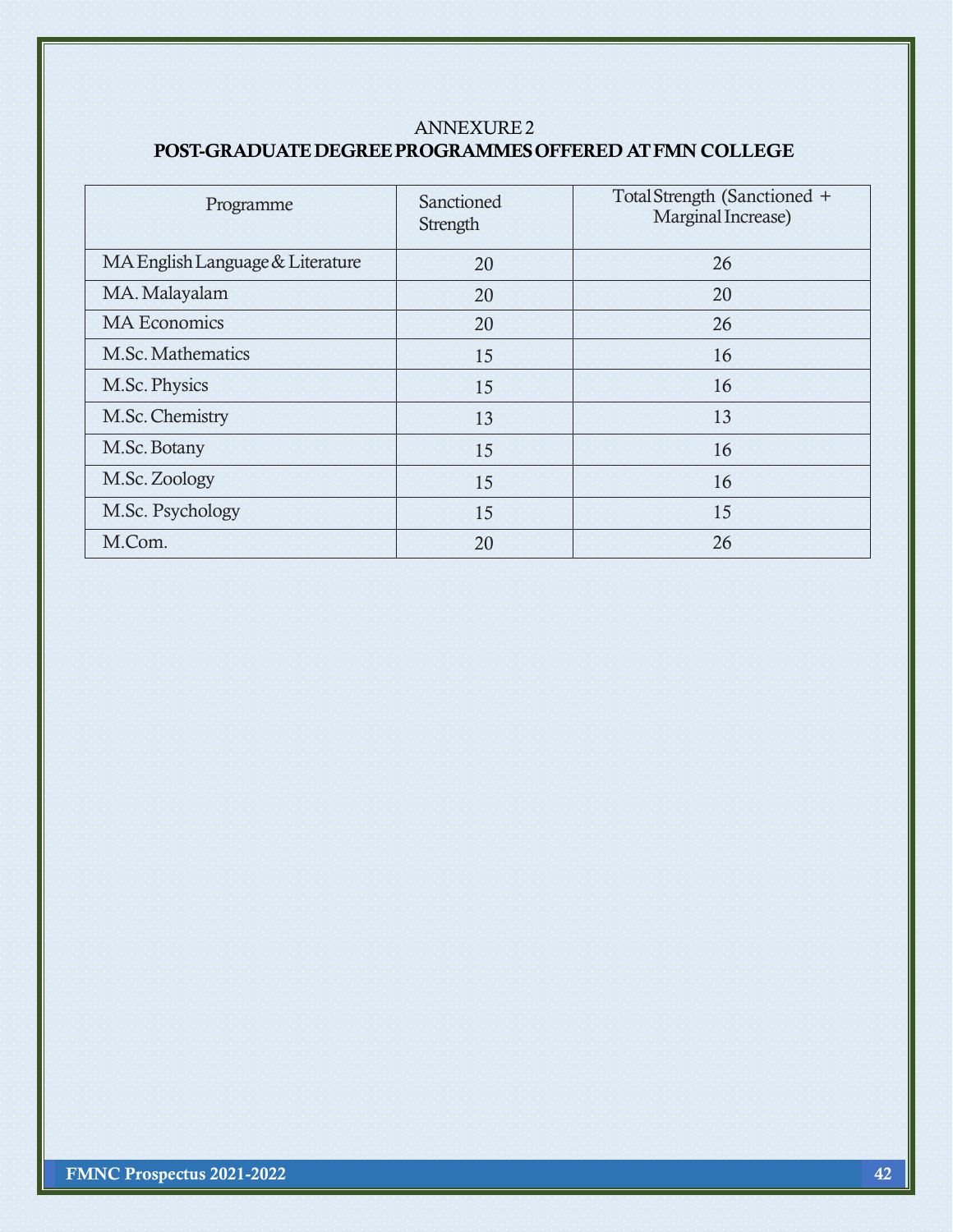## ANNEXURE3 LIST OF SCHEDULED CASTES (SC)

[As Amended by The Constitution (Scheduled Castes) Orders (Second Amendment) Act, (Act 61 of 2002) Vide Part VIII – Kerala – Schedule 1 Notified in the Gazette of India dated 18.12.2002, The Constitution (Scheduled Castes) Order (Amendment) Act 2007]

| 1               | Adi Andhra                                                                                                                                                 | 29              | Mannan                                                                                                                    |
|-----------------|------------------------------------------------------------------------------------------------------------------------------------------------------------|-----------------|---------------------------------------------------------------------------------------------------------------------------|
| $\overline{2}$  | Adi Dravida                                                                                                                                                | 30 <sub>2</sub> | Moger (other than Mogeyar)                                                                                                |
| 3 <sup>2</sup>  | Adi Karnataka                                                                                                                                              | 31              | Muchi Chamar                                                                                                              |
| $\overline{4}$  | Ajila                                                                                                                                                      | 32              | Mundala                                                                                                                   |
| $\overline{5}$  | Arunthathiyar                                                                                                                                              | 33              | Nalakeyava                                                                                                                |
| 6               | Ayyanavar                                                                                                                                                  | 34              | Nalkadaya                                                                                                                 |
| $\overline{7}$  | Baira                                                                                                                                                      | 35              | Nayadi                                                                                                                    |
| 8               | Bakuda                                                                                                                                                     | 36              | Nerian                                                                                                                    |
| 9               | Bathada                                                                                                                                                    | 37              | Pallan                                                                                                                    |
| 10              | Bharathar (Other than Parathar),                                                                                                                           | 38              | Palluvan                                                                                                                  |
| 11              | Chakkiliyan                                                                                                                                                | 39              | Pambada                                                                                                                   |
| 12 <sup>°</sup> | Cheruman                                                                                                                                                   | 40              | Panan                                                                                                                     |
| 13              | Domban                                                                                                                                                     | 41              | Paraiyan, Parayan, Sambavar, Sambavan,<br>Sambava, Paraya, Paraiya, Parayar                                               |
| 14              | Gosangi                                                                                                                                                    | 42              | Paravan                                                                                                                   |
| 15              | Hasla                                                                                                                                                      | 43              | Pathiyan,                                                                                                                 |
| 16              | Holeya                                                                                                                                                     | 44              | Perumannan, Vannan, Velan                                                                                                 |
| 17              | Kadaiyan                                                                                                                                                   | 45              | Pulayan, Cheramar, Pulaya, Pulayar,<br>Cherama, Cheraman, Wayanad Pulayan,<br>Wayanadan Pulayan, Matha, Matha,<br>Pulayan |
| 18              | Kakkalan, Kakkan                                                                                                                                           | 46              | Puthirai Vannan                                                                                                           |
| 19              | Kalladi                                                                                                                                                    | 47              | Raneyar                                                                                                                   |
| 20              | Kanakkan, Padanna, Padannan                                                                                                                                | 48              | Samagara                                                                                                                  |
| 21              | Kavara (other than Telugu speaking or<br>Tamil speaking Balija Kavarai, Gavara,<br>Gavarai, Gavarai Naidu, Balija Naidu,<br>Gajalu Balija or Valai Chetty) | 49              | Samban                                                                                                                    |
| 22              | Koosa                                                                                                                                                      | 50              | Semman, Chemman, Chemmar                                                                                                  |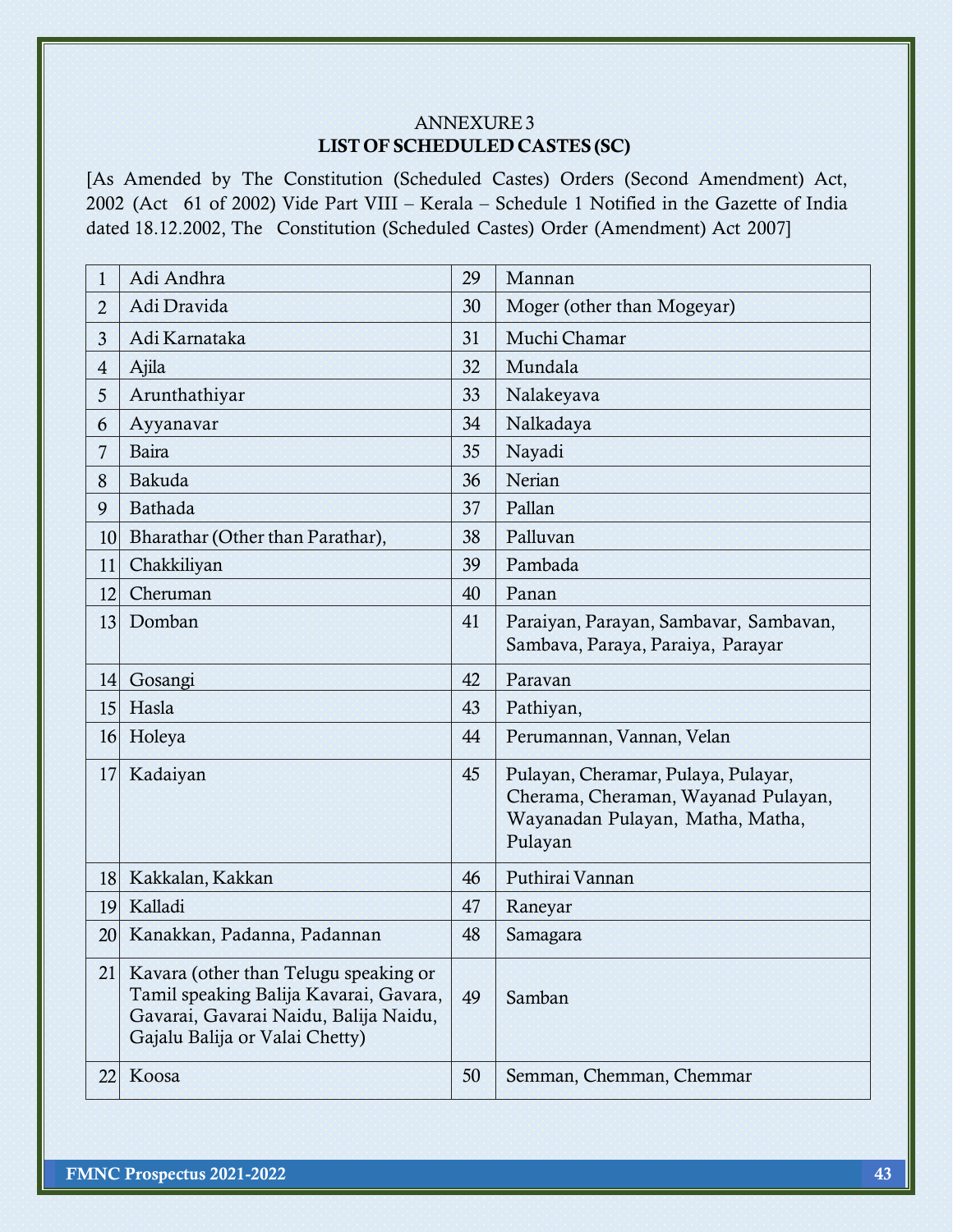| 23 | Kootan, Koodan                                                                                                                                                  | 51              | Thandan (excluding Ezhuvas and Thoti<br>Thiyyas who are known as Thandan in the<br>erstwhile Cochin and Malabarareas) and<br>(Carpenters who are known as Thachan, in the<br>erstwhile Cochin and Travancore State) |
|----|-----------------------------------------------------------------------------------------------------------------------------------------------------------------|-----------------|---------------------------------------------------------------------------------------------------------------------------------------------------------------------------------------------------------------------|
| 24 | Kudumban                                                                                                                                                        | 52              | Vallon                                                                                                                                                                                                              |
| 25 | Kurava, Sidhana                                                                                                                                                 | 53              | Valluvan                                                                                                                                                                                                            |
| 26 | Kuravan, Sidhanar, Kuravar,                                                                                                                                     | 54              | Vetan                                                                                                                                                                                                               |
| 27 | Maila                                                                                                                                                           | 55 <sub>1</sub> | Vettuvan                                                                                                                                                                                                            |
| 28 | Malayan [In the areas comprising the<br>Malabar District as specified by Sub-<br>section (2) of Section 5 of the State<br>Reorganization Act 1956 (37 of 1956). | 56              | Pulaya Vettuvan (in the areas of erstwhile<br>Cochin State only)                                                                                                                                                    |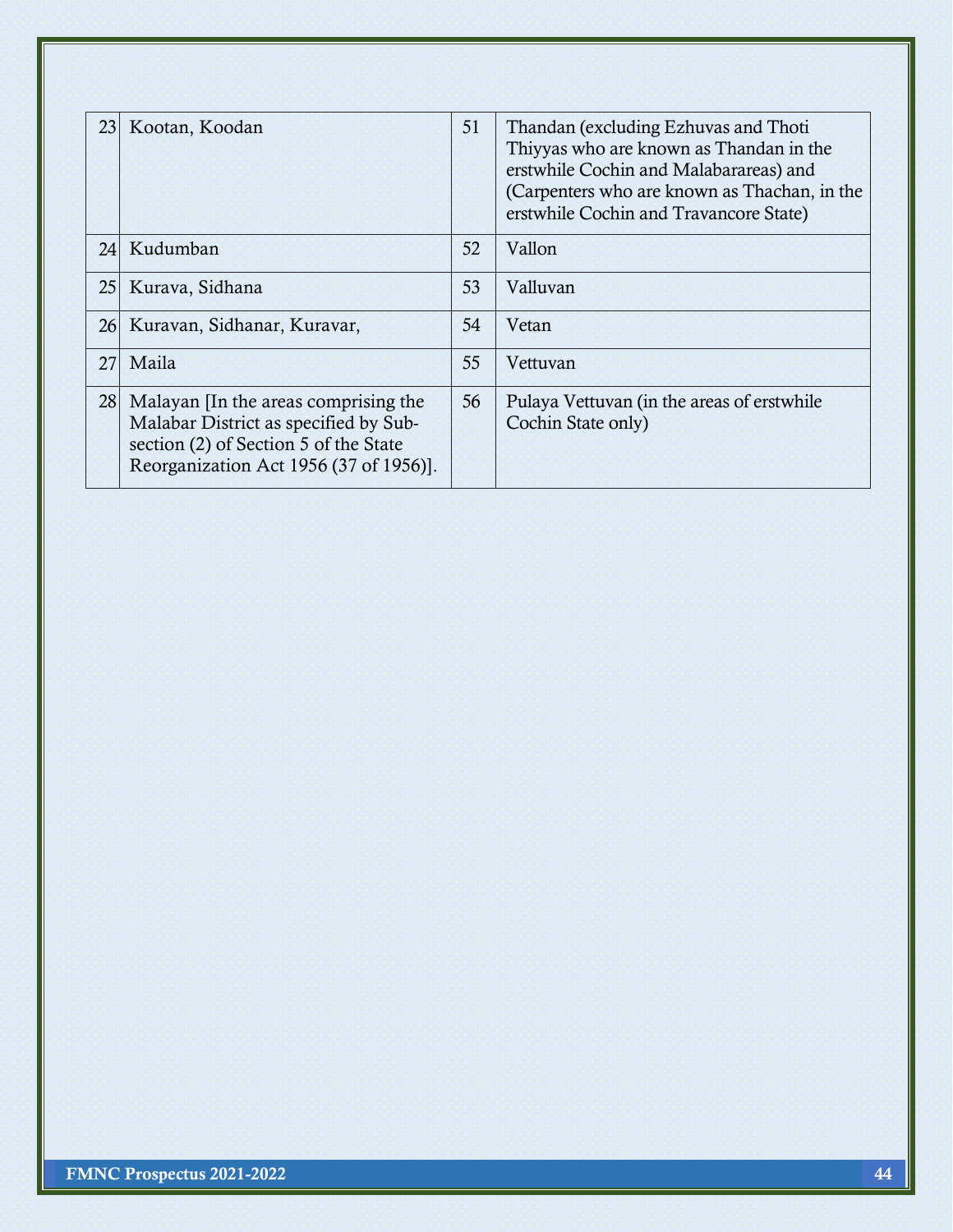## ANNEXURE4 LIST OFSCHEDULED TRIBES(ST)

[As Amended by The Scheduled Castes and Scheduled Tribes Orders (Amendment) Act, 2002 (Act 10 of 2003) Vide Part -VII -Kerala -Second Schedule Notified in the Gazette of India dated 8.1.2003]

| $\mathbf{1}$   | Adiyan                                                                                                        | $\overline{2}$ | Arandan [Arandanan]                               |
|----------------|---------------------------------------------------------------------------------------------------------------|----------------|---------------------------------------------------|
| $\overline{3}$ | Eravallan                                                                                                     | $\overline{4}$ | Hill Pulaya, Mala Pulayan,<br>Kurumba, Pulayan,   |
|                |                                                                                                               |                | Kuravazhi Pulayan, Pamba, Pulayan                 |
| $\overline{5}$ | Irular, Irulan                                                                                                | 6              | Kadar [Wayanad Kadar]                             |
| 7              | Kammara                                                                                                       | 8              | Kanikkaran, Kanikkar                              |
| 9              | Kattunayakan                                                                                                  | 10             | [Kochuvelan]                                      |
| 11             | Konda Kapus                                                                                                   | 12             | Kondareddis                                       |
| 13             | Koraga                                                                                                        | 14             | Kota                                              |
| 15             | Kudiya, Melakudi                                                                                              | 16             | Kurichchan [Kurichiyan]                           |
| 17             | Kurumans, Mullu Kuruman, Mulla,                                                                               | 18             | Kurumbas, [Kurumbar, Kurumban]                    |
|                | Kuruman, Mala Kuruman                                                                                         |                |                                                   |
| 19             | Maha Malasar                                                                                                  | 20             | Malai Arayan [Mala Arayan]                        |
| 21             | Malai Pandaram                                                                                                | 22             | Malai Vedan [Malavedan]                           |
| 23             | Malakkuravan<br>[Malayan, Nattu Malayan, Konga                                                                | 24             | Malasar                                           |
| 25             | (excluding)<br>Mlayan<br>the<br>areas<br>comprising the Kasagode, Kannur,<br>Wayanad and Kozhikode Districts) | 26             | Malayarayar                                       |
| 27             | Mannan                                                                                                        | 28             | Marati                                            |
| 29             | Muthuvan, Mudugar, Muduvan                                                                                    | 30             | Palleyan, Palliyan, Palliyar, Paliyan             |
| 31             | Palliyan                                                                                                      | 32             | Palliyar                                          |
|                | 33 Paniyan                                                                                                    | 34             | Ulladan, [Ullatan]                                |
| 35             | Uraly                                                                                                         | 36             | Mala Vettuvan (in Kasaragod<br>&Kannur districts) |
| 37             | Ten Kurumban, Jenu Kurumban                                                                                   | 38             | Thachanadan, Thachanadan Moopan                   |
| 39             | Cholanaickan                                                                                                  | 40             | Mavilan                                           |
| 41             | Karimpalan                                                                                                    | 42             | Vetta Kuruman                                     |
| 43             | Mala Panikkar                                                                                                 |                |                                                   |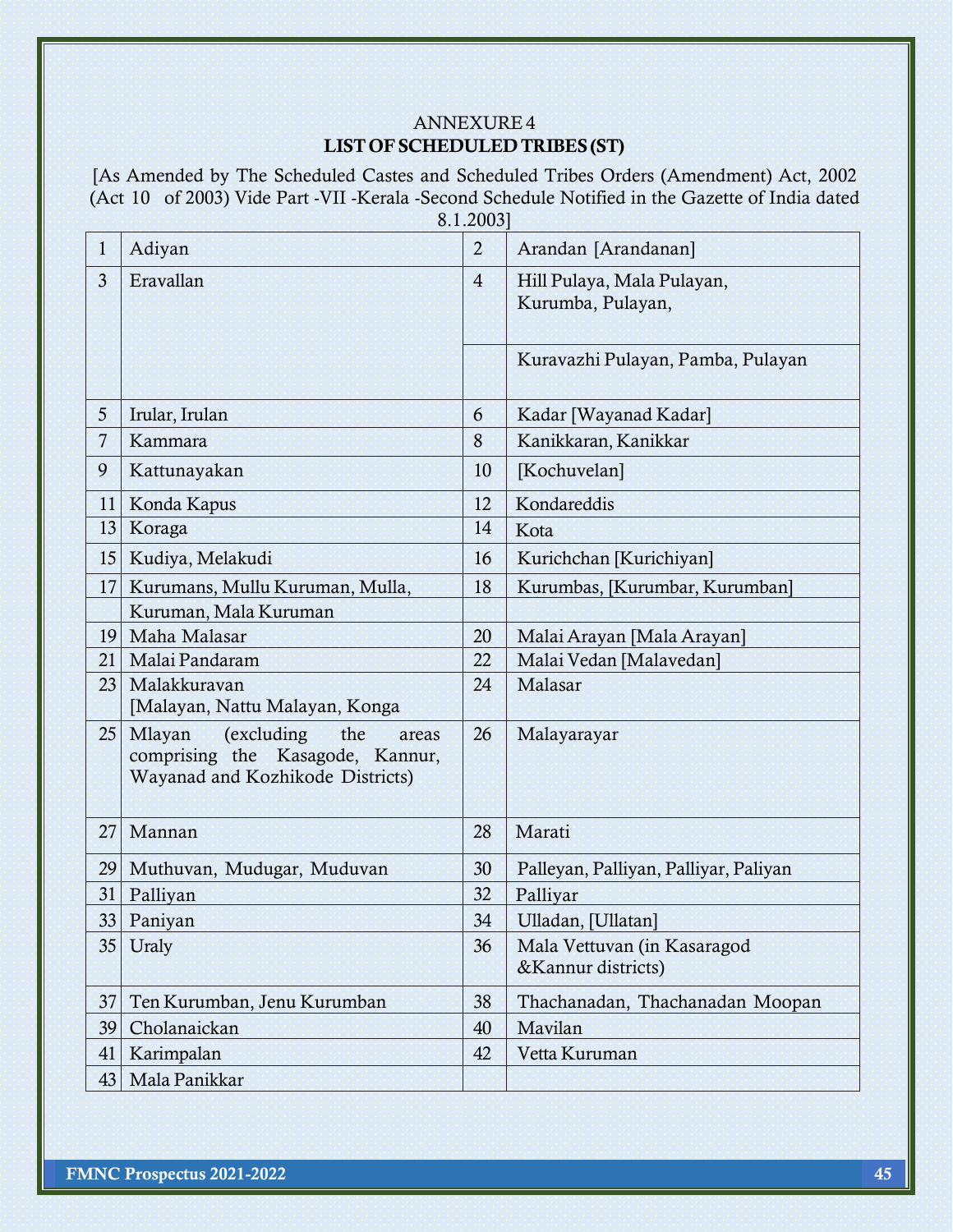## ANNEXURE 5

## LIST OF OTHER ELIGIBLE COMMUNITIES (OEC)

| $\mathbf 1$              | Chemman/Chemmar                                                                                                                                | 14 | Allar (Alan)                         |
|--------------------------|------------------------------------------------------------------------------------------------------------------------------------------------|----|--------------------------------------|
| $\overline{2}$           | Madiga                                                                                                                                         | 15 | Malavettuvan                         |
| $\overline{3}$           | Pulluvan                                                                                                                                       | 16 | Malamuthan                           |
| 4                        | Thachar (other than Carpenter<br>throughout State excluding the<br>erstwhile Malabar area)                                                     | 17 | KunduVadiyan                         |
| $\overline{5}$           | Chakkamar                                                                                                                                      | 18 | Thachanadan Moopan                   |
| 6                        | Varnavar                                                                                                                                       | 19 | Wayanad Kadar                        |
| $\overline{\mathcal{I}}$ | Kudumbi                                                                                                                                        | 20 | Kalanadi                             |
| 8                        | Dheevara/Dheevaran, Arayan, Valan,<br>Nulayan, Mukkuvan, Arayavathi,<br>Valinjiar, Paniakkal                                                   | 21 | Chingathan                           |
| $\overline{9}$           | Mokaya, Bovi, Mogayar and Megavirar                                                                                                            | 22 | Malayalar                            |
| 10                       | Scheduled Castes converts Peruvannan                                                                                                           | 23 | Malapanicker                         |
| 11                       | Kusavan including Kusavar                                                                                                                      | 24 | Urindavan                            |
| 12.                      | Malayan, (Konga-Malayan, Pani<br>Malayan (in the Kulalan, Kumbaran,<br>Velaan, Odan, erstwhile Malabar area<br>alone) Andhra Nair, Anthru Nair | 25 | Marati                               |
| 13                       | Pathiyan (other than<br>Dhobies) of eastwhile Cochin<br>State)                                                                                 | 26 | Pulaya Vettuvan (except in the areas |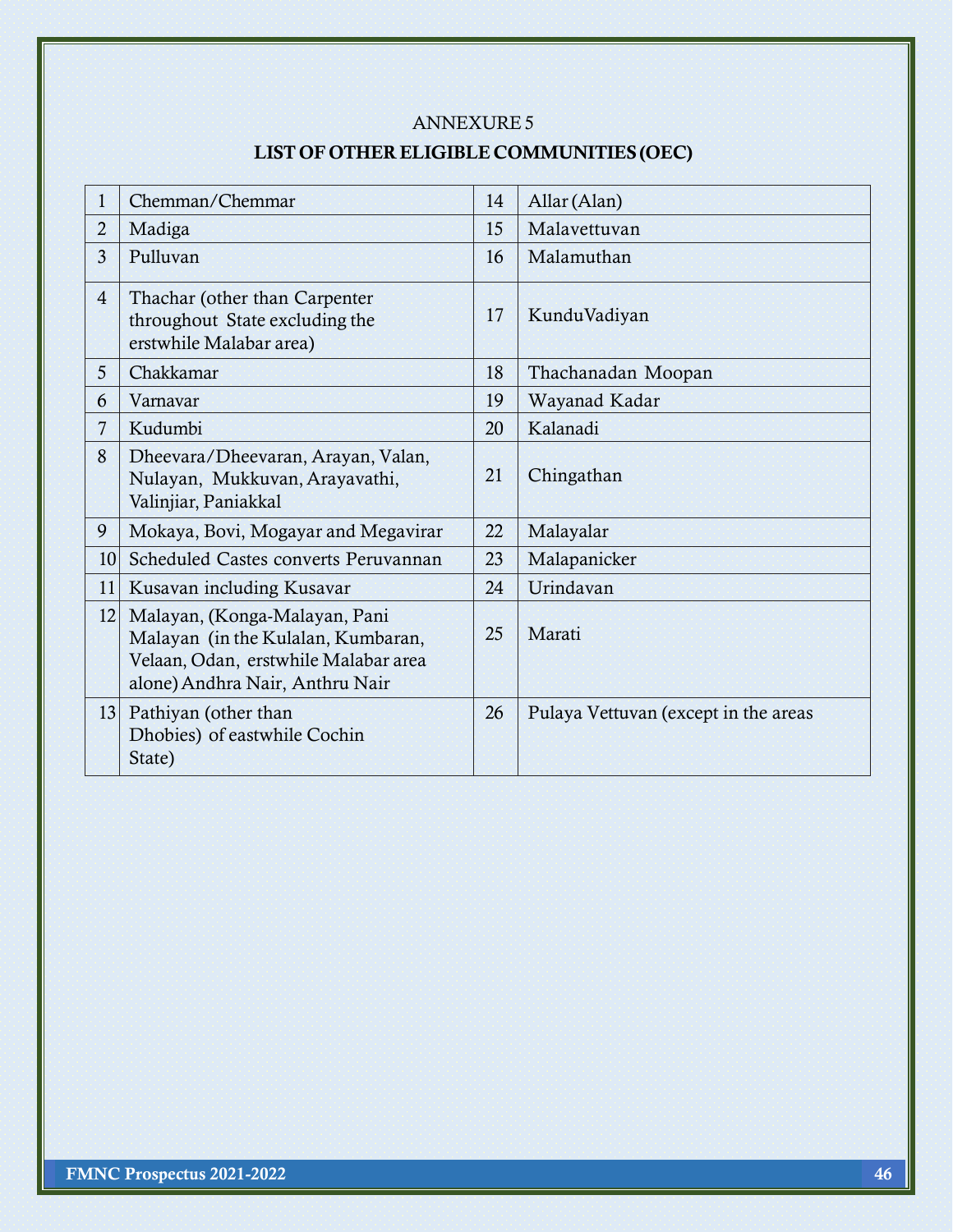## ANNEXURE6 LIST OF SOCIALLY & EDUCATIONALLY BACKWARD CLASSES (SEBC)

[Vide G.O. (P) 208/66/Edn. dated 02.05.1966] & G.O. (Ms) No. 95/08/SCSTDD dated 06.10.2008]

- Ezhavas including Ezhavas, Thiyyas, Ishuvan, Izhuvan, Illuvan and Billava
- Muslims (all sections following Islam)
- Latin Catholics other than Anglo-Indians
- Other Backward Christians
	- SIUC
	- Converts from Scheduled Castes to Christianity

• Kudumbi

| VI.            | Other Backward Hindus, i.e. |                |                                                                                                                                                                                                                                                                                            |
|----------------|-----------------------------|----------------|--------------------------------------------------------------------------------------------------------------------------------------------------------------------------------------------------------------------------------------------------------------------------------------------|
| $\mathbf{1}$   | Agasa                       | $\overline{2}$ | Arayas including Valan, Mukkuvan, Mukaya,<br>Mogayan, Arayan, Bovies, Kharvi, Nulayan,<br>and Arayavathi                                                                                                                                                                                   |
| 3 <sup>1</sup> | Aremahrati                  | $\overline{4}$ | Arya including Dheevara/Dheevaran, Atagara,<br>Devanga, Kaikolan, (Sengunthar), Pattarya,<br>Saliyas (Padmasali, Pattusali, Thogatta,<br>Karanibhakatula, Senapathula, Sali, Sale,<br>Karikalabhakulu, Chaliya) Sourashtra, Khatri,<br>Patnukaran, Illathu Pillai, Illa Vellalar, Illathar |
| 5 <sup>1</sup> | Bestha                      | 6              | Bhandari or Bhondari                                                                                                                                                                                                                                                                       |
| 7              | Boya                        | 8              | Boyan                                                                                                                                                                                                                                                                                      |
| 9              | Chavalakkaran               | 10             | Chakkala (Chakkala Nair)                                                                                                                                                                                                                                                                   |
| 11             | Devadiga                    | 12             | Ezhavathi (Vathi)                                                                                                                                                                                                                                                                          |
| 13             | Ezhuthachan, Kadupattan     | 14             | Gudigara                                                                                                                                                                                                                                                                                   |
| 15             | Galada Konkani              | 16             | <b>Ganjam Reddies</b>                                                                                                                                                                                                                                                                      |
| 17             | Gatti                       | 18             | Gowda                                                                                                                                                                                                                                                                                      |
| 19             | Ganika including Nagavamsom | 20             | Hegde                                                                                                                                                                                                                                                                                      |
| 21             | Hindu Nadar                 | 22             | Idiga including Settibalija                                                                                                                                                                                                                                                                |
| 23             | Jangam                      | 24             | Jogi                                                                                                                                                                                                                                                                                       |
| 25             | Jhetty                      | 26             | Kanisu or Kaniyar-Panicker, Kaniyan, Kanisan,<br>Kannian or Kani, Ganaka                                                                                                                                                                                                                   |
| 27             | Kudumbi                     | 28             | Kalarikurup or Kalari Panicker                                                                                                                                                                                                                                                             |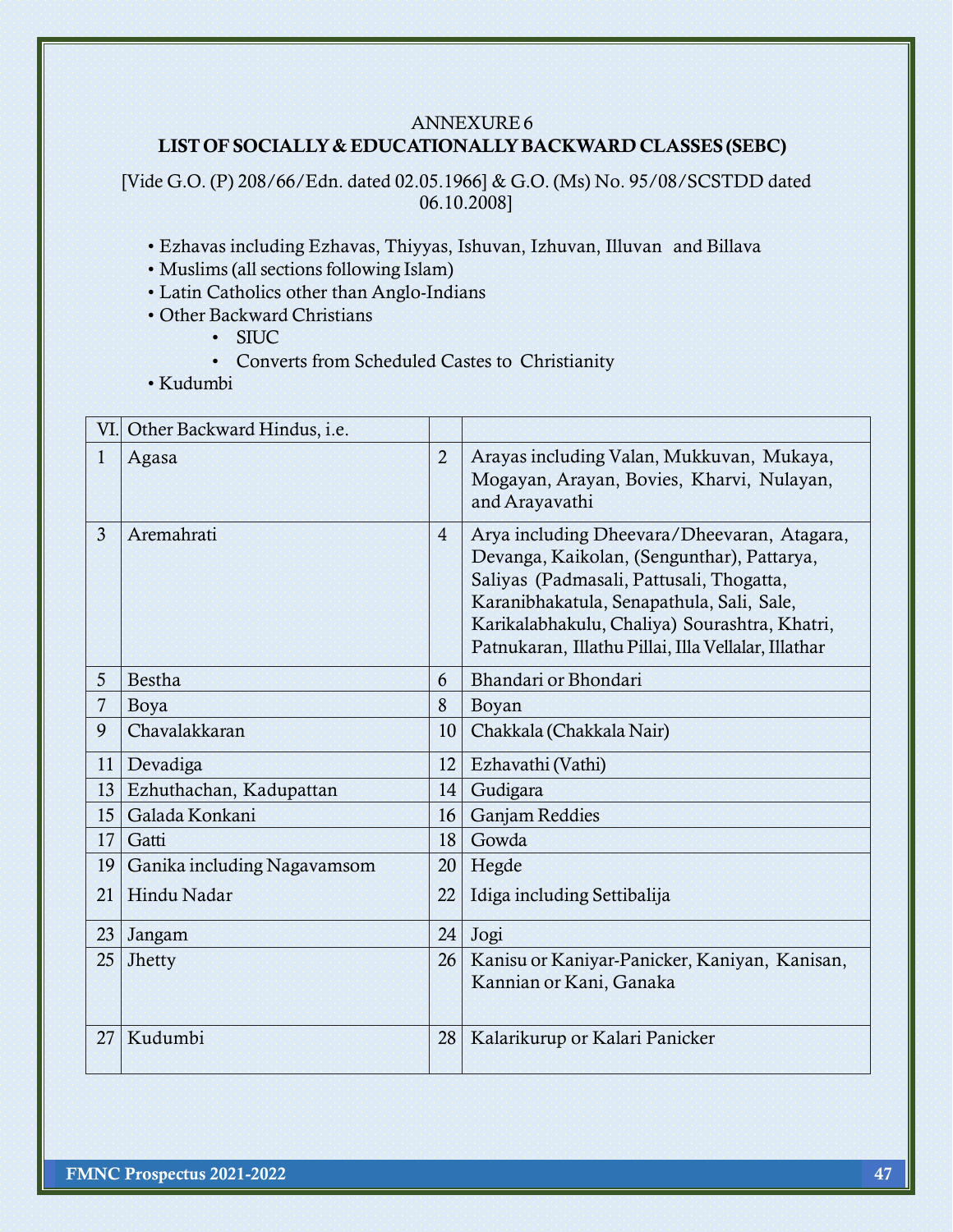| 29              | Kerala Muthali                                                            | 30 <sup>°</sup> | Kusavan including Kulala, Kumbaran, Odan,<br>Oudan                                                                                                                                                                    |
|-----------------|---------------------------------------------------------------------------|-----------------|-----------------------------------------------------------------------------------------------------------------------------------------------------------------------------------------------------------------------|
|                 |                                                                           |                 | (Donga) Odda (Vodde or Vadde or Veddai)<br>Velaan,<br>Andhra Nair, Anthuru Nair                                                                                                                                       |
| 31              | Kalavanthula                                                              | 32              | Kallan including Isanattu Kallar                                                                                                                                                                                      |
| 33              | Kabera                                                                    | 34              | Korachas                                                                                                                                                                                                              |
| 35              | Kammalas including Viswakarmala                                           | 36              | Kannadiyans Karuvan, Kamsalas,<br>Viswakarmas,                                                                                                                                                                        |
| 37              | Kavuthiyan                                                                | 38              | Pandikammala, Malayal-Kammala, Kannan,<br>Moosari,<br>Kalthachan, Kallasari, Perumkollen, Kollan,<br>Thattan, Pandithattan, Thachan, Asari,<br>Villasan, Vilkurup,<br>Viswabrahmins, Kitara, Chaptegara<br>Kavudiyaru |
| 39              | Kelasi or Kalasi Panicker                                                 | 40              | Koppala Velamas                                                                                                                                                                                                       |
| 41              | Krishnanvaka                                                              | 42              | Kuruba                                                                                                                                                                                                                |
| 43              | Kurumba                                                                   | 44              | Maravan (Maravar)                                                                                                                                                                                                     |
| 45              | Madivala                                                                  | 46              | Maruthuvar                                                                                                                                                                                                            |
| 47              | Mahratta (Non-Brahman)                                                    | 48              | Melakudi (Kudiyan)                                                                                                                                                                                                    |
| 49              | Mogaveera                                                                 | 50 <sup>°</sup> | Moili                                                                                                                                                                                                                 |
| 51              | Mukhari                                                                   | 52              | Modibanda                                                                                                                                                                                                             |
| 53              | Moovari                                                                   | 54              | Moniagar                                                                                                                                                                                                              |
| 55              | Naicken including Tholuva Naicker<br>and Vettilakkara Naicker             | 56 <sup>2</sup> | Padyachi (Villayankuppam)                                                                                                                                                                                             |
| 57              | Palli                                                                     | 58              | Panniyar or Pannayar                                                                                                                                                                                                  |
| 59 <sup>1</sup> | Parkavakulam (Surithiman,<br>Malayaman, Nathaman, Moopanar<br>and Nainar) | 60              | Rajapuri                                                                                                                                                                                                              |
| 61              | Sakravar (Kavathi)                                                        | 62              | Senaithalaivar, Elavania, Senaikudayam                                                                                                                                                                                |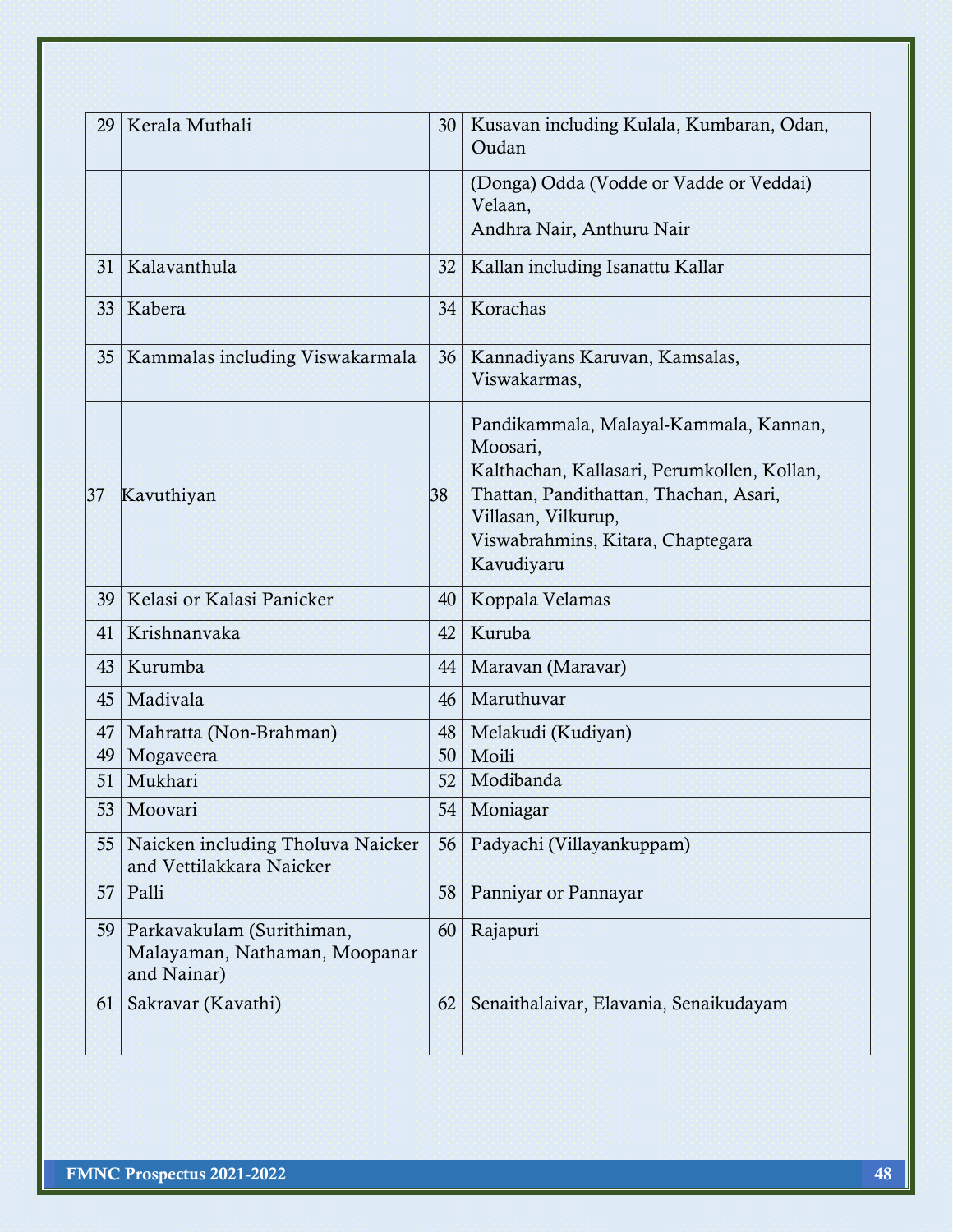| 63 | Sadhu Chetty including Telugu<br>Chetty or 24 Manai Telugu Chetty<br>and Wynadan Chetty                      | 64              | Tholkolan                                                                                   |
|----|--------------------------------------------------------------------------------------------------------------|-----------------|---------------------------------------------------------------------------------------------|
| 65 | Thottiyan                                                                                                    | 66              | Uppara (Sagara)                                                                             |
| 67 | Ural Goundan                                                                                                 | 68              | Valaiyan                                                                                    |
| 69 | Vada Balija                                                                                                  | 70 <sup>°</sup> | Vakkaliga                                                                                   |
| 71 | Vaduvan (Vadugan)                                                                                            | 72              | Veera Saivas (Pandaram, Vairavi, Vairagi,<br>Yogeeswar, Matapathi and Yogi)                 |
| 73 | Veluthedathu Nair including<br>Vannathan, Veluthedan and Rajaka                                              | 74              | Vilakkithala Nair including Vilakkathalavan,<br>Ambattan Pranopakari, Pandithar and Nusuvan |
| 75 | Vaniya including Vanika, Vanika<br>Vaisya, Vaisya Chetty, Vanibha<br>Chetty, Ayiravar Nagarathar,<br>Vaniyan | 76              | Yadava including Kolaya, Ayar, Mayar,<br>Maniyani, Eruman, Golla and Kolaries               |
| 77 | Chakkamar                                                                                                    | 78              | Mogers of Kasaragod Taluk                                                                   |
| 79 | Maratis of Hosdurg Taluk                                                                                     | 80              | Paravans of Malabar area excluding Kasargod<br>Taluk                                        |
| 81 | Peruvannan (Varnavar)                                                                                        |                 |                                                                                             |